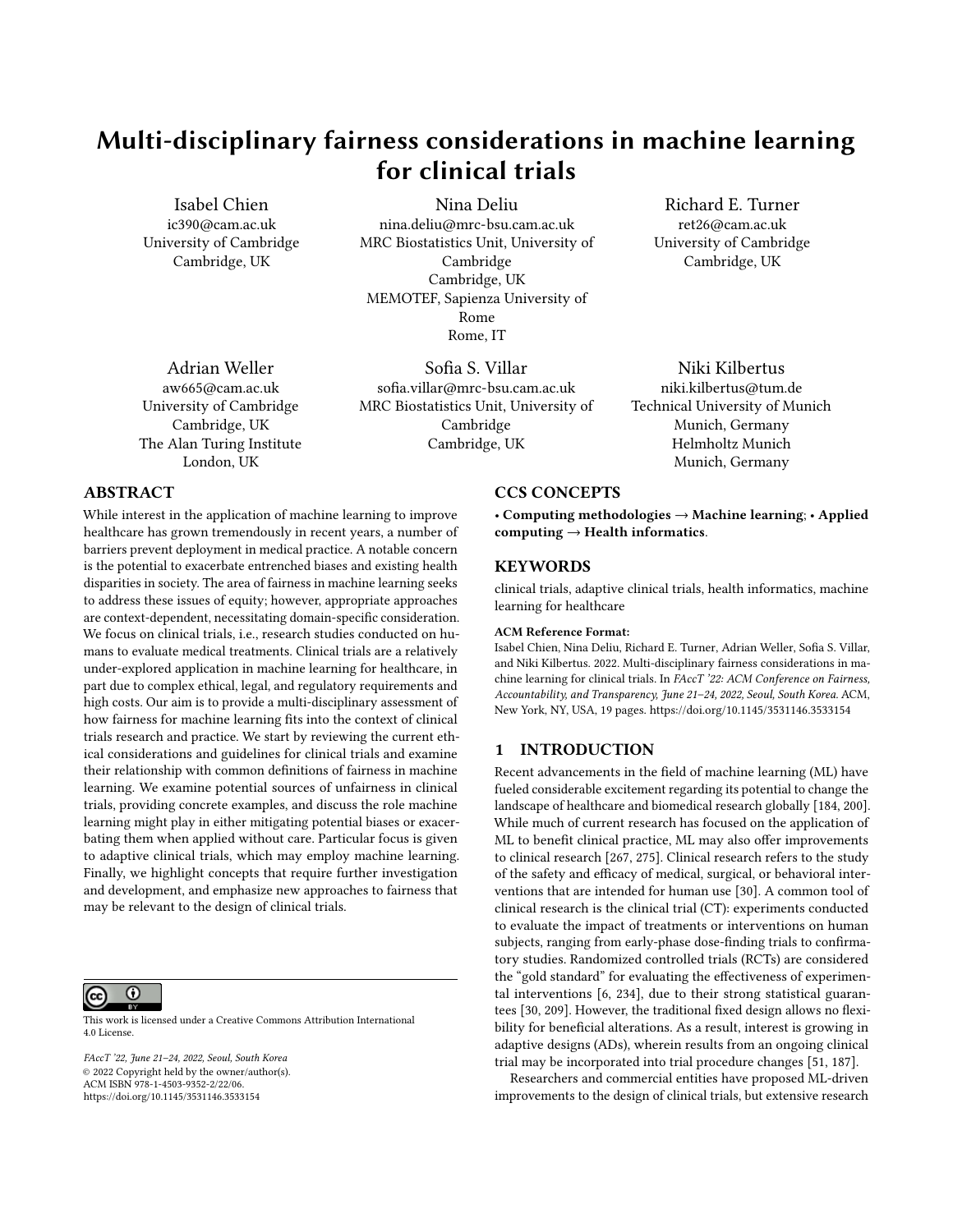and adoption in practice have been limited [\[267\]](#page-15-0). A likely explanation is that clinical trials are subject to a complex mixture of ethical, legal, and regulatory considerations, and, as yet, there exists limited guidance for the inclusion of ML [\[92,](#page-12-0) [267\]](#page-15-0). The design of clinical trials remains the subject of ongoing ethical discussions, with some criticizing the morality of RCTs [\[179,](#page-13-0) [212\]](#page-14-4), and others detailing possible issues surrounding adaptive designs [\[30,](#page-10-0) [189,](#page-14-5) [248\]](#page-15-2). To complicate matters further, ethical principles currently considered when assessing clinical research studies may be insufficient to address additional concerns stemming from the inclusion of ML.

Nevertheless, ML has been proposed to assist with clinical trials planning, participant management, data collection, and analysis [\[267\]](#page-15-0). Deep learning models have been developed for patienttrial matching, using electronic health records (EHR) data and trial eligibility criteria to recommend suitable patients for certain trials [\[105,](#page-12-1) [287\]](#page-16-1). Such systems have performed well in practice; a study found that the IBM Watson for Clinical Trial matching system, used to match breast cancer patients with systemic therapy trials, increased average monthly enrollment by 80% over the 18 months following implementation [\[100\]](#page-12-2). From a more theoretical perspective, reinforcement learning (RL) and multi-armed bandit (MAB) methods have been considered for modelling safe, effective doses in adaptive dose-finding trials [\[15,](#page-10-2) [148,](#page-13-1) [224\]](#page-14-6).

While ML has potential to improve the welfare and fairness across participants in clinical trials, there is a risk that ML exacerbates existing inequalities or introduces new disparities and biases [\[81,](#page-11-1) [191,](#page-14-7) [270\]](#page-16-2). ML model outputs are dependent on their training datasets, which may reflect historical biases [\[201\]](#page-14-8), thus perpetuating existent disparities in society. Women and racial/ethnic minorities are systematically underrepresented in clinical research, contributing to disproportionately higher incidence of and mortality from cancer [\[66\]](#page-11-2) and cardiovascular diseases [\[48\]](#page-11-3), and public health misconceptions [\[32\]](#page-10-3). Healthcare algorithms used in practice as well as those considered state-of-the-art for certain clinical prediction tasks have been discovered to exhibit racial [\[185\]](#page-14-9), gender, and socioeconomic biases [\[44\]](#page-11-4).

Fairness in machine learning addresses disparities between subpopulations in data-driven decision-making systems to mitigate inequalities. However, the intersection of machine learning, fairness, and healthcare is still relatively under-explored, with many unresolved ethical questions [\[40\]](#page-10-4). Existing fairness criteria have been found to be mutually incompatible [\[191\]](#page-14-7) and conceptions of fairness addressing exploration-exploitation trade-offs require more attention [\[50\]](#page-11-5). Approaches to and definitions of fairness are context-dependent, requiring domain-specific consideration. An interdisciplinary approach including ethicists, medical practitioners, social and other quantitative scientists is required to assess appropriate formal fairness measures, interventions, and necessary trade-offs [\[201,](#page-14-8) [270\]](#page-16-2). Bias can arise at every step of the process, including study design, data collection, data analysis, model building, model evaluation, and even deployment [\[40,](#page-10-4) [43,](#page-11-6) [201\]](#page-14-8). Researchers increasingly emphasize the need for formal rules and regulations that explicitly address issues of fairness in ML for healthcare [\[92\]](#page-12-0).

In this paper, we aim to contextualize fairness considerations within ML for clinical trials, to provide structure and clarity for those hoping to leverage ML to improve the practice of clinical trials. We consider ML from several angles: its potential to improve patient welfare and equity, the risks of propagating unfairness and adverse effects, and its potential to facilitate the use of adaptive designs, which could be considered fairer than RCTs. We highlight the following contributions:

- (1) After a primer on the design and implementation of clinical trials, we discuss the surrounding ethical considerations and guidelines from an ML perspective and establish relationships with notions of fairness in ML.
- (2) We examine potential sources of unfairness in clinical trials alongside concrete examples to illustrate where adaptive designs or ML can be used to facilitate improvements.
- (3) We curate a list of opportunities for innovation in ML to address sources of unfairness, providing an overview of current literature and highlighting critical directions for future work.

## 2 BACKGROUND: CLINICAL TRIALS, ETHICS, AND FAIRNESS

In this section, we provide background for the multi-disciplinary discussion of ethical usage of ML in clinical trials. We characterize the modern practice of clinical trials, from design to implementation. Following that, we review influential documents and regulations that govern clinical research alongside renewed contemporary ethical discussions. Finally, we briefly describe ongoing approaches to and open questions within fairness in ML.

#### 2.1 Structure of Clinical Trials

2.1.1 Clinical Trial Designs. CTs are research studies in which participants are allocated to different treatments in order to evaluate the effectiveness and safety of treatments of interest. They are commonly classified into four phases: dose-finding phase-I trials, testing for safety in a few human subjects; phase-II efficacy evaluation trials; confirmatory phase-III trials, testing for effectiveness; and phase-IV surveillance studies, for long-term effects monitoring [\[56\]](#page-11-7).

Patient allocation may be randomized, where each participant has a known positive probability of being assigned to a treatment arm, or non-randomized [\[127\]](#page-12-3) with rule-based approaches [\[269\]](#page-15-3). Well-designed RCTs are recognized as the "gold standard" for conducting confirmatory evidence-based evaluation of experimental interventions [\[6,](#page-10-1) [234\]](#page-15-1). In a RCT, participants are randomly allocated to either control arms (standard of care or placebo), or experimental arms [\[130\]](#page-12-4). Randomization removes the influence of potential confounders on study outcomes [\[215,](#page-14-10) [233\]](#page-15-4), mitigating bias and enabling valid cause-effect estimation [\[209\]](#page-14-2). Traditional RCTs are static; key elements (e.g., sample size, randomization probabilities) remain fixed during the course of the trial, with the exception that a trial may be stopped due to significant safety concerns. This may be limiting, as interim analysis may provide enough evidence for stopping the trial earlier for success, lack of efficacy, or skewing allocation towards the most beneficial treatment.

In adaptive designs, key trial characteristics (e.g., treatment doses or allocation probabilities) may be altered during the course of the study based on accumulating data (e.g., treatment responses), according to predefined rules [\[51,](#page-11-0) [187\]](#page-14-3). Examples include: (i) responseadaptive randomization (RAR), where allocation ratios may be shifted towards more promising or informative treatments [\[187\]](#page-14-3); (ii) drop the loser, where inferior treatment arms may be removed [\[36,](#page-10-5) [187\]](#page-14-3); or (iii) adaptive dose-finding, where safe (maximum tolerated)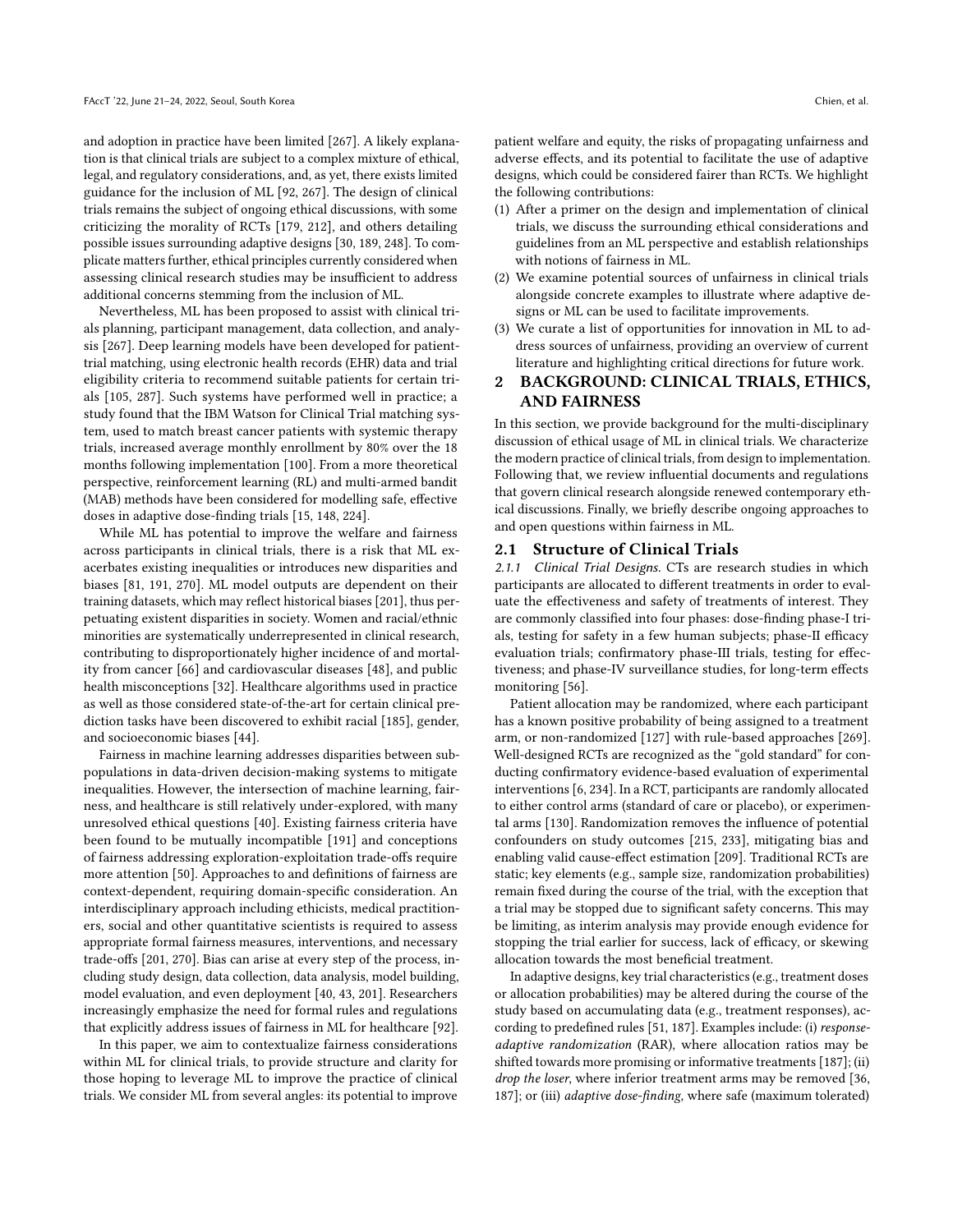dosages are determined according to rule- or model-based strategies [\[36,](#page-10-5) [269\]](#page-15-3). Multiple adaptations may also be incorporated into a single trial. While adaptive designs can be more efficient, informative, and ethical than traditional RCTs, as they are able to adjust to new information and make better use of limited resources [\[51,](#page-11-0) [187\]](#page-14-3), they may create new ethical issues, increase costs, and complicate statistical analysis. For a detailed overview on adaptive designs, we refer the interested reader to [\[20,](#page-10-6) [25,](#page-10-7) [187\]](#page-14-3).

While public interest in adaptive designs seems to rise during healthcare crises, uptake in practice has been minimal, particularly in relation to the methodological/theoretical literature [\[206,](#page-14-11) [237\]](#page-15-5). Common concerns about adaptive designs stem from lack of clarity on the methodology involved in running such trials and applicability of traditional statistical inference methods to interpret trial outcomes [\[187\]](#page-14-3). In recent years, proponents of adaptive designs have sought to guide understanding of how they can be successfully implemented and what they can achieve [\[9,](#page-10-8) [36,](#page-10-5) [51,](#page-11-0) [187,](#page-14-3) [206\]](#page-14-11), and to pursue developments in machine learning that may support adaptive methods [\[15,](#page-10-2) [19,](#page-10-9) [150,](#page-13-2) [256,](#page-15-6) [260,](#page-15-7) [272,](#page-16-3) [273\]](#page-16-4).

2.1.2 Clinical Trials in Practice. Proposed CTs are typically outlined in a clinical trial protocol, which must then be submitted to regulatory bodies and ethics committees for review and approval before trial implementation [\[39\]](#page-10-10). It is a document written by study investigators that delineates the motivations of a trial and the planned methodologies by which a trial will be conducted [\[39,](#page-10-10) [205\]](#page-14-12). To help standardize trial protocols, an international committee published the SPIRIT (Standard Protocol Items: Recommendations for Interventional Trials) guidelines (2013) [\[39\]](#page-10-10), as well as a SPIRIT-AI Extension (2020), which addresses interventions that involve AI [\[205\]](#page-14-12). The SPIRIT guidelines recommend that a trial protocol include comprehensive details such as (but not limited to) justification for undertaking the trial, eligibility criteria, interventions being studied, safety considerations, trial design, and the statistical analysis plan.

The regulatory bodies and ethics committees responsible for trial approval vary by country. In the United States (US), the Food and Drug Administration (FDA) is responsible for regulatory approval [\[56\]](#page-11-7) and Institutional Review Boards independently determine ethical approval [\[83\]](#page-11-8). In the United Kingdom, trial protocols are submitted to multiple agencies for various ethics and regulatory approvals [\[1\]](#page-10-11). Trials are assessed based on the aim of the trial, whether likely benefits outweigh risks, the planned design and analysis of the trial, among other aspects [\[3,](#page-10-12) [56\]](#page-11-7). Treatments are typically approved by regulatory bodies following successful confirmatory phase-III trials [\[56\]](#page-11-7).

## 2.2 Ethics of Clinical Trials

<span id="page-2-0"></span>2.2.1 Current Ethical Guidelines. Ethical guidelines regarding the conduct of clinical research have been developed for guidance against harming or exploiting patient volunteers, while preserving the integrity of the scientific research. Emanuel et al. [\[76\]](#page-11-9) have developed a widely-cited framework consisting of seven requirements for assessing the ethics of clinical research studies. We take guidance from these seven requirements [\[2,](#page-10-13) [76\]](#page-11-9), with further discussion in Appendix [A:](#page-16-5) (1) value for society, (2) scientific validity, (3) fair subject selection, (4) favorable risk-benefit ratio, (5) independent review, (6) informed consent, and (7) respect for enrolled subjects. However, these guidelines do not sufficiently address issues arising from the growing uptake of novel trial designs or the use of ML in clinical trials settings, which will inevitably bring about risks and burdens that should be explicitly acknowledged in any trial planning process.

2.2.2 Guidelines for AI/ML in Clinical Trials. Currently, there exists limited guidance on the ethical inclusion of ML in clinical research. Fairness is a key consideration in ethical ML, alongside explainability, privacy, accountability, and transparency. Neither the US nor the European Union (EU) provide any guidance specific to ML in clinical research, although the FDA provides guidelines for regulatory assessment of ML for clinical care [\[56\]](#page-11-7), and the EU provides guidance on the general development of AI [\[242\]](#page-15-8). With respect to clinical trials, international committees have recently published the SPIRIT-AI guidelines for trial protocols [\[205\]](#page-14-12) and the CONSORT-AI guidelines for trial reporting [\[161\]](#page-13-3). While these address the practical inclusion of AI/ML techniques in clinical research, they mention fairness only in passing. Accordingly, researchers have emphasized the need for explicit guidance and recommendations of minimum fairness standards from regulatory bodies [\[92\]](#page-12-0). We argue for greater consideration of issues of fairness in the development of ML for healthcare from ideation to implementation.

#### 2.3 Fairness in Machine Learning

The study of fairness in machine learning aims to ensure that ML models do not "systematically and unfairly discriminate against certain individuals or groups of individuals in favor of others" [\[88\]](#page-11-10). Individuals or groups are typically characterized via certain (demographic) attributes associated with sub-populations who are vulnerable to harm due to structural biases [\[171\]](#page-13-4), such as age or race. These characteristics are legally termed sensitive or protected attributes [\[17\]](#page-10-14). Here, we briefly review existing notions of fairness in situations where machine learning models inform or make decisions that affect the livelihood or well-being of humans and summarize challenges with these notions. We defer an introductory overview of existing fairness definitions and approaches to achieve them in practice to Appendix [B.](#page-17-0)

There are several popular perspectives seeking to understand how discrimination of data-driven decision-making can be formalized. Just like ethicists, political philosophers, legal scholars, and social scientists still grapple with what is fair, just, or equitable, there is an ongoing debate about the most reasonable formal definitions of fairness in ML and which ethical principles to con-sider [\[18,](#page-10-15) [26,](#page-10-16) [87,](#page-11-11) [95,](#page-12-5) [112\]](#page-12-6). In practice, often only statistical group fairness notions can be operationalized well enough in a task-agnostic manner to suit real-world application. However, beyond incompatibility results between these definitions [\[49,](#page-11-12) [142\]](#page-13-5)–and consequently the difficulty of choosing one out of many group fairness definitions–a comprehensive empirical examination of the impact of penalizing group fairness violations on a variety of measures of model performance and group fairness metrics on various clinical datasets and prediction tasks found that such procedures lead to near-universal performance degradation along multiple dimensions. This indicates that group fairness measures are often not an effective solution for handling unfairness in healthcare settings [\[194\]](#page-14-13). On the other hand, individual fairness suffers from the required normative choice of a "similarity metric" on individuals, which is difficult to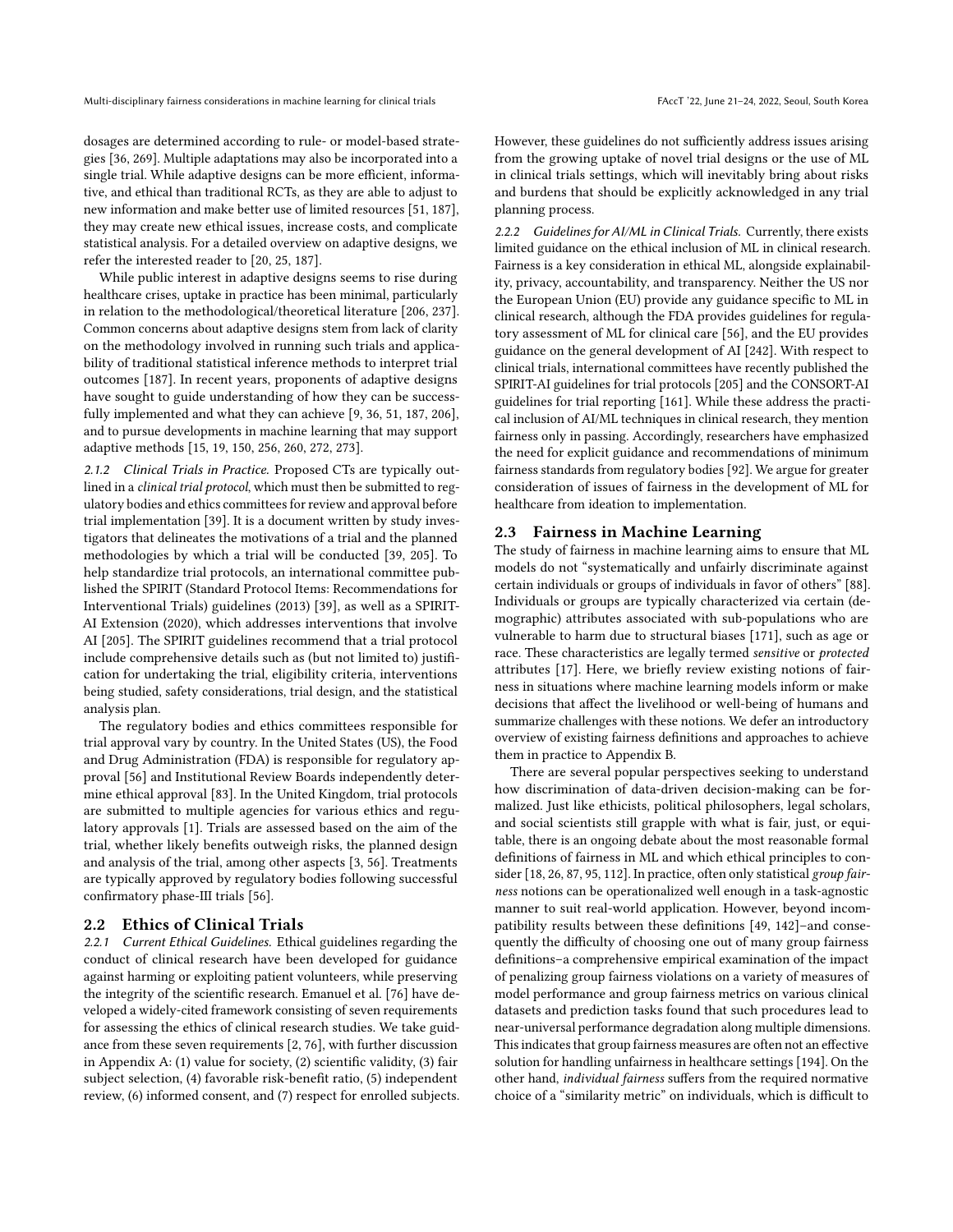formalize even in well-studied contexts. While causal definitions are conceptually closest to legal notions of fairness [\[164\]](#page-13-6), there still remains fundamental disagreement about the most applicable concepts of fairness in particular settings [\[117,](#page-12-7) [191\]](#page-14-7). Causal definitions require strong assumptions on the underlying data generating mechanism [\[137,](#page-12-8) [144,](#page-13-7) [164\]](#page-13-6) and are thus difficult to operationalize. Since there is no universal technical solution to fairness in ML, the path forward is to involve domain experts, affected stakeholders, and to recognize social context, including the potential for institutionalized discrimination, and examine each situation holistically [\[24,](#page-10-17) [194,](#page-14-13) [220\]](#page-14-14).

# <span id="page-3-3"></span>3 POSSIBLE SOURCES OF UNFAIRNESS IN CLINICAL TRIALS

While ethical guidelines attempt to advise in a principled and humane approach towards clinical research, there still continues considerable debate regarding the construction of clinical trials. With respect to the seven principles of ethical clinical studies (Section [2.2.1\)](#page-2-0), we delineate possible sources of unfairness to expose where further advancement of trial designs and implementation of fair ML can contribute towards more ethical clinical research.

#### <span id="page-3-2"></span>3.1 Subject Participation

Women, racial/ethnic minorities, and other under-served groups have been historically under-represented in CTs [\[168\]](#page-13-8). Disparities have been identified in the study of cardiovascular disease [\[48,](#page-11-3) [109,](#page-12-9) [202\]](#page-14-15), oncology [\[46,](#page-11-13) [73\]](#page-11-14), and acquired immunodeficiency syndrome (AIDS) [\[98,](#page-12-10) [225\]](#page-14-16); these particularly affect women of racial/ethnic minorities [\[98,](#page-12-10) [159\]](#page-13-9). While most CTs have been implemented in relatively wealthy regions such as North America and Western Europe [\[239\]](#page-15-9), the pharmaceutical industry has driven globalization of clinical research, particularly to developing countries [\[60,](#page-11-15) [223\]](#page-14-17). Although this may improve diversity, it also requires renewed consideration of ethics and fairness [\[60,](#page-11-15) [223,](#page-14-17) [239\]](#page-15-9).

The value of inclusion has been widely demonstrated, with significant survival benefits [\[278\]](#page-16-6). Disparities in medical knowledge have long been criticized, with many questioning how the "white male [came] to be the prototype of the human research subject" [\[38,](#page-10-18) [59,](#page-11-16) [72\]](#page-11-17). This may result in under-studied groups receiving ineffective or harmful treatments (or none at all) limited access to hospital care [\[227\]](#page-14-18). For example, women experience a notably higher incidence of adverse drug reaction and toxicity than men, but few trials explore sex differences [\[246,](#page-15-10) [289,](#page-16-7) [290\]](#page-16-8). Under-representation can also affect statistical trial outcomes, diminishing knowledge generalizability [\[120,](#page-12-11) [133,](#page-12-12) [210,](#page-14-19) [266\]](#page-15-11). Unfair under-representation may occur during the process of subject selection, recruitment, and enrollment in a clinical trial. It may arise from explicit exclusion of certain subgroups (Section [3.1.1\)](#page-3-0), or underrepresentation caused by socio-economic disparities, discriminatory practices, or communication barriers (Section [3.1.2\)](#page-3-1).

<span id="page-3-0"></span>3.1.1 Categorical Subject Exclusion. International ethical guidelines for conducting human medical research have asserted that subjects of research should be selected such that burdens and benefits are equitably distributed and exclusion of groups should be justified [\[11,](#page-10-19) [76,](#page-11-9) [84,](#page-11-18) [154\]](#page-13-10). However, studies have found that inclusion/exclusion criteria are often restrictive and unjustified in their exclusion of under-served groups [\[29,](#page-10-20) [131,](#page-12-13) [202,](#page-14-15) [229\]](#page-14-20). Although some exclusion may be sensible (e.g., people without prostates from

☎

✆

prostate cancer studies), researchers have identified explicitly codified exclusion of certain racial/ethnic groups [\[202\]](#page-14-15), women, the elderly, and those with co-morbidities without good reason [\[109,](#page-12-9) [131,](#page-12-13) [229\]](#page-14-20). Eligibility criteria may also indirectly exclude sub-populations; some studies excluded participants on the basis of language and birthplace [\[202\]](#page-14-15) and others on the basis of co-morbidities that are more prevalent amongst certain racial/ethnic groups [\[114\]](#page-12-14). The inclusion of vulnerable individuals (e.g., pregnant women [\[21\]](#page-10-21), children, or people from low-income countries) has required particular justification [\[33\]](#page-10-22), often leading to their exclusion.

✞ Case 1: Participation of pregnant women in clinical research. Preg-✝ nant and lactating women remain under-represented in clinical research, despite advocacy from international organizations [\[84\]](#page-11-18). Clinical testing of experimental vaccines has historically excluded pregnant women, due to potential harm to the fetus, physiological complexity of pregnancy, and legal or regulatory complications [\[219\]](#page-14-21). Consequently, they and their infants are often unfairly deprived of protections against potentially catastrophic infections. For example, although generally asymptomatic, the Zika virus can produce congenital malformation syndrome and pediatric neuro-developmental abnormalities [\[218\]](#page-14-22); an effective Zika vaccine would be most beneficial to unborn infants. Vaccine-preventable infections are also a leading cause of morbidity in pregnant women [\[78,](#page-11-19) [79\]](#page-11-20). Pregnant women have also been excluded from clinical trials during a recent Ebola outbreak in 2018 [\[34,](#page-10-23) [219\]](#page-14-21) and the current COVID-19 pandemic [\[169,](#page-13-11) [213,](#page-14-23) [238\]](#page-15-12), despite mounting evidence that pregnant woman may have a higher risk of COVID-19 complications [\[255\]](#page-15-13).

<span id="page-3-1"></span>3.1.2 Under-representation. Even in the absence of explicit categorical exclusion, under-representation may result from i) unequal access to care due to socio-economic and geographical differences, ii) implicit physician biases, and iii) communication issues between patients and investigators, among other causes [\[53,](#page-11-21) [82,](#page-11-22) [180,](#page-13-12) [183\]](#page-14-24). Subgroups with historically lower financial resources are consistently under-represented in cancer clinical trials, likely owing to high costs of frequent travel to trial sites, inability to take time away from work, or caution against the financial impacts of adverse effects, compounding with already high routine care costs [\[53,](#page-11-21) [183\]](#page-14-24). People of color have also historically had inadequate access to medical care; minorities are more likely to receive care at under-resourced hospitals [\[104\]](#page-12-15) and are less likely to have health insurance, which is often a pre-requisite for medical facilities and clinical trials [\[82\]](#page-11-22).

Physicians are often responsible for determining who to approach for enrollment. Those who harbor biases may believe that minorities are less likely to remain adherent to treatment recommendations [\[214,](#page-14-25) [251\]](#page-15-14), or likely to reject trial offers [\[102\]](#page-12-16). However, research has shown that minorities are comparably willing to participate in clinical trials, but are approached far less [\[268\]](#page-15-15). Many clinical trials recruit on a first-come, first served basis; those with wealth, power, and connections are thus more likely to receive scarce resources, a particular challenge in unforeseen catastrophes such as the COVID-19 pandemic [\[123\]](#page-12-17). Communication issues affecting economically and educationally disadvantaged individuals, such as language-related factors, lack of access to technology, or low levels of health literacy [\[65,](#page-11-23) [235\]](#page-15-16), may also undermine fair subject selection, particularly in the absence of facilitating instruments (e.g., interpreters).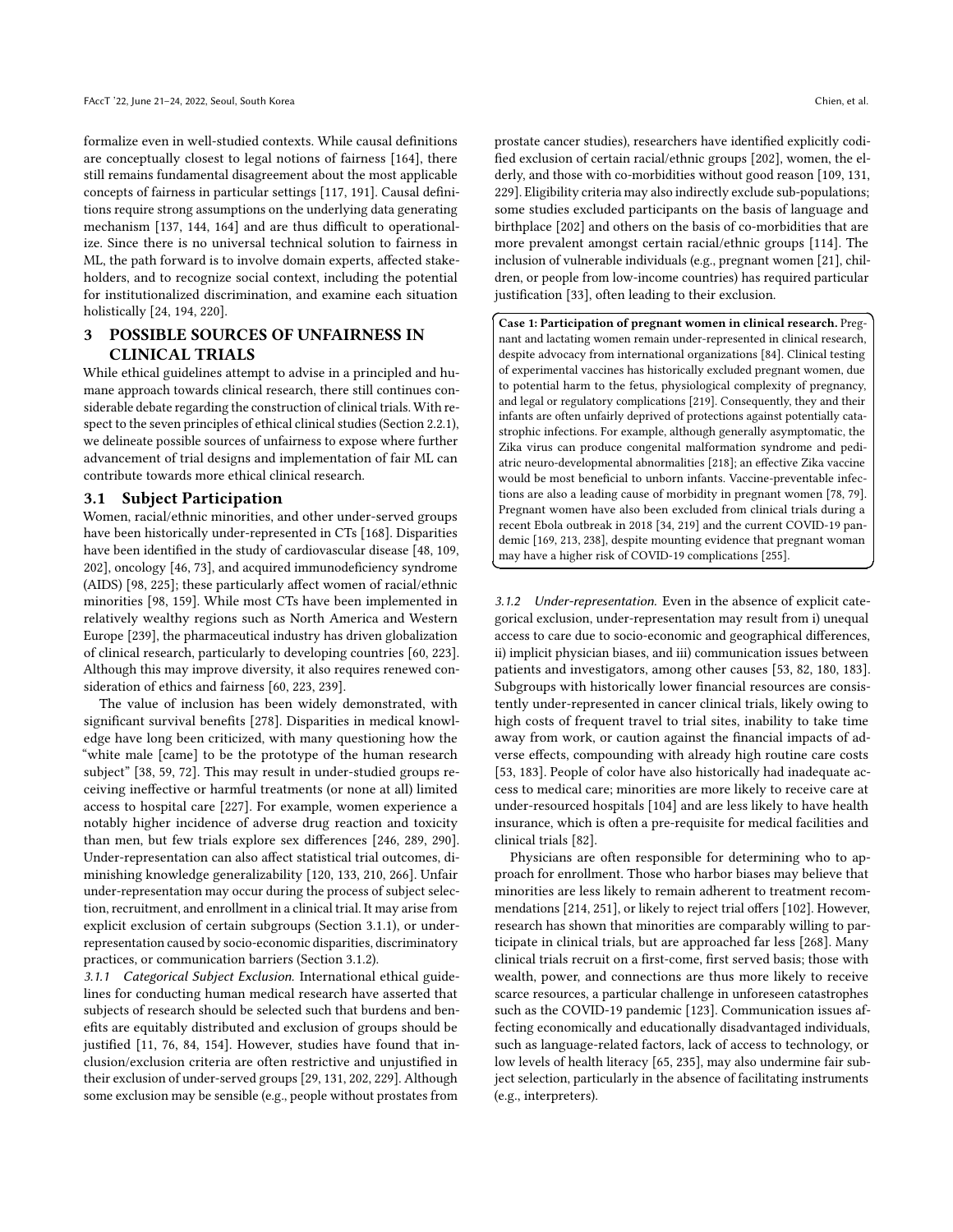☎

✆

Ĭ.

 $\overline{a}$ 

Case 2: Women in AIDS studies. Perhaps due to the historical stereo-✝ type that AIDS primarily afflicts gay men, its impact on women has been under-studied, with women excluded from studies or included in numbers too small to yield meaningful outcomes. Although infections are increasing most rapidly amongst women, the number participating in clinical trials of AIDS drugs, which provide an important source of first-rate medical care and access to experimental treatments, lags behind expectations [\[225\]](#page-14-16). As a result, lower case survival rates have been observed in women diagnosed with AIDS. Studies involving women have focused on the reduction or prevention of transmission of human immunodeficiency virus (HIV) from a pregnant woman to a fetus or newborn, not on female-specific manifestations of the disease. Recent efforts have begun to address these concerns, arguing that what is known about the natural history of the diseases and their treatment in men may be inapplicable to women [\[225\]](#page-14-16).

## 3.2 Treatment Allocation

A critical component of a trial design is the mechanism by which participants are allocated to treatment arms. In the absence of scientific and ethical justification, randomized schemes are preferable in most circumstances, as they protect against allocation bias and facilitate equal baseline distribution of prognostic factors between the compared groups [\[188\]](#page-14-26). As reported in the CIOMS International Ethical Guidelines, RCTs in particular equalize the foreseeable benefits and risks of participation [\[84\]](#page-11-18) and also provide recognized scientific and statistical superiority [\[209,](#page-14-2) [234\]](#page-15-1). However, even in RCTs, issues of unfairness may still arise, either due to their inherent characteristics or to violations of ethical principles.

3.2.1 Randomized Controlled Trials. The moral justification of clinical trials relies on the principle of clinical equipoise, wherein researchers must possess "genuine uncertainty" regarding the benefits of new therapies over existing standard practices [\[85,](#page-11-24) [158\]](#page-13-13). However, RCTs typically investigate treatments that show promise in pilot trials, but are usually conducted with a fixed equal allocation ratio, uniformly distributing benefits and burden. While successful small-scale trials are not considered sufficient evidence of treatment effectiveness by regulatory agencies, as they often lack statistical power, they may influence an investigator's uncertainty. Preliminary evidence from pilot trials (and from uncontrolled trials [\[69\]](#page-11-25)) may provide investigators with reason to believe in the success of an intervention, especially if the treatment effect is large, violating clinical equipoise. Adaptive designs with unequal [\[172\]](#page-13-14) or adaptive allocation ratios [\[14,](#page-10-24) [193\]](#page-14-27) (based on treatment success or patient characteristics) may be more ethical alternatives, given the responsibility of practitioners to minimize the number of people given unsafe or inferior treatments (or placebos) [\[25,](#page-10-7) [187\]](#page-14-3).

✄  $\overline{a}$ Case 3: Ethics of RCTs. The ACTG076 trial was conducted to examine whether zidovudine (AZT) could reduce vertical maternal-to-infant HIV transmission, compared against a placebo [\[57\]](#page-11-26). A conventional randomization design was used to ensure equal allocation of pregnant women, with 239 receiving AZT and 238 receiving placebo. However, 16 newborns in the AZT group and 52 in the placebo group had at least one HIV-positive culture, with a higher (>3x) HIV transmission in infants on placebo treatment. Subsequent researchers found that a suitable AD could have saved 11 newborns without significant loss of efficiency [\[27,](#page-10-25) [279\]](#page-16-9).

Clinical equipoise is used to justify the contradiction between physicians' therapeutic obligation to treat patients with the most

beneficial possible methods and the true goal of clinical research: collecting evidence [\[173\]](#page-13-15). This mindset has been criticized as contributing to therapeutic misconception, where individuals believe that the primary goal of a clinical trial is to improve their outcomes, while the true goal of a trial is to produce experimentally-validated knowledge, where scientific validity is prioritized over patient outcomes [\[110,](#page-12-18) [172\]](#page-13-14). Adaptive designs may provide a way to improve patient outcomes within clinical trials, while maintaining scientific validity, thereby reducing the impacts of therapeutic misconception [\[172\]](#page-13-14).

<span id="page-4-0"></span>3.2.2 Adaptive designs: benefits and ethical controversies. In some cases, the flexible and efficient nature of adaptive designs may offer a corrective to certain ethical difficulties of traditional RCTs [\[36,](#page-10-5) [258\]](#page-15-17), resulting in more patient benefits [\[25,](#page-10-7) [152,](#page-13-16) [187\]](#page-14-3). However, adaptive designs generate their own ethical concerns [\[165\]](#page-13-17) and may propagate inequalities. For example, clinical equipoise may be violated when data from the first group of study participants is evaluated [\[145,](#page-13-18) [216\]](#page-14-28). In RAR designs where allocation probabilities are skewed in favor of more promising treatment(s), it may be difficult to fully blind investigators to treatment arms. As enrollment progresses, investigators may recognize that more patients are being assigned to a certain arm and infer the superiority of the associated treatment [\[145,](#page-13-18) [216\]](#page-14-28). Sequential adaptation may also lead to different treatment of patients depending on time of enrollment [\[153\]](#page-13-19). The later a patient joins the study in relation to the target sample size, the higher their chance of receiving a superior treatment under the changing randomization scheme, leading to an unfair distribution of risk and benefit across participants.

Case 4: Benefits of Adaptive Designs. Lee et al. [\[151\]](#page-13-20) argue that ✝ equipoise may be violated during COVID-19 RCTs that study treatments that are expected to work. Following an interim analysis in the adaptive ACTT-1 trial for evaluating the experimental remdesivir treatment for COVID-19 [\[23\]](#page-10-26), which found that patients treated with remdesivir had a 31% faster time to recovery than those who received placebo, the National Institute of Allergy and Infectious Diseases (NIAID) chose to offer patients in the placebo group the opportunity to receive remdesivir. Although this decision was sharply criticized, it was ethically justifiable, as at the time the NIAID chose to stop the trial, it was clear the treatment was more effective than placebo [\[176\]](#page-13-21). Adaptive designs can expose fewer patients to ineffective and/or toxic interventions, ensuring a fairer distribution of superior treatments [\[189\]](#page-14-5).

☎

✆

Trial adaptations based on interim results are not guaranteed to be beneficial, as both partial and final results may be inaccurate and biased in both magnitude and direction [\[207,](#page-14-29) [256\]](#page-15-6). The sequential dependence induced by adaptive designs can lead to problems in confirmatory trials with frequentist errors controls [\[64,](#page-11-27) [256\]](#page-15-6), exposing participants to inferior treatments and invalidating study results. Additionally, while adaptations should be pre-defined in a trial protocol, Park et al. [\[189\]](#page-14-5) caution that investigators may make changes post-hoc, based on results, introducing investigator-driven bias, although such issues could be mitigated with an independent monitoring committee. Legocki et al. [\[153\]](#page-13-19) discuss concerns of informed consent due to the difficulties of clearly explaining the structure of adaptive designs to potential participants [\[153\]](#page-13-19). Adoption of adaptive designs is also hindered by perceived technical and logistical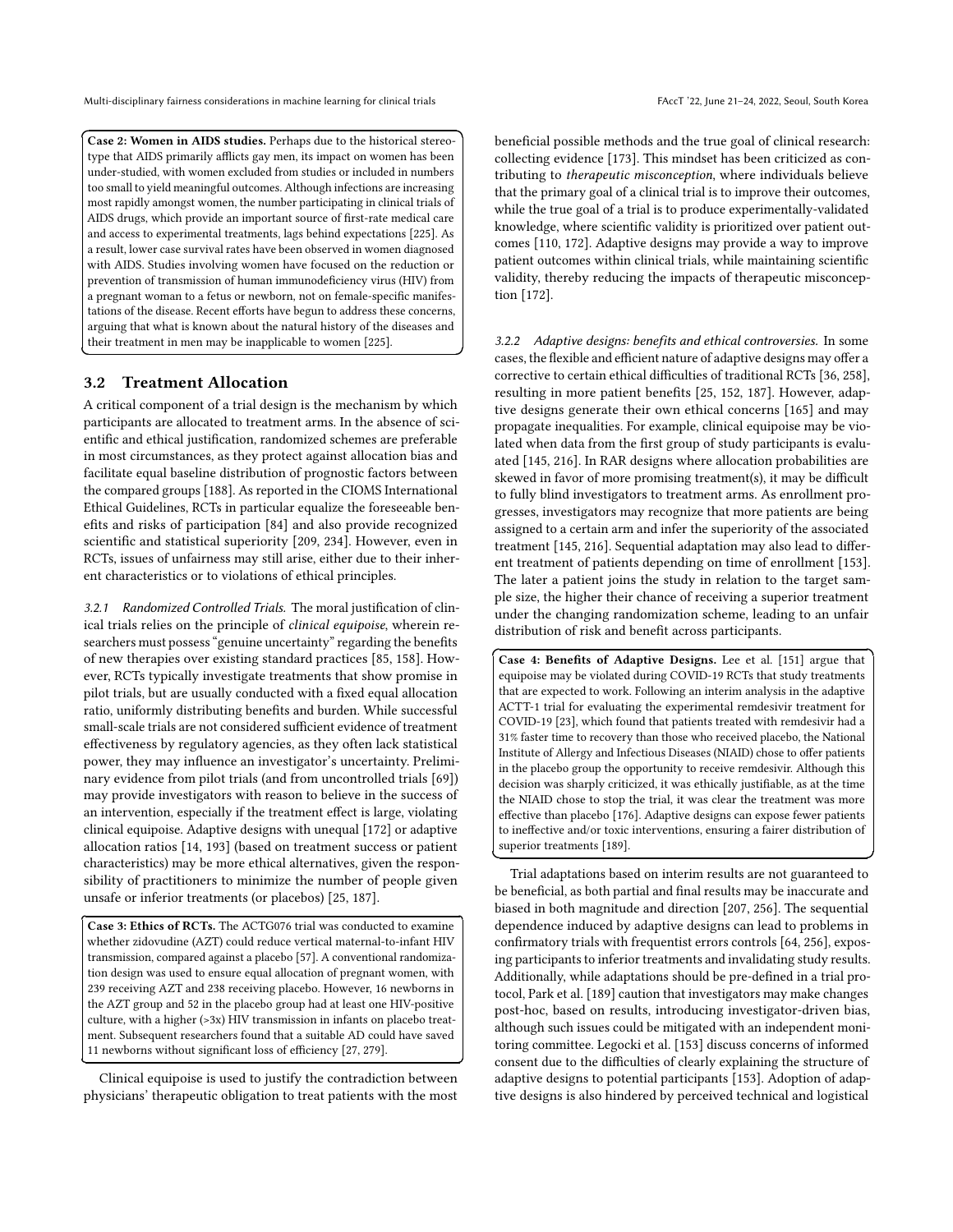complexity [\[51\]](#page-11-0); current works have sought to clarify methodology to improve accessibility to a wider audience [\[51,](#page-11-0) [187,](#page-14-3) [206\]](#page-14-11).

## 3.3 Throughout a Trial

Sources of unfairness may arise at trial planning or subject selection, but extend throughout trial implementation and generate post-trial consequences.

<span id="page-5-0"></span>3.3.1 Differing Patient Risk Preferences. CT participants may operate with distinct risk preferences, defined in the economics and psychology literature as the "extent to which people are willing to take on risk" [\[41\]](#page-11-28). In clinical research, these are described as benefit-risk preferences, where patients may find varying severity of side effects or consequences to be acceptable given potential benefits [\[106,](#page-12-19) [124,](#page-12-20) [163,](#page-13-22) [204\]](#page-14-30). For example, a survey of older Americans found that they were willing to accept considerable risk–a 1-year risk of over 30% of death or permanent severe disability from stroke–in exchange for an Alzheimer's disease treatment that would prevent disease progression beyond a mild stage [\[107\]](#page-12-21).

Case 5: A study examining counseling for post-mastectomy breast ✝ cancer patients. An RCT sought to evaluate the effectiveness of counselling versus no counselling for participants undergoing mastectomy for breast cancer [\[35\]](#page-10-27). However, willingness to engage in counselling would have had a significant impact on the overall success of counselling, confounding treatment effects. This would lead to invalid results; those who preferred to enter counselling may have felt improvements as a result, but those effects would be obfuscated by those who did want to engage in counselling and inevitably did not experience improvements. In response, Brewin and Bradley [\[35\]](#page-10-27) propose a preference-based trial design, where patients are allocated to their treatment preferences (unless they have none, in which case they are randomized) to mitigate these confounders.

☎

✆

Researchers, regulators, and private companies increasingly agree upon the importance of incorporating patient preferences into clinical research [\[228,](#page-14-31) [231,](#page-15-18) [250\]](#page-15-19). Patient risk preferences provide insight into the types of treatments patients prefer, the consequences they may tolerate, and what they consider to be meaningful clinical benefit [\[174,](#page-13-23) [231\]](#page-15-18). Elicitation of risk preferences may aid in patient recruitment, as uncertainties regarding risk prevent some from participating in CTs [\[183\]](#page-14-24). For example, a study of perceptions of cardiovascular CTs found that women perceived greater harm from trial participation than men, contributing to their underrepresentation in cardiovascular CTs [\[70\]](#page-11-29).

<span id="page-5-1"></span>Many patients also express a dislike of randomization, distrust of researchers, or strong treatment preferences [\[243,](#page-15-20) [245\]](#page-15-21), causing them to refuse participation, negatively impacting the generalizability of a study to the outside population. Patients who agree to randomization but receive a non-preferred treatment may suffer resentful demoralization [\[35\]](#page-10-27), resulting in poor treatment compliance or dropout, or a negative placebo affect that compromises study outcomes [\[35,](#page-10-27) [141,](#page-13-24) [243\]](#page-15-20). In such a case, a preference-based study design may lead to better study outcomes due to improved adherence, and could be considered more individually ethical and equitable. However, abiding by patient preferences can also act as a confounder between the received treatment and the outcome, complicating statistical analysis.

☎

✆

3.3.2 Patient Population Heterogeneity and Trial Generalization. Participants of a clinical trial are often heterogeneous, differing from each other as well as from the outside population. Patients suffering from the same general conditions may have diverse health characteristics and levels of health risk [\[120,](#page-12-11) [133\]](#page-12-12). The prognoses of many diseases are highly variable. For example, COVID-19 ranges from non-symptomatic response to severe clinical courses requiring intensive care, sometimes leading to death [\[288\]](#page-16-10). Heterogeneity may also be the result of several other factors, including biased subject selection practices (Section [3.1\)](#page-3-2) or differing patient risk preferences (Section [3.3.1\)](#page-5-0). Patients who agree to enter clinical trials may be systematically distinct from those who refuse [\[163,](#page-13-22) [183,](#page-14-24) [243\]](#page-15-20). Additionally, patient population drift, where the characteristics of the trial participant population change over time, may arise with continuous patient recruitment [\[222\]](#page-14-32), or trial expansion to different participant populations [\[259\]](#page-15-22).

Heterogeneity may impact the internal validity of a trial; if the treatment effect varies across subgroups, its estimate is only meaningful for a well-defined population, and can be misleading for differing individuals [\[232\]](#page-15-23). Consequently, a minority of high-risk patients may have the majority of impact on trial outcomes [\[120,](#page-12-11) [121\]](#page-12-22). Heterogeneity of health risk may cause some patients to be unknowingly and unfairly susceptible to greater adverse effects of treatment [\[132,](#page-12-23) [133\]](#page-12-12). In an adaptive design, patients who enroll at different times may experience changed trial characteristics; participants may also be subject to trial modifications based upon preceding patients with different health characteristics [\[153\]](#page-13-19).

Heterogeneity may also lead to problems with the external validity of a trial, such that the trial results may not apply to the general population, due to the specific characteristics of the trial participants [\[120,](#page-12-11) [133,](#page-12-12) [210,](#page-14-19) [266\]](#page-15-11). This negatively impacts not only the scientific validity of a trial by providing misleading results, but can also propagate health disparities as the impact of treatments on certain subgroups remain underexplored [\[46,](#page-11-13) [59,](#page-11-16) [68,](#page-11-30) [159\]](#page-13-9).

Case 6: Cardiovascular disease trials and Medicare patients. In the ✝ US, Medicare is a federal program that provides health insurance coverage for the elderly. Cardiovascular disease is the leading cause of death in Medicare beneficiaries. The federal agency responsible for Medicare purports to make coverage decisions (funding of procedures and treatments) based upon evidence of improvement in health outcomes [\[68\]](#page-11-30), typically derived from CTs. Researchers found that the participants of cardiovascular/heart failure CTs that inform Medicare coverage decisions differ significantly from the population of Medicare beneficiaries [\[68,](#page-11-30) [167\]](#page-13-25). Women and the elderly were significantly under-represented, with CT participants likely to be younger and male (avg. age 60.1, <sup>75</sup>.4% male) than Medicare beneficiaries (avg. age 74.7, <sup>48</sup>.1% male) [\[68\]](#page-11-30). Thus, decisions regarding the provision of treatments to patients (particularly elderly women) have been unfairly made on the basis of evidence that does not reflect the patient population [\[68\]](#page-11-30).

Trial design and analysis methods may mitigate the impact of patient heterogeneity, although further research and adoption is crucial [\[132\]](#page-12-23). Subgroup analyses explore whether treatment effects differ based upon certain patient characteristics [\[91,](#page-12-24) [195\]](#page-14-33). In conventional subgroup analyses, participants are stratified using single patient characteristics, such as age; however, this type of analysis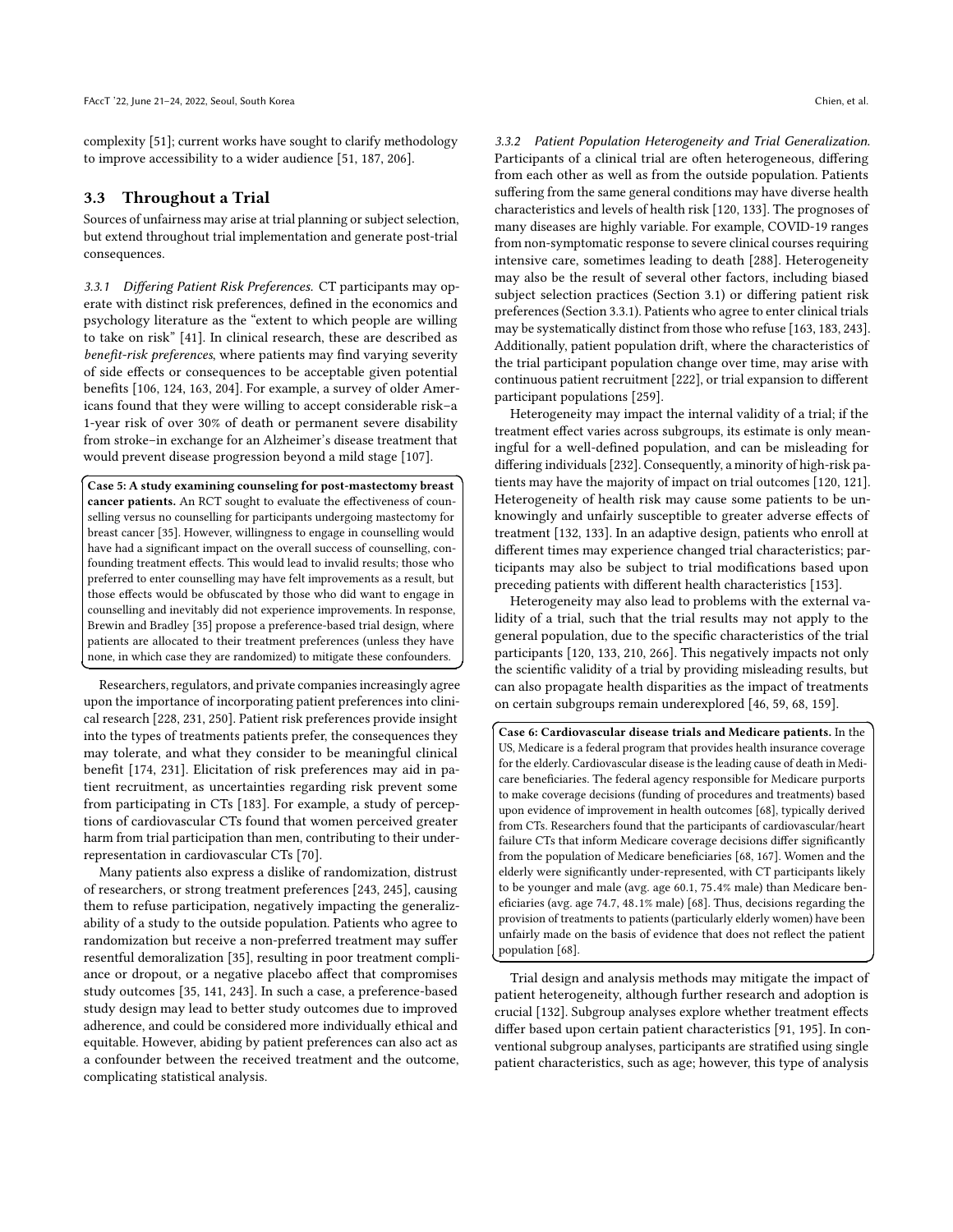has been criticized as inadequately informative [\[133,](#page-12-12) [210\]](#page-14-19). Riskstratified subgroup analysis, where risk levels are determined by patient attributes, may be more representative [\[108,](#page-12-25) [121,](#page-12-22) [133,](#page-12-12) [211\]](#page-14-34). Unfortunately, a recent study has found a significant decrease in the usage of appropriate methods for subgroup analyses in RCTs over time [\[91\]](#page-12-24). Prognostic or risk factors may also be used in alternative randomization schemes, such as stratified randomization, where patients are divided into subgroups and randomized to subgroupspecific treatment arms [\[135\]](#page-12-26), or novel adaptive enrichment designs, where recruitment is focuses on subgroups most likely to benefit [\[86,](#page-11-31) [186,](#page-14-35) [187\]](#page-14-3).

Temporal heterogeneity particularly impacts trials that span a long duration, such as studies of rare diseases, which have embraced the use of RAR [\[4\]](#page-10-28). In RAR designs, unobserved time trends can inflate type-I error [\[226\]](#page-14-36), even if restricted randomization is used [\[208\]](#page-14-37); temporal changes in trial data must therefore be carefully evaluated [\[257\]](#page-15-24). Even robust procedures [\[226\]](#page-14-36) may be a computational burden and suffer form reductions in statistical power, indicating the need for computationally feasible testing procedures [\[257\]](#page-15-24), or adaptive strategies that may incorporate nonstationarity [\[206\]](#page-14-11).

## 4 OPPORTUNITIES FOR MACHINE LEARNING

In this section, we explore opportunities for ML to mitigate sources of unfairness (Section [3\)](#page-3-3), emphasizing the consideration of fairness and ethics during development of ML. For each topic, we describe the problem setting, the current literature, highlight gaps in knowledge, and provide recommendations for future directions.

#### 4.1 Subject Selection

Unfairness may arise throughout the process of subject selection, recruitment, and enrollment for clinical trials (Section [3.1\)](#page-3-2). A large portion of ML research for clinical trials has focused on two problem settings: i) evaluation of eligibility criteria, and ii) patient identification for clinical research or trial matching. We consider these alongside the issues that may arise if fairness and bias are not carefully considered during ML development.

4.1.1 Evaluation of Eligibility Criteria. Categorical subject exclusion, typically codified in trial eligibility criteria, often induces unfairness in subject selection. Recent work has sought to use ML for data-driven evaluation and development of trial eligibility criteria to improve trial outcomes [\[138,](#page-13-26) [160\]](#page-13-27). Kim et al. [\[138\]](#page-13-26) use EHR data to evaluate frequently used COVID-19 trial eligibility criteria, identifying alternative thresholds for eligibility criteria that would increase the number of desired observed outcomes with fewer patients. Liu et al. [\[160\]](#page-13-27) use EHR data to evaluate the impact of eligibility criteria on cancer trial populations, finding they could broaden criteria without sacrificing trial efficacy. Such methods can broaden unnecessarily restrictive eligibility criteria and, in future work, potentially improve fairness by exposing whether certain sub-populations were made unjustifiably ineligible.

4.1.2 Patient Identification and Phenotyping. Data-driven ML methods may provide a path forward to mitigating under-representation in clinical trials through automation of subject selection. Researchers have used ML to identify patients eligible for clinical trials from EHR data, through matching of patient characteristics with trial criteria [\[105,](#page-12-1) [182,](#page-13-28) [286,](#page-16-11) [287\]](#page-16-1) or existing trial participants [\[175\]](#page-13-29). Others have sought to identify patients who are most likely to agree to participate in a trial, for more efficient use of recruitment resources [\[181,](#page-13-30) [254\]](#page-15-25). Recently, researchers have expressed enthusiasm at the possibility of ML patient-matching algorithms to improve the diversity of trial cohorts [\[275\]](#page-16-0).

Some research focuses on phenotyping algorithms, which aim to categorize patients based on health outcomes or disease states, as an intermediary to patient-trial matching. Practitioners have developed both supervised [\[157\]](#page-13-31) and unsupervised [\[94\]](#page-12-27) ML methods to learn disease phenotypes from EHR data, to identify representative cohorts that could benefit from proposed interventions. Phenotyping algorithms may also help in trials development by exposing subtypes of a disease to target for study. Li et al. [\[155\]](#page-13-32) identify subtypes of Type 2 diabetes, a notably heterogeneous condition; this may inform treatment and research. Future work should focus upon developments to patient identification, phenotyping, and trial-matching algorithms to improve not only performance, but also fairness, explainability, and privacy.

4.1.3 Fair Practices. Exclusionary practices in clinical trials may bias resultant data that is used for downstream ML tasks; for example, researchers have sought to mitigate gender biases in word representations derived from trials data, which would be used for clinical prediction tasks [\[5\]](#page-10-29). EHR data also suffers from multiple sources of bias, including: i) sampling bias, where certain subgroups are over- or under-represented in the data, ii) label bias, where outcome variables have different meanings across subgroups, and iii) feature bias, where predictor variables have different meanings across subgroups [\[191\]](#page-14-7). Beyond its structural complexity, EHR data is also often plagued by missing data, where the absence of certain variables can lead to biases [\[253,](#page-15-26) [265\]](#page-15-27). Sampling bias may occur due to inequalities in access to care leading to less data collected from under-served populations [\[43,](#page-11-6) [111\]](#page-12-28), or from research resulting from non-representative data cohorts [\[61\]](#page-11-32). Inequalities in the treatment of patients across subgroups may lead to label or feature bias, as outcomes and diagnostics may vary due to biases that impact quality of care [\[191,](#page-14-7) [271\]](#page-16-12). As racial/ethnic categories are social concepts that do not reliably inform genetic or clinical distinctions, they can be a source of feature bias; their use in clinical prediction algorithms may lead to negative impacts on marginalized populations [\[261\]](#page-15-28).

ML practitioners must be careful when manually selecting target outcomes for healthcare research. Obermeyer et al. [\[185\]](#page-14-9) found that a widely used algorithm to predict clinical risk for referral to care management programs displayed significant bias against Black patients. This occurred because the developers of the model used healthcare costs as a proxy for health outcome. However, in part due to entrenched societal disparities, less money is spent on Black patients with comparable health to white patients. Here, the choice of inappropriate labels led to biased predictions. This is relevant to the previously discussed works that use patient agreement of participation in a trial as an outcome label [\[181,](#page-13-30) [254\]](#page-15-25); predictions based upon this label may have unintended biases as, for example, a patient can only agree to participate if they are invited. Unfortunately, in comparison to White patients, a disproportionately small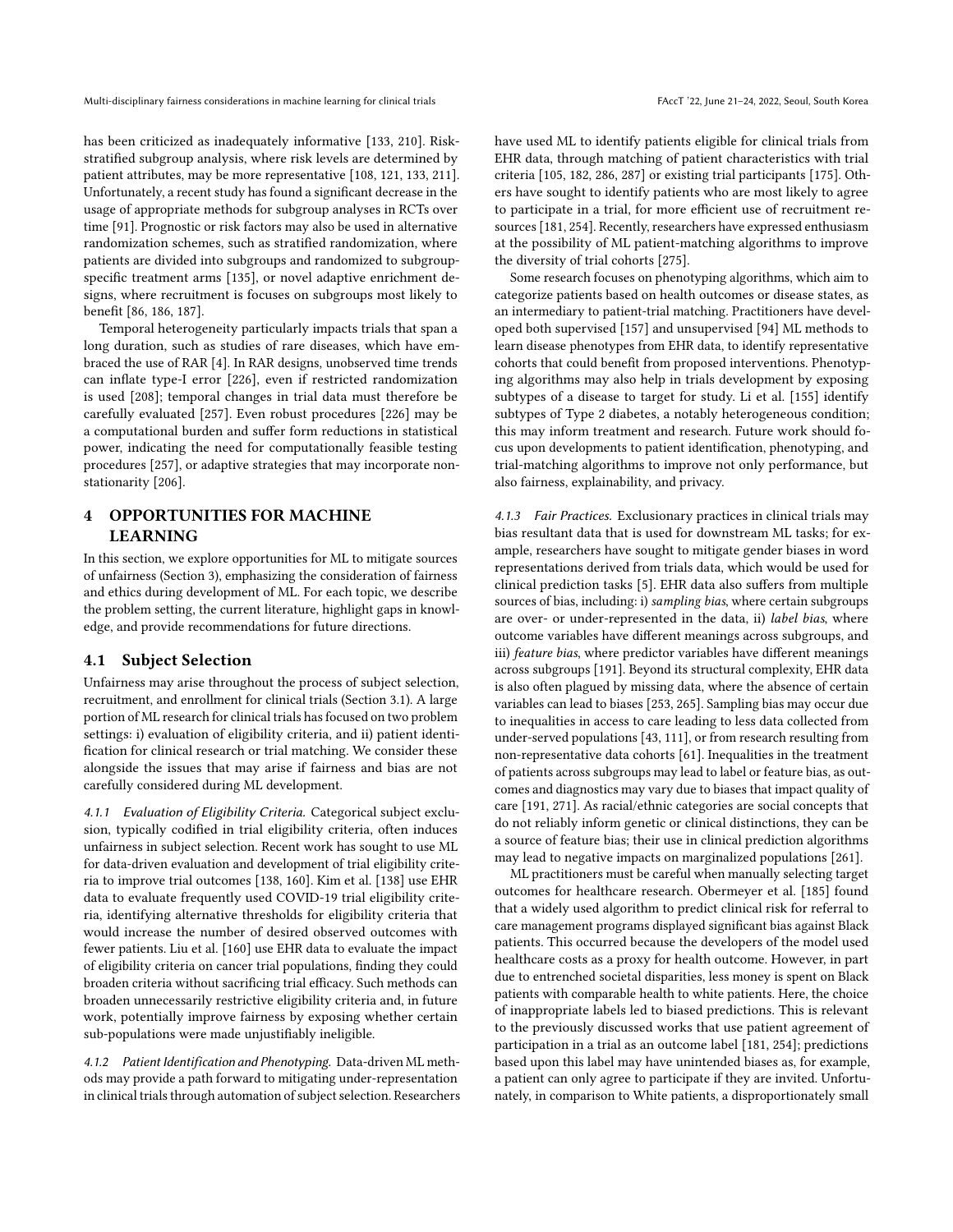proportion of racial/ethnic minorities are invited to participate in clinical trials, despite expressing a similar willingness to participate [\[268\]](#page-15-15). These concerns also apply to phenotyping algorithms that rely on disease labels, given biases present during diagnosis. As interest and adoption of ML for efficient subject selection grows, researchers must assess their methods for sources of potential bias on all fronts, including problem selection, data collection, and model development.

## 4.2 Eliciting and Incorporating Patient Risk Preferences

Below, we provide a review of the study of preference elicitation and describe how patient risk-benefit preferences (Section [3.3.1\)](#page-5-0) may be incorporated into the design and development of clinical trials.

4.2.1 Risk Preference Elicitation. The study of preference elicitation– methods of collecting, determining, and modelling user preferences– varies across research fields. In the economics and psychology literature, preference elicitation is used to measure and evaluate the attitude of individuals regarding risk [\[41\]](#page-11-28). These methods can be categorized as revealed preference methods, which determine preferences based on behavioral data and stated preference methods, which rely on individuals to express their preferences using surveybased methods [\[8\]](#page-10-30). Revealed preferences may be considered the true preferences of individuals [\[8,](#page-10-30) [147\]](#page-13-33), whereas stated preferences are commonly critiqued for their hypothetical nature. However, correspondence between the two can be high. In a study of vaccination preferences, Lambooij et al. [\[147\]](#page-13-33) found that the stated preferences of 80% of individuals matched their revealed preferences.

In healthcare scenarios, individuals are usually asked to assess their risk attitudes towards treatments that have not yet occurred and that they have no prior experience with, precluding reliable revealed preference methods. Studies on patient health typically use stated preference methods to quantify patient benefit-risk preferences towards medical interventions [\[8,](#page-10-30) [106,](#page-12-19) [204,](#page-14-30) [228\]](#page-14-31). These methods can generally be categorized into two types: direct-elicitation methods, where participants are explicitly asked to identify acceptable levels of risk/benefit, and conjoint-analysis methods, where risk/benefit is assessed based on survey responses [\[106\]](#page-12-19). A directelicitation method is the standard gamble technique, wherein participants choose between a certain health state and a gamble that could result in either a better or worse outcome. The probabilities of the gamble are modified systematically until the participants are indifferent, allowing for estimation of the utility of the certain health state [\[106,](#page-12-19) [228\]](#page-14-31). A conjoint-analysis method is a discrete-choice experiment, wherein participants select their preferred scenario from a set of hypothetical choice situations [\[106,](#page-12-19) [228\]](#page-14-31).

Researchers found that patients' reported preferences (versus true preferences) of treatment options can be affected by elicitation methodology [\[31\]](#page-10-31), such as different framing of the same information [\[75\]](#page-11-33). Patients may also disagree on the associations between numerical values and verbal descriptions of risk, with one study reporting that different patients associated the phrase "frequent" within a range of 30−90% [\[75,](#page-11-33) [274\]](#page-16-13). Reliable quantification of patient risk preference is challenging; more research must be conducted to address the incongruence between reported and true preferences, and to determine the underlying mechanisms behind individuals' responses to elicitation methods [\[113\]](#page-12-29).

In the ML literature, preference elicitation focuses on models that represent user preferences [\[28,](#page-10-32) [45,](#page-11-34) [71,](#page-11-35) [101\]](#page-12-30), often in the context of recommender systems, which learn preferences interactively. Attempts to automate the preference elicitation process across large populations include artificial neural networks with domain dependent priors [\[101\]](#page-12-30), Bayesian preference elicitation by means of pairwise comparison queries [\[97\]](#page-12-31), or supervised ML to improve direct elicitation results by recovering latent preferences [\[54\]](#page-11-36). These methods seek to correct stated preferences to more closely mimic unobserved revealed preferences. ML may also assist in combining stated preferences with clinical data (which may expose revealed preferences) to achieve better estimates of true preferences [\[106\]](#page-12-19); work has been pursued along these lines for non-health applications [\[8\]](#page-10-30). Ultimately, such software based solutions must also consider aspects of human-computer interaction. Stated preferences can be affected by interface design [\[196\]](#page-14-38), suggesting that active user involvement in the interface design may yield more consistent and representative findings [\[37,](#page-10-33) [249\]](#page-15-29). In summary, computationally assisted preference elicitation is a delicate task that requires a multi-disciplinary perspective.

4.2.2 Incorporating Risk-Benefit Preferences. Elicited risk-benefit preferences may be used in different ways to support ethical treatment. Patient risk preferences are valuable in pre-trial clinical research; they provide information regarding treatment outcomes and clinical benefits that patients find most important, what side effects patients may be willing to cope with, and the types of treatments patients most prefer [\[170,](#page-13-34) [174,](#page-13-23) [231\]](#page-15-18). For example, a study of ovarian cancer patients found that patients preferred cure and extension of life over lessened symptoms from chemotherapy, exhibiting that patients prefer decreased mortality over decreased morbidity [\[174\]](#page-13-23). Stafinski et al. [\[231\]](#page-15-18) compare patient and clinician views on the relative importance of treatment outcomes for cardiovascular conditions, finding differing risk-benefit thresholds. Sparano et al. [\[230\]](#page-14-39) find that clinicians' reporting of symptomatic adverse events is incongruous with patient reported outcomes. Understanding patient risk profiles and how they relate to perceived clinical benefit is essential for more efficient and ethical choice of what treatments to pursue and compare within a clinical trial.

Trial designs that incorporate patient risk preferences into the treatment allocation mechanism have been proposed [\[35,](#page-10-27) [141,](#page-13-24) [243,](#page-15-20) [263\]](#page-15-30). In one design, patients that have strong preferences receive their treatment of choice, while others are randomized as usual [\[35,](#page-10-27) [141,](#page-13-24) [243\]](#page-15-20). In another method, patient risk preferences are elicited prior to treatment, and all participants are still randomized. This allows researchers to incorporate preference information into posttrial analysis [\[243\]](#page-15-20), improving external validity without affecting internal validity [\[141,](#page-13-24) [263\]](#page-15-30). Novel preference-informed trials continue to be explored [\[7\]](#page-10-34) and future work should also examine the ethics and statistical validity of preference-informed designs (given confounders) and how preferences may be incorporated into MLdriven adaptive designs.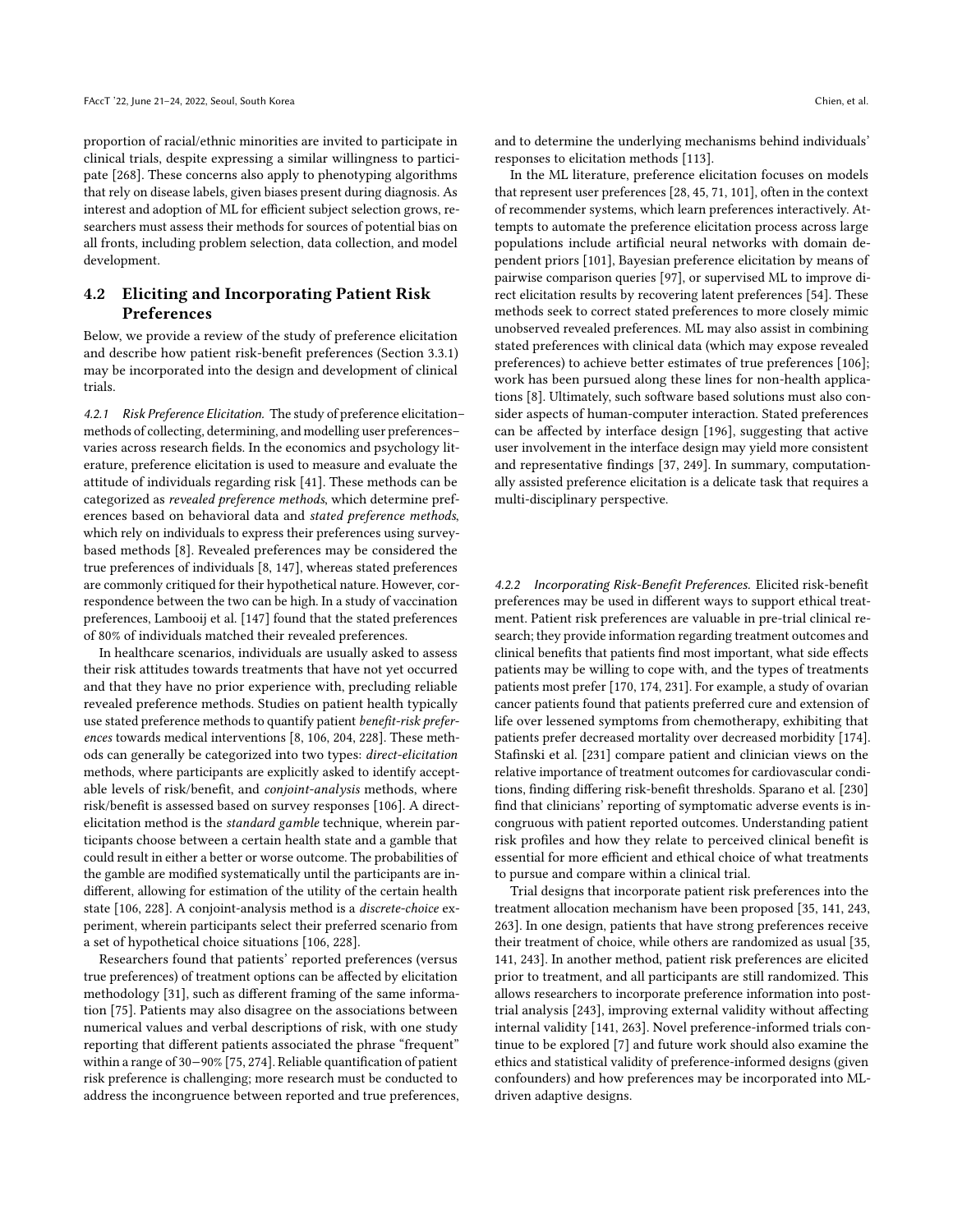Recent work in fairness in ML has sought to incorporate notions of preference into definitions of algorithmic fairness, resulting in classifier outcomes that meet certain preference guarantees [\[115,](#page-12-32) [140,](#page-13-35) [247,](#page-15-31) [283\]](#page-16-14). These works take inspiration from the economics notion of envy-freeness, asking that any group/individual prefers their treatment over that of others. Zafar et al. [\[283\]](#page-16-14) and Ustun et al. [\[247\]](#page-15-31) present fairness as a notion of envy-freeness among groups in the setting of decoupled classifiers, whereas Hossain et al. [\[115\]](#page-12-32) impose fairness constraints using model outcomes. These works primarily deal with supervised ML models, where preference is defined as classifier performance metrics, such as accuracy. Kim et al. [\[140\]](#page-13-35) incorporate individual outcome preferences, introducing a notion of preference-informed individual fairness that allows for deviations from similarity-based individual fairness, given alignment with individuals' preferences. Future work may address how preference-based fairness occurs in multi-armed bandit models, RL models, or in online learning, and incorporate specified risk preferences in online treatment allocation.

#### <span id="page-8-0"></span>4.3 Modelling Adaptive Designs

The slow uptake of ADs, despite their benefits (Section [3.2.2\)](#page-4-0), has been attributed to lack of familiarity, concerns of how funding bodies or regulators may view them, and lack of clarity regarding how ADs may be planned, implemented, interpreted, and reported in practice [\[36,](#page-10-5) [51,](#page-11-0) [187,](#page-14-3) [206\]](#page-14-11). This hesitancy is accompanied by a wariness against inclusion of ML in these designs, despite ongoing theoretical and methodological advancements [\[15,](#page-10-2) [19,](#page-10-9) [150,](#page-13-2) [206,](#page-14-11) [256,](#page-15-6) [272,](#page-16-3) [273\]](#page-16-4).

Since the 1930s, ML models have been proposed for use in adaptive designs. Thompson sampling, also known as Bayesian response adaptive randomization, was first proposed as a solution to patient treatment allocation in clinical trials [\[240\]](#page-15-32). It is a solution strategy to the multi-armed bandit problem (MABP), where an agent trades off exploration (the acquisition of new information) with exploitation (optimal decisions based on existing knowledge). In a MABP, a fixed set of resources must be sequentially allocated between competing choices; in the trial setting, we may view the patients as the fixed set of resources and the trial treatment arms as the competing choices [\[256\]](#page-15-6). Although the MABP seems to encapsulate in theory the practical problems of trials, there has been continual hesitance to adopt them [\[10,](#page-10-35) [256\]](#page-15-6). The perceived shortcomings of bandit methods include loss of statistical power, challenges of statistical analysis (such as hypothesis testing) on bandit outcomes, and practical barriers to implementation (lack of access to statisticians or ML experts) [\[206,](#page-14-11) [256,](#page-15-6) [272\]](#page-16-3).

Recent work has sought to innovate upon the field of multiarmed bandits (MABs) to support application to ADs, particularly RAR. Villar et al. [\[256\]](#page-15-6) evaluate the performance of MABP approaches to RAR as compared to other allocation rules, including fixed randomization, finding that MABP methods improve patient welfare but reduce statistical power. The authors subsequently propose a solution building upon the Gittins index to improve statistical power [\[260\]](#page-15-7). Williamson et al. [\[273\]](#page-16-4) also propose a bandit-based design that aims to improve statistical power and minimizes treatment effect biases. Williams et al. [\[272\]](#page-16-3) expose the difficulties of hypothesis testing on data derived from bandit models, and propose adjustments to existing statistical tests using knowledge of the bandit algorithm.

Theoretical ML research has focused mainly on applying MABs to dose-finding [\[15,](#page-10-2) [16,](#page-10-36) [19,](#page-10-9) [149,](#page-13-36) [150,](#page-13-2) [224\]](#page-14-6) or treatment allocation [\[12,](#page-10-37) [197,](#page-14-40) [252\]](#page-15-33). From the viewpoint of multiple (sequential) testing, Xu et al. [\[276\]](#page-16-15), Yang et al. [\[277\]](#page-16-16) propose a unified MABP based framework that allows for online false discovery rate (FDR) control, i.e., a pre-specified FDR is guaranteed at any time of the sequential tests (even when stopping adaptively), yielding good sample complexity, high statistical power, robustness to various types of distribution shift, and low FDR at any point during the sequential testing. More broadly, recently renewed interest in anytime-valid sequential hypothesis testing (e.g., [\[146\]](#page-13-37)) has surfaced practical methods for anytime-valid confidence intervals with FDR control even when adaptively combining or stopping sequences of statistical tests [\[96,](#page-12-33) [116,](#page-12-34) [128,](#page-12-35) [244\]](#page-15-34). Specifically for treatment effect estimation, Hadad et al. [\[99\]](#page-12-36) present a method based on adaptive reweighting under adaptively collected data that aims at high statistical power and asymptotically correct coverage. While such methods can maintain clear statistical guarantees for arbitrary adaptive designs, we expect that bridging the gap between ML theory and clinical trials practice remains challenging due to a lack of relevant expertise from trial investigators, requirement of multi-disciplinary teams, and reluctance from regulators to consider the relatively new and theoretically involved underlying statistical concepts. Opportunities for ML in the development of ADs include improved sequential MAB or other treatment allocation methods that i) maintain required statistical guarantees under adaptive changes to the trial, ii) incorporate fairness considerations (addressing patient heterogeneity), and iii) handle or mitigate the impact of patient time trends (addressing patient drift).

#### 4.4 Fair Exploration

In Section [4.3,](#page-8-0) we discussed the potential for explore-exploit methods (such as MABs or RL) to learn optimal policies by maximizing some notion of overall reward. Recent work has sought to characterize fairness in MABs [\[47,](#page-11-37) [93,](#page-12-37) [125,](#page-12-38) [162,](#page-13-38) [190\]](#page-14-41) and RL [\[122\]](#page-12-39). These works evaluate fairness with respect to treatment arms/potential actions (rather than agents or users) from three general perspectives: i) meritocratic fairness, where a worse arm should never have a higher chance of being selected over a better one [\[125\]](#page-12-38), ii) individual fairness, where similar individuals (in this case, arms) should be treated similarly [\[93,](#page-12-37) [162\]](#page-13-38), and iii) constraints on the proportions in which arms should be pulled [\[47,](#page-11-37) [190\]](#page-14-41). However, the nature of the explore-exploit trade-off leads to unaddressed fairness implications for CTs, namely that certain subgroups may be subject to a greater burden of exploration, where they bear the negative consequences of exploration disproportionately [\[50\]](#page-11-5). The question of "how to explore and randomize ethically" is understudied from an ML perspective [\[50,](#page-11-5) [136\]](#page-12-40). Exploration often requires algorithms to take actions that may ultimately be sub-optimal in order to gather information. In CTs this may correspond to the sacrifice of one individual's well-being for the collective benefit of others. If we view it as a moral obligation to take only optimal actions for studied individuals, at the expense of exploration, this may slow learning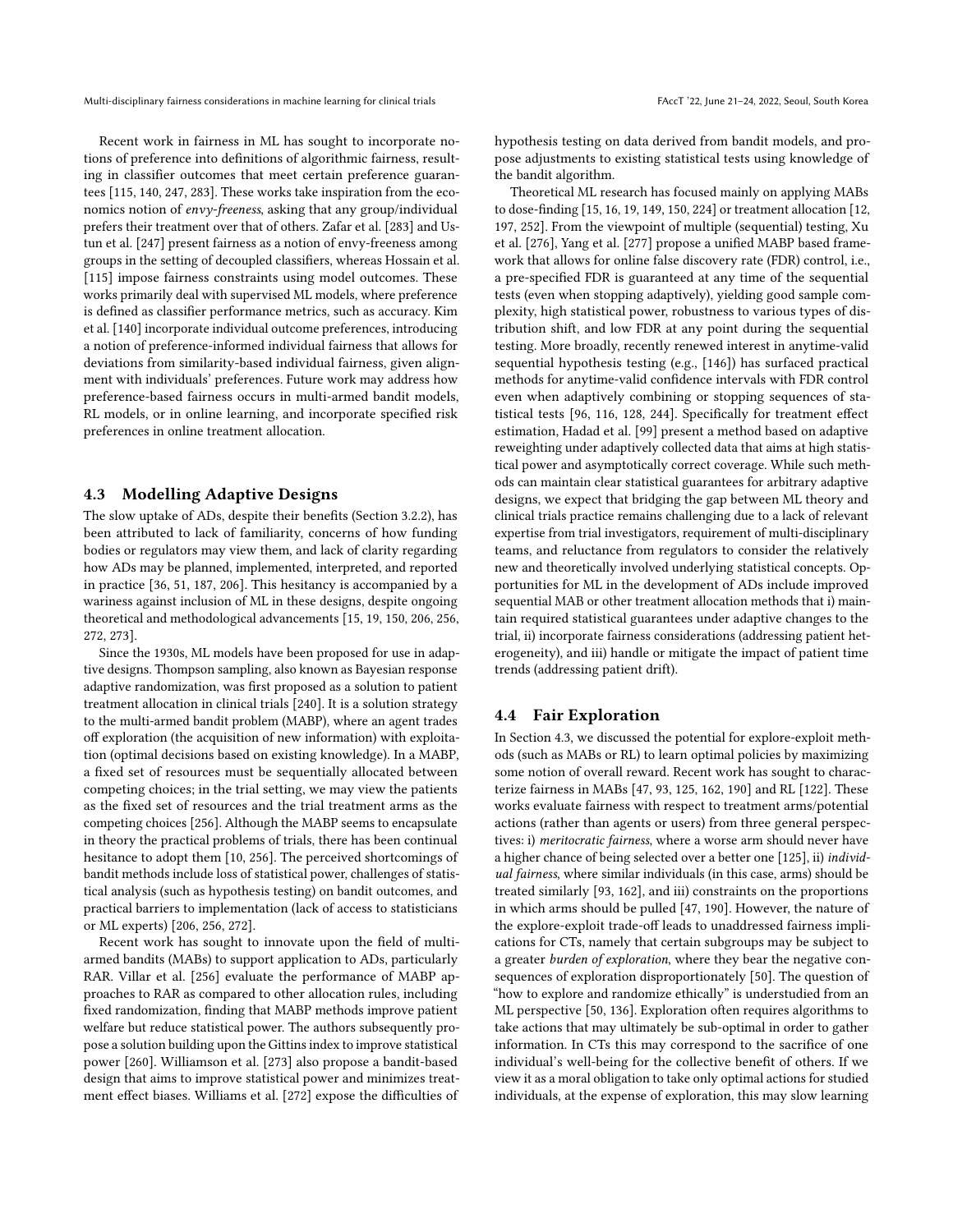and lead to other types of unfairness due to a lack of information. Particularly in the clinical setting, exploration is at odds with the therapeutic obligation to treat patients as optimally as possible.

There has been comparatively sparse research on this conception of unfairness, which seeks to examine the burdens placed on certain subgroups, evaluating fairness from the perspective of the agents or users that are affected by the model outcomes, rather than the arms/actions. Jung et al. [\[126\]](#page-12-41) demonstrate the problem of "free riding" in a multi-agent setting, where "free-riders" can incur minimal regret by accessing the information garnered by other agents. Raghavan et al. [\[199\]](#page-14-42) introduce the concept of group externalities to quantify the negative impacts the presence of one group may impose on another, under the linear contextual bandits model. Baek and Farias [\[16\]](#page-10-36) approach the problem in a similar fashion, introducing the concept of grouped bandits, where groupings are defined by user characteristics and access to different subsets of arms. The authors develop a solution to learn fair policies through use of the Nash Social Welfare (NSW) function, a notion of fairness in economics. In a slightly different approach, Hossain et al. [\[115\]](#page-12-32) use the NSW to achieve fairness in the multi-agent MAB setting, where individuals/groups are considered separate agents with separate reward distributions. Future work should investigate the compatibility of these methods with real-world adaptive trial settings and the performance of these methods with respect to optimal treatment and statistical power.

## 4.5 Patient Heterogeneity and Study Generalization

Patient heterogeneity in CTs may lead to reduced internal and external validity, as well as fairness (Section [3.3.2\)](#page-5-1). ML can provide methods of identifying heterogeneity pre- and post-trial, assessing generalizability, and aiding with generalization once heterogeneity is exposed. Patient heterogeneity, owing to a multitude of characteristics, results in heterogeneity of treatment effects (HTE), where treatment effects vary across individuals. In a clinical setting, the ultimate goal of HTE analysis is to estimate the causal effect for certain treatments on an individual level [\[134\]](#page-12-42).

Kent et al. [\[134\]](#page-12-42) identify two general approaches to predictive HTE analysis: i) risk modelling, where a multivariate model that predicts outcome risk is used to stratify the patient population [\[108,](#page-12-25) [119,](#page-12-43) [133\]](#page-12-12), and ii) effect modelling, where treatment effects are predicted directly, sometimes incidentally identifying subgroups and predictive covariates [\[13,](#page-10-38) [236,](#page-15-35) [262\]](#page-15-36). While multivariate riskstratified analysis is effective for identifying HTE [\[108,](#page-12-25) [133\]](#page-12-12), it may suffer in the presence of other dimensions of risk, such as treatment-related harms, particularly if they are correlated with outcome risk [\[134\]](#page-12-42). Effect modelling can be better suited to account for heterogeneous risks or more individualized impacts on treatment effects [\[134\]](#page-12-42). Future work may focus on how ML can be practically incorporated into trial analyses; for example, Watson and Holmes [\[264\]](#page-15-37) provide guidance on how ML can be used to determine HTE with strict type-I error control.

Other methods evaluate the generalizability of a clinical trial by assessing the representativeness of the trial population, comparing eligibility criteria with patients identified from large EHR datasets [\[156,](#page-13-39) [221\]](#page-14-43). Qi et al. [\[198\]](#page-14-44) assess representativeness using ML fairness metrics to identify under-represented subgroups. Such methods would benefit from further research on the interplay between representativeness, fairness, and generalizability.

Generalization of ML models to new populations/settings and dataset drift over time have been highlighted as broad challenges facing practical adoption of ML for healthcare [\[129\]](#page-12-44). Acquiring useful data for ML is complicated by noisy data collection processes and differences in formats of EHR and other clinical data [\[67\]](#page-11-38), which could be standardized. Generalization may be improved through existing methods, including use of external validation datasets [\[63\]](#page-11-39) or multiple data sites [\[178\]](#page-13-40), and through identification and manipulation of covariates that impact generalizability [\[89\]](#page-11-40). ML may also assist in identification of dataset drift, and provide recommendations of appropriate model-updating procedures [\[62\]](#page-11-41), which can then be resolved through other methods, such as periodic model validation and manual model re-training. Future research may focus on further automation of dataset drift correction or advancements in continual learning, i.e., study of ML systems that continually learn and evolve based on new data [\[90\]](#page-11-42). However, Futoma et al. [\[90\]](#page-11-42) argue that overly generalized ML models may not be clinically useful. They assert that practitioners should focus on ensuring that the methodological process of model development is generalizable and that a ML model is well-understood—this would allow for practitioners to modify a model accordingly given a new setting or population. This holistic viewpoint may provide better clinical utility, helping practitioners use ML technology both correctly and carefully.

## 5 CONCLUSION

ML may improve the efficacy and fairness of CTs, given careful implementation and focused advancements in the field. Prior to more widespread adoption of ML for CTs, it is vital that researchers and practitioners consider both the possible benefits and possible harms the introduction of new technology can bring. The wider scientific community relies upon critical information derived from CTs to serve as ground truths for medical research. While we recognize the benefits of rapid discovery, CTs should be as representative and valid as possible, such that these ground truths are either applicable to all, not just a privileged minority, or at least come with explicit caveats. In the development of ML for clinical trials, ethics and fairness are critical considerations alongside any others such as performance, efficiency, or statistical validity, and should be recognized as key from problem selection to implementation in practice. For these reasons, we have provided a comprehensive overview of the sources of unfairness, as well as the accompanying opportunities for ML research that can be pursued, with fairness firmly in mind, to mitigate these issues. We caution that any such pursuits should be overseen by a multi-disciplinary team that can thoroughly evaluate the goals and consequences of such work.

## ACKNOWLEDGMENTS

Isabel Chien and Richard E. Turner are supported by an EPSRC Prosperity Partnership EP/T005386/1 between Microsoft Research and the University of Cambridge. Nina Deliu was supported by the NIHR Cambridge Biomedical Research Centre (BRC-1215-20014).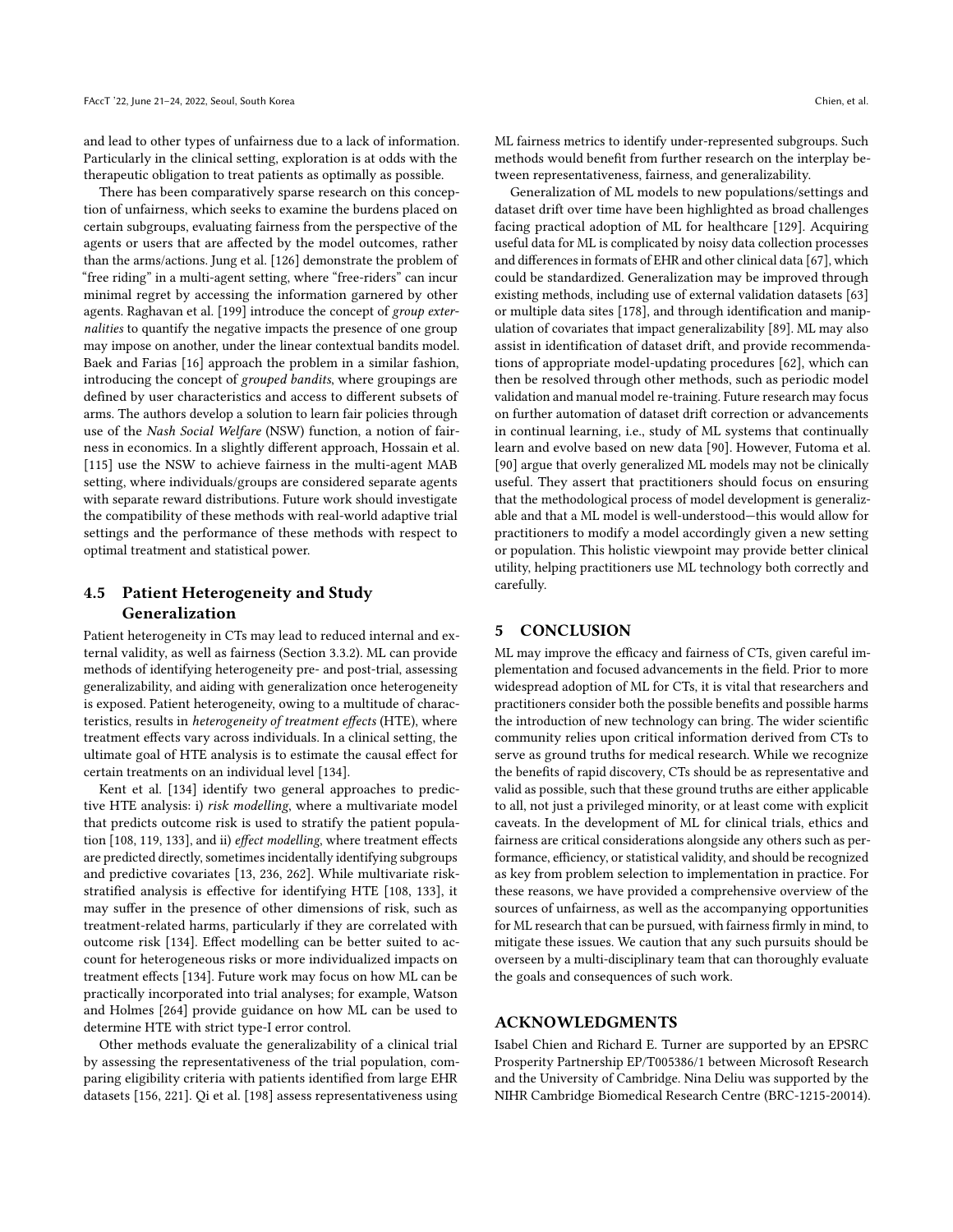Sofia S. Villar thanks the UK Medical Research Council (grant number: MC\_UU\_00002/15). Adrian Weller acknowledges support from a Turing AI Fellowship under EPSRC grant EP/V025279/1, The Alan Turing Institute, and the Leverhulme Trust via CFI.

#### REFERENCES

- <span id="page-10-11"></span>[1] [n. d.]. Clinical trials regulations. [https://www.ukri.org/councils/mrc/guidance](https://www.ukri.org/councils/mrc/guidance-for-applicants/policies-and-guidance-for-researchers/clinical-research-governance/clinical-trials-regulations/)[for-applicants/policies-and-guidance-for-researchers/clinical-research](https://www.ukri.org/councils/mrc/guidance-for-applicants/policies-and-guidance-for-researchers/clinical-research-governance/clinical-trials-regulations/)[governance/clinical-trials-regulations/](https://www.ukri.org/councils/mrc/guidance-for-applicants/policies-and-guidance-for-researchers/clinical-research-governance/clinical-trials-regulations/)
- <span id="page-10-13"></span>[2] [n. d.]. Ethics in clinical research. [https://clinicalcenter.nih.gov/recruit/ethics.](https://clinicalcenter.nih.gov/recruit/ethics.html) [html](https://clinicalcenter.nih.gov/recruit/ethics.html)
- <span id="page-10-12"></span>[3] 2021. How clinical trials are approved. [https://www.cancerresearchuk.](https://www.cancerresearchuk.org/about-cancer/find-a-clinical-trial/how-clinical-trials-are-planned-and-organised/how-clinical-trials-are-approved) [org/about-cancer/find-a-clinical-trial/how-clinical-trials-are-planned-and](https://www.cancerresearchuk.org/about-cancer/find-a-clinical-trial/how-clinical-trials-are-planned-and-organised/how-clinical-trials-are-approved)[organised/how-clinical-trials-are-approved](https://www.cancerresearchuk.org/about-cancer/find-a-clinical-trial/how-clinical-trials-are-planned-and-organised/how-clinical-trials-are-approved)
- <span id="page-10-28"></span>[4] Lusine Abrahamyan, Brian M Feldman, George Tomlinson, Marie E Faughnan, Sindhu R Johnson, Ivan R Diamond, and Samir Gupta. 2016. Alternative designs for clinical trials in rare diseases. In American Journal of Medical Genetics Part C: Seminars in Medical Genetics, Vol. 172. Wiley Online Library, 313–331.
- <span id="page-10-29"></span>[5] Shunit Agmon, Plia Gillis, Eric Horvitz, and Kira Radinsky. 2022. Gendersensitive word embeddings for healthcare. Journal of the American Medical Informatics Association : JAMIA (2022).
- <span id="page-10-1"></span>[6] Al K Akobeng. 2005. Understanding randomised controlled trials. Archives of disease in childhood 90, 8 (2005), 840–844.
- <span id="page-10-34"></span>[7] Samina Ali, Gareth Hopkin, Naveen Poonai, Lawrence Richer, Maryna Yaskina, Anna Heath, Terry P Klassen, Christopher McCabe, Amy Gareth Jeff Martin Petros Eleanor David Marie-Chri Drendel Hopkin Round Offringa Pechlivanoglou Pulle, Amy L Drendel, Gareth Hopkin, Jeff Round, Martin Offringa, Petros Pechlivanoglou, Eleanor M. Pullenayegum, David Rios, Marie-Christine Auclair, Kelly Kim, Lise Bourrier, Lauren C. Dawson, Kamary Coriolano DaSilva, Pamela Marples, Rick Watts, Jennifer Thull-Freedman, Patrick J. McGrath, Timothy A. D. Graham, Lisa Hartling, Tannis Erickson, Brendon Foot, Kurt Schreiner, Julie Leung, Martin Petros Eleanor Juan David Jeff Offringa Pechlivanoglou Pullenayegum Rios Round, and Juan David Rios. 2021. A novel preference-informed complementary trial (PICT) design for clinical trial research influenced by strong patient preferences. Trials 22 (2021).
- <span id="page-10-30"></span>[8] Shehzad Ali and Sarah J Ronaldson. 2012. Ordinal preference elicitation methods in health economics and health services research: using discrete choice experiments and ranking methods. British medical bulletin 103 1 (2012), 21–44.
- <span id="page-10-8"></span>[9] Derek C. Angus, Brian Michael Alexander, Scott M. Berry, Meredith Becker Buxton, Roger J. Lewis, Melissa Constance Paoloni, Steven A. R. Webb, Steven Arnold, Anna D. Barker, Donald A. Berry, Marc J. M. Bonten, Mary E. Brophy, Christopher Butler, Timothy F. Cloughesy, Lennie P. G. Derde, Laura J. Esserman, Ryan Ferguson, Louis D. Fiore, Sarah C. Gaffey, J. Michael Gaziano, Kathy E. Giusti, Herman Goossens, Stephane Heritier, Bradley Hyman, Michael Krams, Kay M. Larholt, Lisa M LaVange, Philip W. Lavori, Andrew W. Lo, Alex John London, Victoria G. Manax, Colin McArthur, Genevieve O'Neill, Giovanni Parmigiani, Jane Perlmutter, Elizabeth A. Petzold, Craig Ritchie, Kathryn M. Rowan, Christopher W. Seymour, Nathan I. Shapiro, Diane M Simeone, Bradley Smith, Bradley Spellberg, Ariel Dora Stern, Lorenzo Trippa, Mark R. Trusheim, Kert Viele, Patrick Yung Wen, and Janet Woodcock. 2019. Adaptive platform trials: definition, design, conduct and reporting considerations. Nature Reviews Drug Discovery 18 (2019), 797–807.
- <span id="page-10-35"></span>[10] Peter Armitage. 1985. The search for optimality in clinical trials. International Statistical Review 53 (1985), 15–24.
- <span id="page-10-19"></span>[11] World Medical Association et al. 1991. Declaration of helsinki. Law, medicine & health care: a publication of the American Society of Law & Medicine 19, 3-4 (1991), 264–265.
- <span id="page-10-37"></span>[12] Onur Atan, William R. Zame, and Mihaela van der Schaar. 2019. Sequential Patient Recruitment and Allocation for Adaptive Clinical Trials. In AISTATS.
- <span id="page-10-38"></span>[13] Susan Athey and Guido Imbens. 2016. Recursive partitioning for heterogeneous causal effects. Proceedings of the National Academy of Sciences 113 (2016), 7353 – 7360.
- <span id="page-10-24"></span>[14] Andrew L Avins. 1998. Can unequal be more fair? Ethics, subject allocation, and randomised clinical trials. Journal of medical ethics 24, 6 (1998), 401–408.
- <span id="page-10-2"></span>[15] Maryam Aziz, Emilie Kaufmann, and Marie-Karelle Riviere. 2021. On Multi-Armed Bandit Designs for Dose-Finding Clinical Trials. Journal of Machine Learning Research 22 (2021), 1–38.
- <span id="page-10-36"></span>[16] Jackie Baek and V. Farias. 2021. Fair Exploration via Axiomatic Bargaining. ArXiv abs/2106.02553 (2021).
- <span id="page-10-14"></span>[17] Solon Barocas, Moritz Hardt, and A. Narayanan. 2018. Fairness and Machine Learning Limitations and Opportunities. In Fairness and Machine Learning.
- <span id="page-10-15"></span>[18] Solon Barocas and Andrew D. Selbst. 2016. Big Data's Disparate Impact. California Law Review 104 (2016), 671.
- <span id="page-10-9"></span>[19] Hamsa Bastani and Mohsen Bayati. 2015. Online Decision-Making with High-Dimensional Covariates. Operations Research eJournal (2015).
- <span id="page-10-6"></span>[20] Peter Bauer, Frank Bretz, Vladimir Dragalin, Franz König, and Gernot Wassmer. 2016. Twenty-five years of confirmatory adaptive designs: opportunities and pitfalls. Statistics in Medicine 35, 3 (2016), 325–347.
- <span id="page-10-21"></span>[21] Françoise Baylis and Scott A Halperin. 2012. Research involving pregnant women: trials and tribulations. Clinical investigation 2 (2012), 139-146.
- <span id="page-10-39"></span>[22] Yahav Bechavod, Christopher Jung, and Zhiwei Steven Wu. 2020. Metric-free individual fairness in online learning. arXiv preprint arXiv:2002.05474 (2020).
- <span id="page-10-26"></span>[23] John H. Beigel, Kay M Tomashek, Lori E. Dodd, Aneesh K. Mehta, Barry S. Zingman, Andre C. Kalil, Elizabeth L. Hohmann, Helen Y Chu, Anne F. Luetkemeyer, Susan E. Kline, Diego López de Castilla, Robert W. Finberg, Kerry L. Dierberg, Victor F. Tapson, Lanny Hsieh, Thomas F. Patterson, Roger Paredes, Daniel A. Sweeney, William R. Short, Giota Touloumi, David Chien Boon Lye, Norio Ohmagari, Myoung don Oh, Guillermo Ruiz-Palacios, Thomas Lars Benfield, Gerd Fätkenheuer, Mark G Kortepeter, Robert L. Atmar, Clarence Buddy Creech, Jens D. Lundgren, Abdel G. Babiker, Sarah Pett, James D. Neaton, Timothy H. Burgess, Tyler Bonnett, Michelle F. Green, Mat Makowski, Anu O. Osinusi, Seema U. Nayak, and Henry Clifford Lane. 2020. Remdesivir for the Treatment of Covid-19 — Final Report. The New England Journal of Medicine (2020).
- <span id="page-10-17"></span>[24] Ruha Benjamin. 2019. Assessing risk, automating racism. Science 366 (2019),  $421 - 422$ .
- <span id="page-10-7"></span>[25] Deepak L Bhatt and Cyrus Mehta. 2016. Adaptive designs for clinical trials. New England Journal of Medicine 375, 1 (2016), 65–74.
- <span id="page-10-16"></span>[26] Reuben Binns. 2018. Fairness in Machine Learning: Lessons from Political Philosophy. In Proceedings of the 1st Conference on Fairness, Accountability and Transparency (Proceedings of Machine Learning Research, Vol. 81), Sorelle A. Friedler and Christo Wilson (Eds.). PMLR, 149–159. [https://proceedings.mlr.](https://proceedings.mlr.press/v81/binns18a.html) [press/v81/binns18a.html](https://proceedings.mlr.press/v81/binns18a.html)
- <span id="page-10-25"></span>[27] Atanu Biswas and Ayanendranath Basu. 2001. Robust adaptive designs in clinical trials for continuous responses. Sankhyā: The Indian Journal of Statistics, Series B (2001), 27–42.
- <span id="page-10-32"></span>[28] Avrim Blum, Jeffrey C. Jackson, Tuomas Sandholm, and Martin A. Zinkevich. 2003. Preference Elicitation and Query Learning. In *J. Mach. Learn. Res.*
- <span id="page-10-20"></span>[29] Danielle H Bodicoat, Ash C. Routen, Andrew Willis, Winifred Ekezie, Clare L Gillies, Claire Alexandra Lawson, Thomas Yates, Francesco Zaccardi, Melanie Jane Davies, and Kamlesh Khunti. 2021. Promoting inclusion in clinical trials—a rapid review of the literature and recommendations for action. Trials 22 (2021).
- <span id="page-10-0"></span>[30] Laura E. Bothwell and Aaron S. Kesselheim. 2017. The Real-World Ethics of Adaptive-Design Clinical Trials. The Hastings Center report 47 6 (2017), 27–37.
- <span id="page-10-31"></span>[31] Ann Bowling and Gene Rowe. 2005. "You decide doctor". What do patient preference arms in clinical trials really mean? Journal of Epidemiology and Community Health 59 (2005), 914 – 915.
- <span id="page-10-3"></span>[32] Valerie C Bradley, Shiro Kuriwaki, Michael Isakov, Dino Sejdinovic, Xiao-Li Meng, and Seth Flaxman. 2021. Unrepresentative big surveys significantly overestimated US vaccine uptake. Nature (2021), 1–6.
- <span id="page-10-22"></span>[33] Joseph V. Brady and Albert R. Jonsen. 2014. The Belmont Report. Ethical principles and guidelines for the protection of human subjects of research. The Journal of the American College of Dentists 81 3 (2014), 4–13.
- <span id="page-10-23"></span>[34] Joel G. Breman, David L. Heymann, Graham Lloyd, Joseph B. McCormick, M Miatudila, Frederick A. Murphy, Jean-Jacques Muyembe-Tamfun, Peter Piot, J F Ruppol, Pierre Sureau, Guido van der Groen, and Karl M. Johnson. 2016. Discovery and Description of Ebola Zaire Virus in 1976 and Relevance to the West African Epidemic During 2013-2016. The Journal of infectious diseases 214 suppl 3 (2016), S93–S101.
- <span id="page-10-27"></span>[35] CR Brewin and C Bradley. 1989. Patient preferences and randomised clinical trials. British Medical Journal 299 (1989), 313 – 315.
- <span id="page-10-5"></span>[36] Thomas Burnett, Pavel Mozgunov, Philip Pallmann, Sofia S Villar, Graham M Wheeler, and Thomas Jaki. 2020. Adding flexibility to clinical trial designs: an example-based guide to the practical use of adaptive designs. BMC medicine 18, 1 (2020), 1–21.
- <span id="page-10-33"></span>[37] Carrie J. Cai, Emily Reif, Narayan Hegde, J. Hipp, Been Kim, D. Smilkov, M. Wattenberg, F. Viégas, G. Corrado, Martin C. Stumpe, and Michael Terry. 2019. Human-Centered Tools for Coping with Imperfect Algorithms During Medical Decision-Making. Proceedings of the 2019 CHI Conference on Human Factors in Computing Systems (2019).
- <span id="page-10-18"></span>[38] D Ross Camidge, Haeseong Park, Karen E Smoyer, Ira Jacobs, Lauren J Lee, Zemfira Askerova, Justin McGinnis, and Yousef Zakharia. 2021. Race and ethnicity representation in clinical trials: findings from a literature review of Phase I oncology trials. Future Oncology 0 (2021).
- <span id="page-10-10"></span>[39] An-Wen Chan, Jennifer Marie Tetzlaff, Douglas G. Altman, Andreas Laupacis, Peter Christian Gøtzsche, Karmela Krleza-Jeric, Asbjørn Hrõbjartsson, Howard Mann, Kay Dickersin, Jesse A. Berlin, Caroline J. Doré, Wendy R. Parulekar, William S M Summerskill, Trish Groves, Kenneth F. Schulz, Harold C. Sox, Frank W. Rockhold, Drummond Rennie, and David Moher. 2013. SPIRIT 2013 statement: defining standard protocol items for clinical trials. Annals of internal medicine 158 3 (2013), 200–7.
- <span id="page-10-4"></span>[40] Danton Char, N. Shah, and D. Magnus. 2018. Implementing Machine Learning in Health Care - Addressing Ethical Challenges. The New England journal of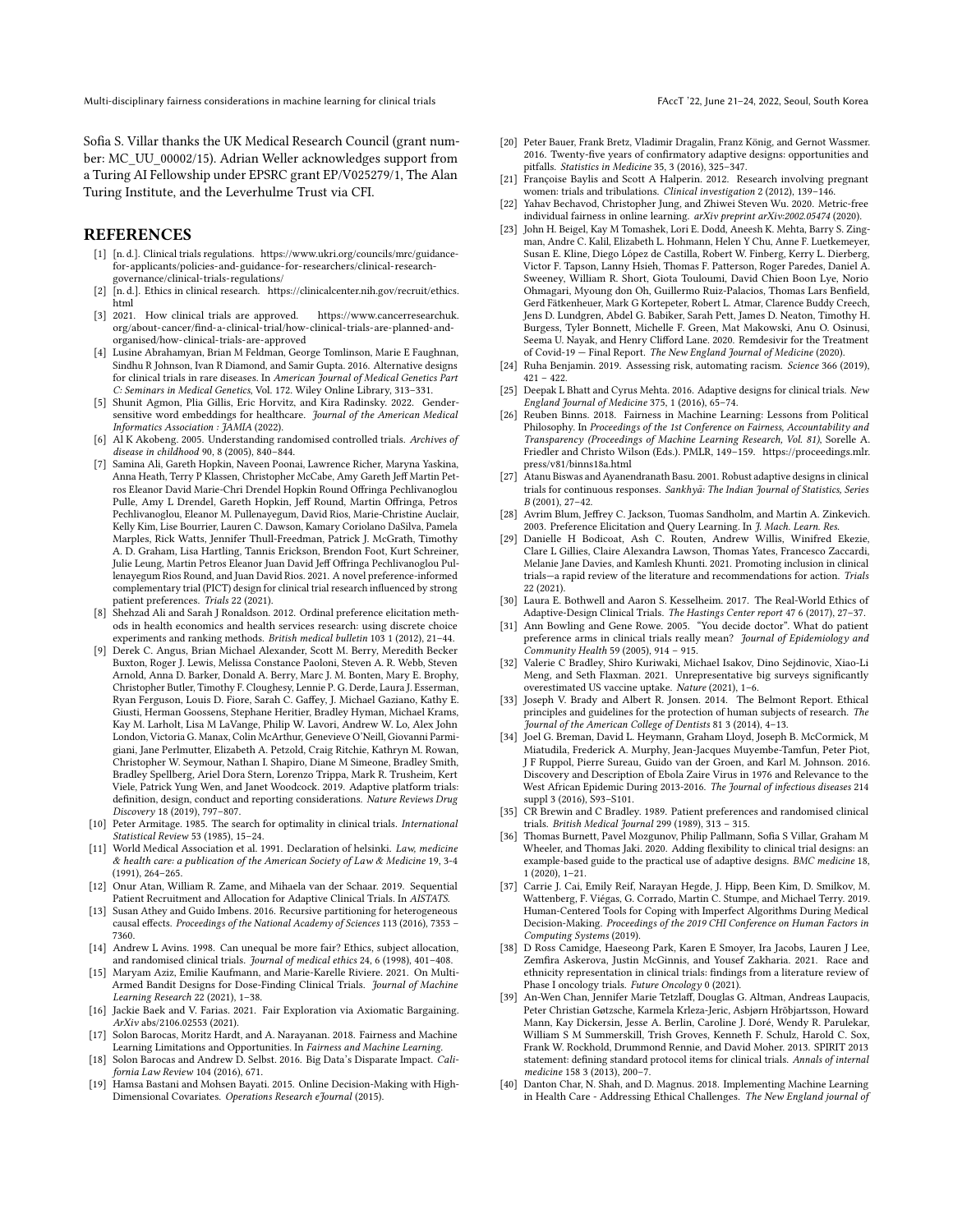medicine 378 11 (2018), 981–983.

- <span id="page-11-28"></span>[41] Gary Charness, Uri Gneezy, and Alex Imas. 2013. Experimental methods: Eliciting risk preferences. Journal of Economic Behavior and Organization 87 (2013), 43–51.
- <span id="page-11-48"></span>[42] I. Chen, Fredrik D. Johansson, and D. Sontag. 2018. Why Is My Classifier Discriminatory?. In NeurIPS.
- <span id="page-11-6"></span>[43] I. Chen, E. Pierson, Sherri Rose, Shalmali Joshi, Kadija Ferryman, and M. Ghassemi. 2021. Ethical Machine Learning in Health Care. Annual review of biomedical data science 4 (2021), 123–144.
- <span id="page-11-4"></span>[44] I. Chen, Peter Szolovits, and M. Ghassemi. 2019. Can AI Help Reduce Disparities in General Medical and Mental Health Care? AMA journal of ethics 21 2 (2019), E167–179.
- <span id="page-11-34"></span>[45] Li Chen and Pearl Pu. 2004. Survey of Preference Elicitation Methods.
- <span id="page-11-13"></span>[46] Moon S Chen, Primo N. Jr. Lara, Julie H T Dang, Debora A. Paterniti, and Karen Kelly. 2014. Twenty Years Post-NIH Revitalization Act: Renewing the Case for Enhancing Minority Participation in Cancer Clinical Trials. Cancer 120 (2014), 1091.
- <span id="page-11-37"></span>[47] Yifang Chen, Alex Cuellar, Haipeng Luo, Jignesh Modi, Heramb Nemlekar, and S. Nikolaidis. 2020. Fair Contextual Multi-Armed Bandits: Theory and Experiments. In UAI.
- <span id="page-11-3"></span>[48] Leslie Cho, Amanda R Vest, Michelle L O'Donoghue, Modele O Ogunniyi, Amy A Sarma, Kara J Denby, Emily S Lau, Jeanne E Poole, Kathryn J Lindley, Roxana Mehran, et al. 2021. Increasing Participation of Women in Cardiovascular Trials: JACC Council Perspectives. Journal of the American College of Cardiology 78, 7 (2021), 737–751.
- <span id="page-11-12"></span>[49] A. Chouldechova. 2017. Fair prediction with disparate impact: A study of bias in recidivism prediction instruments. Big data 5 2 (2017), 153–163.
- <span id="page-11-5"></span>[50] A. Chouldechova and Aaron Roth. 2018. The Frontiers of Fairness in Machine Learning. ArXiv abs/1810.08810 (2018).
- <span id="page-11-0"></span>[51] S. Chow and M. Chang. 2008. Adaptive design methods in clinical trials – a review. Orphanet Journal of Rare Diseases 3 (2008), 11 – 11.
- <span id="page-11-44"></span>[52] Nicholas A. Christakis and Morris J. Panner. 1991. Existing International Ethical Guidelines for Human Subjects Research: Some Open Questions. Law, Medicine and Health Care 19 (1991), 214 – 221.
- <span id="page-11-21"></span>[53] Luther T Clark, Laurence Watkins, Ileana L. Piña, Mary E Elmer, Olakunle O. Akinboboye, Millicent Gorham, Brenda D. Jamerson, Cassandra McCullough, Christine Pierre, Adam B. Polis, Gary A. Puckrein, and Jeanne M. Regnante. 2019. Increasing Diversity in Clinical Trials: Overcoming Critical Barriers. Current problems in cardiology 44 5 (2019), 148–172.
- <span id="page-11-36"></span>[54] John A. Clithero, Jae Joon Lee, and Joshua Tasoff. 2019. Supervised Machine Learning for Eliciting Individual Demand. Computational Materials Science eJournal (2019).
- <span id="page-11-43"></span>[55] Nuremberg Code. 1949. The Nuremberg Code. Trials of war criminals before the Nuremberg military tribunals under control council law 10, 1949 (1949), 181–2.
- <span id="page-11-7"></span>[56] Office of the Commissioner. [n. d.]. Step 3: Clinical research. [https://www.fda.](https://www.fda.gov/patients/drug-development-process/step-3-clinical-research) [gov/patients/drug-development-process/step-3-clinical-research](https://www.fda.gov/patients/drug-development-process/step-3-clinical-research)
- <span id="page-11-26"></span>[57] Edward M Connor, Rhoda S Sperling, Richard Gelber, Pavel Kiselev, Gwendolyn Scott, Mary Jo O'sullivan, Russell VanDyke, Mohammed Bey, William Shearer, Robert L Jacobson, et al. 1994. Reduction of maternal-infant transmission of human immunodeficiency virus type 1 with zidovudine treatment. New England Journal of Medicine 331, 18 (1994), 1173–1180.
- <span id="page-11-46"></span>[58] S. Corbett-Davies and Sharad Goel. 2018. The Measure and Mismeasure of Fairness: A Critical Review of Fair Machine Learning. ArXiv abs/1808.00023 (2018).
- <span id="page-11-16"></span>[59] Paul Cotton. 1990. Examples abound of gaps in medical knowledge because of groups excluded from scientific study. JAMA 263, 8 (1990), 1051–1055.
- <span id="page-11-15"></span>[60] Ricardo Eccard da Silva, Angélica Amorim Amato, Dirce Bellezi Guilhem, and Maria Rita Carvalho Garbi Novaes. 2016. Globalization of clinical trials: ethical and regulatory implications. International Journal of Clinical Trials 3 (2016),  $1 - 8.$
- <span id="page-11-32"></span>[61] Ralph B. D'Agostino, Scott M. Grundy, Lisa M Sullivan, and Pwf Wilson. 2001. Validation of the Framingham coronary heart disease prediction scores: results of a multiple ethnic groups investigation. JAMA 286 2 (2001), 180–7.
- <span id="page-11-41"></span>[62] Sharon E. Davis, Robert A. Greevy, Christopher J Fonnesbeck, Thomas A. Lasko, Colin G. Walsh, and Michael E. Matheny. 2019. A nonparametric updating method to correct clinical prediction model drift. Journal of the American Medical Informatics Association : JAMIA (2019).
- <span id="page-11-39"></span>[63] Thomas P. A. Debray, Yvonne Vergouwe, Hendrik Koffijberg, Daan Nieboer, Ewout Willem Steyerberg, and Karel G. M. Moons. 2015. A new framework to enhance the interpretation of external validation studies of clinical prediction models. Journal of clinical epidemiology 68 3 (2015), 279–89.
- <span id="page-11-27"></span>[64] Nina Deliu, Joseph J Williams, and Sofia S Villar. 2021. Efficient Inference Without Trading-off Regret in Bandits: An Allocation Probability Test for Thompson Sampling. arXiv preprint arXiv:2111.00137 (2021).
- <span id="page-11-23"></span>[65] Colleen C Denny and Christine Grady. 2007. Clinical research with economically disadvantaged populations. Journal of medical ethics 33, 7 (2007), 382–385.
- <span id="page-11-2"></span>[66] C. DeSantis, R. Siegel, A. Sauer, K. Miller, S. Fedewa, Kassandra I. Alcaraz, and A. Jemal. 2016. Cancer statistics for African Americans, 2016: Progress and

opportunities in reducing racial disparities. CA: A Cancer Journal for Clinicians 66 (2016).

- <span id="page-11-38"></span>[67] Gregory P. Dexter, Shaun J. Grannis, Brian E. Dixon, and Suranga Nath Kasthurirathne. 2020. Generalization of Machine Learning Approaches to Identify Notifiable Conditions from a Statewide Health Information Exchange. AMIA Joint Summits on Translational Science proceedings. AMIA Joint Summits on Translational Science 2020 (2020), 152–161.
- <span id="page-11-30"></span>[68] Sanket S. Dhruva and Rita F. Redberg. 2008. Variations between clinical trial participants and Medicare beneficiaries in evidence used for Medicare national coverage decisions. Archives of internal medicine 168 2 (2008), 136–40.
- <span id="page-11-25"></span>[69] M Diaz and D Neuhauser. 2005. Pasteur and parachutes: when statistical process control is better than a randomized controlled trial. BMI Ouality & Safety 14, 2 (2005), 140–143.
- <span id="page-11-29"></span>[70] Eric L. Ding, Neil R. Powe, JoAnn E. Manson, Noëlle S. Sherber, and Joel B. Braunstein. 2007. Sex differences in perceived risks, distrust, and willingness to participate in clinical trials: a randomized study of cardiovascular prevention trials. Archives of internal medicine 167 9 (2007), 905–12.
- <span id="page-11-35"></span>[71] Paolo Dragone, Stefano Teso, and Andrea Passerini. 2018. Constructive Preference Elicitation. Frontiers Robotics AI 4 (2018), 71.
- <span id="page-11-17"></span>[72] Rebecca Dresser. 1992. Wanted single, white male for medical research. The Hastings Center Report 22, 1 (1992), 24–29.
- <span id="page-11-14"></span>[73] Narjust Duma, Jesus Vera Aguilera, Jonas Paludo, Candace L Haddox, Miguel Gonzalez Velez, Yucai Wang, Konstantinos Leventakos, Joleen M Hubbard, Aaron S. Mansfield, Ronald S. Go, and Alex A. Adjei. 2018. Representation of Minorities and Women in Oncology Clinical Trials: Review of the Past 14 Years. Journal of oncology practice 14 1 (2018), e1-e10.
- <span id="page-11-47"></span>[74] C. Dwork, Moritz Hardt, T. Pitassi, O. Reingold, and R. Zemel. 2012. Fairness through awareness. ArXiv abs/1104.3913 (2012).
- <span id="page-11-33"></span>[75] Adrian G. K. Edwards and Glyn Elwyn. 2001. Understanding risk and lessons for clinical risk communication about treatment preferences. BMJ Quality & Safety 10 (2001).
- <span id="page-11-9"></span>[76] Ezekiel J. Emanuel, David Wendler, and Christine Grady. 2000. What makes clinical research ethical? JAMA 283 20 (2000), 2701–11.
- <span id="page-11-45"></span>[77] Steven Epstein. 2008. The Rise of 'Recruitmentology': Clinical Research, Racial Knowledge, and the Politics of Inclusion and Difference. Social Studies of Science 38, 5 (2008), 801–832.<https://doi.org/10.1177/0306312708091930> arXiv[:https://doi.org/10.1177/0306312708091930](https://arxiv.org/abs/https://doi.org/10.1177/0306312708091930) PMID: 19227822.
- <span id="page-11-19"></span>[78] Azure N. Faucette, Michael D Pawlitz, B. Pei, Fayi Yao, and Kang Chen. 2015. Immunization of pregnant women: Future of early infant protection. Human Vaccines & Immunotherapeutics 11 (2015), 2549 – 2555.
- <span id="page-11-20"></span>[79] Azure N. Faucette, Benjamin L. Unger, Bernard Gonik, and Kang Chen. 2015. Maternal vaccination: moving the science forward. Human reproduction update 21 1 (2015), 119–35.
- <span id="page-11-49"></span>[80] Michael Feldman, Sorelle A. Friedler, John Moeller, C. Scheidegger, and S. Venkatasubramanian. 2015. Certifying and Removing Disparate Impact. Proceedings of the 21th ACM SIGKDD International Conference on Knowledge Discovery and Data Mining (2015).
- <span id="page-11-1"></span>[81] Kadija Ferryman. 2018. Artificial intelligence can entrench disparities—here's what we must do. The Cancer Letter 44 (2018), 543.
- <span id="page-11-22"></span>[82] Jill A. Fisher and Corey A. Kalbaugh. 2011. Challenging assumptions about minority participation in US clinical research. American journal of public health 101 12 (2011), 2217–22.
- <span id="page-11-8"></span>[83] Center for Drug Evaluation and Research. [n. d.]. (irbs) and protection of human subjects. [https://www.fda.gov/about-fda/center-drug-evaluation](https://www.fda.gov/about-fda/center-drug-evaluation-and-research-cder/institutional-review-boards-irbs-and-protection-human-subjects-clinical-trials)[and-research-cder/institutional-review-boards-irbs-and-protection-human](https://www.fda.gov/about-fda/center-drug-evaluation-and-research-cder/institutional-review-boards-irbs-and-protection-human-subjects-clinical-trials)[subjects-clinical-trials](https://www.fda.gov/about-fda/center-drug-evaluation-and-research-cder/institutional-review-boards-irbs-and-protection-human-subjects-clinical-trials)
- <span id="page-11-18"></span>[84] Council for International Organizations of Medical Sciences. 2016. International Ethical Guidelines for Health-related Research Involving Humans. Technical Report. Council for International Organizations of Medical Sciences, Geneva, Switzerland.<http://www.cioms.ch/ethical-guidelines-2016/>
- <span id="page-11-24"></span>[85] Benjamin Freedman. 1987. Equipoise and the ethics of clinical research. The New England journal of medicine 317 3 (1987), 141–5.
- <span id="page-11-31"></span>[86] Tim Friede, Nigel Stallard, and Nicholas Parsons. 2020. Adaptive seamless clinical trials using early outcomes for treatment or subgroup selection: Methods, simulation model and their implementation in R. Biometrical Journal 62, 5 (2020). 1264–1283.
- <span id="page-11-11"></span>[87] Sorelle A Friedler, Carlos Scheidegger, and Suresh Venkatasubramanian. 2021. The (im) possibility of fairness: Different value systems require different mechanisms for fair decision making. Commun. ACM 64, 4 (2021), 136–143.
- <span id="page-11-10"></span>[88] Batya Friedman and Helen Nissenbaum. 1996. Bias in computer systems. ACM Transactions on Information Systems (TOIS) 14, 3 (1996), 330–347.
- <span id="page-11-40"></span>[89] Joseph D. Futoma, Morgan G. Simons, Finale Doshi-Velez, and Rishikesan Kamaleswaran. 2021. Generalization in Clinical Prediction Models: The Blessing and Curse of Measurement Indicator Variables. Critical Care Explorations 3 (2021).
- <span id="page-11-42"></span>[90] Joseph D. Futoma, Morgan G. Simons, Trishan Panch, Finale Doshi-Velez, and Leo Anthony Celi. 2020. The myth of generalisability in clinical research and machine learning in health care. The Lancet. Digital Health 2 (2020), e489 –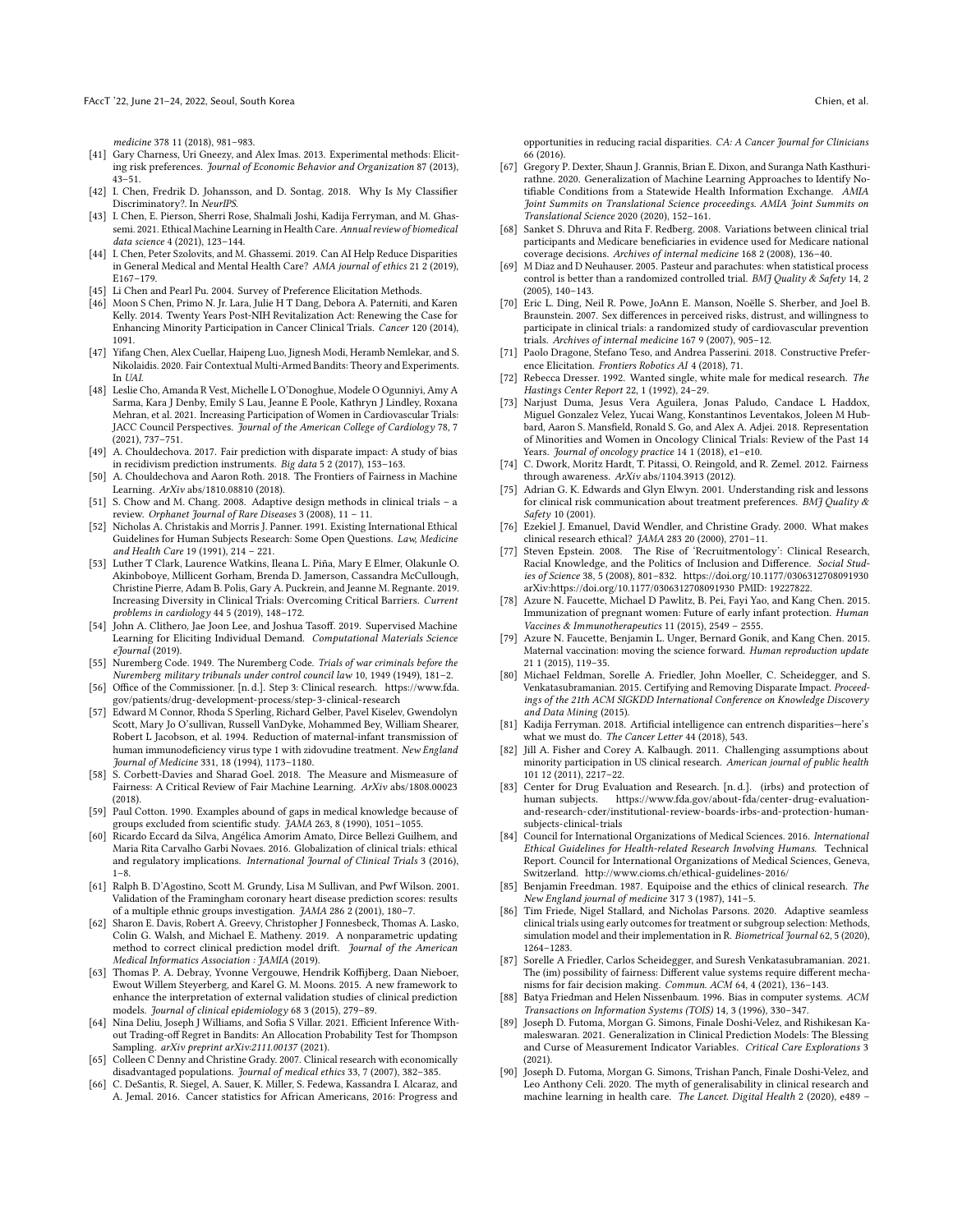e492.

- <span id="page-12-24"></span>[91] Nicole B Gabler, Naihua Duan, Eli Raneses, Leah H Suttner, Michael Ciarametaro, Elizabeth Cooney, Robert W. Dubois, Scott D. Halpern, and Richard L. Kravitz. 2016. No improvement in the reporting of clinical trial subgroup effects in high-impact general medical journals. Trials 17 (2016).
- <span id="page-12-0"></span>[92] Judy Wawira Gichoya, Liam G. McCoy, Leo Anthony Celi, and Marzyeh Ghassemi. 2021. Equity in essence: a call for operationalising fairness in machine learning for healthcare. BMJ health & care informatics 28 1 (2021).
- <span id="page-12-37"></span>[93] Stephen Gillen, Christopher Jung, Michael Kearns, and Aaron Roth. 2018. Online Learning with an Unknown Fairness Metric. ArXiv abs/1802.06936 (2018).
- <span id="page-12-27"></span>[94] Benjamin Scott Glicksberg, Riccardo Miotto, Kipp W. Johnson, Khader Shameer, Li Li, Rongbing Chen, and Joel T. Dudley. 2018. Automated disease cohort selection using word embeddings from Electronic Health Records. Pacific Symposium on Biocomputing. Pacific Symposium on Biocomputing 23 (2018), 145–156.
- <span id="page-12-5"></span>[95] Daniel Greene, Anna Lauren Hoffmann, and Luke Stark. 2019. Better, nicer, clearer, fairer: A critical assessment of the movement for ethical artificial intelligence and machine learning. In Proceedings of the 52nd Hawaii international conference on system sciences.
- <span id="page-12-33"></span>[96] Peter Grünwald, Rianne de Heide, and Wouter M Koolen. 2020. Safe testing. In 2020 Information Theory and Applications Workshop (ITA). IEEE, 1–54.
- <span id="page-12-31"></span>[97] Shengbo Guo and Scott Sanner. 2010. Real-time Multiattribute Bayesian Preference Elicitation with Pairwise Comparison Queries. In AISTATS.
- <span id="page-12-10"></span>[98] Marya Viorst Gwadz, Keith Cylar, Noelle Regina Leonard, Marion Riedel, Nina Herzog, Gricel N. Arredondo, Charles M. Cleland, M Aguirre, A M Marshak, Donna Mildvan, and The Heart to Heart Collaborative Research Team. 2009. An Exploratory Behavioral Intervention Trial to Improve Rates of Screening for AIDS Clinical Trials Among Racial/Ethnic Minority and Female Persons Living with HIV/AIDS. AIDS and Behavior 14 (2009), 639–648.
- <span id="page-12-36"></span>[99] Vitor Hadad, David A. Hirshberg, Ruohan Zhan, Stefan Wager, and Susan Athey. 2021. Confidence intervals for policy evaluation in adaptive experiments. Proceedings of the National Academy of Sciences of the United States of America 118 (2021).
- <span id="page-12-2"></span>[100] Tufia C. Haddad, Jane M Helgeson, Katharine E Pomerleau, Marissa Makey, Phillip Lombardo, Sadie Coverdill, Alexandra Urman, Melissa Rammage, Matthew P. Goetz, and Nicholas F. LaRusso. 2018. Impact of a cognitive computing clinical trial matching system in an ambulatory oncology practice. Journal of Clinical Oncology 36 (2018), 6550–6550.
- <span id="page-12-30"></span>[101] Peter Haddawy, Vu A. Ha, Angelo C. Restificar, Benjamin Geisler, and John M. Miyamoto. 2003. Preference Elicitation via Theory Refinement. J. Mach. Learn. Res. 4 (2003), 317–337.
- <span id="page-12-16"></span>[102] Lauren M. Hamel, Louis A Penner, Terrance L Albrecht, Elisabeth I. Heath, Clement K. Gwede, and Susan Eggly. 2016. Barriers to Clinical Trial Enrollment in Racial and Ethnic Minority Patients With Cancer. Cancer control : journal of the Moffitt Cancer Center 23 4 (2016), 327–337.
- <span id="page-12-45"></span>[103] Moritz Hardt, Eric Price, and Nathan Srebro. 2016. Equality of Opportunity in Supervised Learning. In NIPS.
- <span id="page-12-15"></span>[104] Romana Hasnain-Wynia, David W. Baker, David R. Nerenz, Joe M Feinglass, Anne C. Beal, Mary Beth Landrum, Raj Behal, and Joel S. Weissman. 2007. Disparities in health care are driven by where minority patients seek care: examination of the hospital quality alliance measures. Archives of internal medicine 167 12 (2007), 1233–9.
- <span id="page-12-1"></span>[105] Hamed Hassanzadeh, Sarvnaz Karimi, and Anthony N. Nguyen. 2020. Matching patients to clinical trials using semantically enriched document representation. Journal of biomedical informatics (2020), 103406.
- <span id="page-12-19"></span>[106] A. Brett Hauber, Angelyn O. Fairchild, and F. Reed Johnson. 2013. Quantifying Benefit–Risk Preferences for Medical Interventions: An Overview of a Growing Empirical Literature. Applied Health Economics and Health Policy 11 (2013), 319–329.
- <span id="page-12-21"></span>[107] A. Brett Hauber, F. Reed Johnson, Howard M Fillit, Ateesha Farah Mohamed, Christopher W. Leibman, H. Michael Arrighi, Michael Grundman, and Raymond J Townsend. 2009. Older Americans' Risk-benefit Preferences for Modifying the Course of Alzheimer Disease. Alzheimer Disease & Associated Disorders 23 (2009), 23–32.
- <span id="page-12-25"></span>[108] Rodney A. Hayward, David M. Kent, Sandeep Vijan, and Timothy P. Hofer. 2006. Multivariable risk prediction can greatly enhance the statistical power of clinical trial subgroup analysis. BMC Medical Research Methodology 6 (2006), 18 – 18.
- <span id="page-12-9"></span>[109] Asefeh Heiat, Cary P. Gross, and Harlan M. Krumholz. 2002. Representation of the elderly, women, and minorities in heart failure clinical trials. Archives of internal medicine 162 15 (2002), 1682–8.
- <span id="page-12-18"></span>[110] Gail E. Henderson, Larry R. Churchill, Arlene M. Davis, Michele M Easter, Christine Grady, Steven Joffe, Nancy E. Kass, Nancy M P King, Charles W. Lidz, Franklin G. Miller, Daniel K. Nelson, Jeffrey Peppercorn, Barbra Bluestone Rothschild, Pamela L Sankar, Benjamin S. Wilfond, and Catherine R. Zimmer. 2007. Clinical Trials and Medical Care: Defining the Therapeutic Misconception. PLoS Medicine 4 (2007).
- <span id="page-12-28"></span>[111] E. Hing and E. Burt. 2009. Are There Patient Disparities When Electronic Health Records Are Adopted? Journal of Health Care for the Poor and Underserved 20

(2009), 473 – 488.

- <span id="page-12-6"></span>[112] Kenneth Holstein, Jennifer Wortman Vaughan, Hal Daumé III, Miro Dudik, and Hanna Wallach. 2019. Improving fairness in machine learning systems: What do industry practitioners need?. In Proceedings of the 2019 CHI conference on human factors in computing systems. 1–16.
- <span id="page-12-29"></span>[113] Felix Holzmeister and Matthias Stefan. 2019. The Risk Elicitation Puzzle Revisited: Across-Methods (In)consistency?
- <span id="page-12-14"></span>[114] Monica Webb Hooper, Taghrid Asfar, Marina Unrod, Asha Dorsey, John B. Correa, Karen O Brandon, Vani N. Simmons, Michael A Antoni, Tulay Koru-Sengul, David J Lee, and Thomas H Brandon. 2019. Reasons for Exclusion from a Smoking Cessation Trial: An Analysis by Race/Ethnicity. Ethnicity & disease 29 1 (2019), 23–30.
- <span id="page-12-32"></span>[115] Safwan Hossain, Andjela Mladenovic, and Nisarg Shah. 2020. Designing Fairly Fair Classifiers Via Economic Fairness Notions. Proceedings of The Web Conference 2020 (2020).
- <span id="page-12-34"></span>[116] Steven R Howard, Aaditya Ramdas, Jon McAuliffe, and Jasjeet Sekhon. 2021. Time-uniform, nonparametric, nonasymptotic confidence sequences. The Annals of Statistics 49, 2 (2021), 1055–1080.
- <span id="page-12-7"></span>[117] Lily Hu and Issa Kohler-Hausmann. 2020. What's sex got to do with fair machine learning? arXiv preprint arXiv:2006.01770 (2020).
- <span id="page-12-46"></span>[118] Christina Ilvento. 2019. Metric learning for individual fairness. arXiv preprint arXiv:1906.00250 (2019).
- <span id="page-12-43"></span>[119] Marjorie Z Imperial, Patrick P. J. Phillips, Payam Nahid, and Radojka M. Savic. 2021. Precision-Enhancing Risk Stratification Tools for Selecting Optimal Treatment Durations in Tuberculosis Clinical Trials. American Journal of Respiratory and Critical Care Medicine 204 (2021), 1086 – 1096.
- <span id="page-12-11"></span>[120] Jpa Ioannidis and Joseph Lau. 1997. The impact of high-risk patients on the results of clinical trials. *Journal of clinical epidemiology* 50 10 (1997), 1089–98.
- <span id="page-12-22"></span>[121] John P. A. Ioannidis and Joseph Lau. 1998. Heterogeneity of the baseline risk within patient populations of clinical trials: a proposed evaluation algorithm. American journal of epidemiology 148 11 (1998), 1117–26.
- <span id="page-12-39"></span>[122] S. Jabbari, Matthew Joseph, M. Kearns, Jamie H. Morgenstern, and Aaron Roth. 2017. Fairness in Reinforcement Learning. In ICML.
- <span id="page-12-17"></span>[123] Maud O Jansen, Peter Angelos, Stephen J Schrantz, Jessica S Donington, Maria Lucia L Madariaga, and Tanya L Zakrison. 2021. Fair and equitable subject selection in concurrent COVID-19 clinical trials. Journal of Medical Ethics 47, 1 (2021), 7–11.
- <span id="page-12-20"></span>[124] F. Reed Johnson, George Van Houtven, Semra Özdemir, Steven L. Hass, Jeffrey White, Gordon S. Francis, David W. Miller, and J. Theodore Phillips. 2009. Multiple sclerosis patients—benefit-risk preferences: Serious adverse event risks versus treatment efficacy. Journal of Neurology 256 (2009), 554–562.
- <span id="page-12-38"></span>[125] Matthew Joseph, M. Kearns, Jamie H. Morgenstern, and Aaron Roth. 2016. Fairness in Learning: Classic and Contextual Bandits. ArXiv abs/1605.07139 (2016).
- <span id="page-12-41"></span>[126] Christopher Jung, Sampath Kannan, and Neil Lutz. 2020. Quantifying the Burden of Exploration and the Unfairness of Free Riding. ArXiv abs/1810.08743 (2020).
- <span id="page-12-3"></span>[127] Leslie A Kalish and Colin B Begg. 1985. Treatment allocation methods in clinical trials: a review. Statistics in Medicine 4, 2 (1985), 129–144.
- <span id="page-12-35"></span>[128] Eugene Katsevich and Aaditya Ramdas. 2020. Simultaneous high-probability bounds on the false discovery proportion in structured, regression and online settings. The Annals of Statistics 48, 6 (2020), 3465–3487.
- <span id="page-12-44"></span>[129] Christopher J. Kelly, Alan Karthikesalingam, Mustafa Suleyman, Greg Corrado, and Dominic King. 2019. Key challenges for delivering clinical impact with artificial intelligence. BMC Medicine 17 (2019).
- <span id="page-12-4"></span>[130] J M Kendall. 2003. Designing a research project: randomised controlled trials and their principles. Emergency Medicine Journal 20 (2003), 164 – 168.
- <span id="page-12-13"></span>[131] Tessa Kennedy-Martin, Sarah E. Curtis, Douglas E Faries, Susan Robinson, and Joseph A Johnston. 2015. A literature review on the representativeness of randomized controlled trial samples and implications for the external validity of trial results. Trials 16 (2015).
- <span id="page-12-23"></span>[132] David M. Kent, Alawi A. Alsheikh-Ali, and Rodney A. Hayward. 2008. Competing risk and heterogeneity of treatment effect in clinical trials. Trials 9 (2008),  $30 - 30$
- <span id="page-12-12"></span>[133] David M. Kent and Rodney A. Hayward. 2007. Limitations of applying summary results of clinical trials to individual patients: the need for risk stratification. JAMA 298 10 (2007), 1209–12.
- <span id="page-12-42"></span>[134] David M. Kent, Ewout Willem Steyerberg, and David van Klaveren. 2018. Personalized evidence based medicine: predictive approaches to heterogeneous treatment effects. British Medical Journal 363 (2018).
- <span id="page-12-26"></span>[135] Walter N. Kernan, Catherine M. Viscoli, Robert W. Makuch, Lawrence M. Brass, and Ralph I Horwitz. 1999. Stratified randomization for clinical trials. Journal of clinical epidemiology 52 1 (1999), 19–26.
- <span id="page-12-40"></span>[136] Niki Kilbertus, Manuel Gomez Rodriguez, Bernhard Schölkopf, Krikamol Muandet, and Isabel Valera. 2020. Fair decisions despite imperfect predictions. In International Conference on Artificial Intelligence and Statistics. PMLR, 277–287.
- <span id="page-12-8"></span>[137] Niki Kilbertus, Mateo Rojas Carulla, Giambattista Parascandolo, Moritz Hardt, Dominik Janzing, and Bernhard Schölkopf. 2017. Avoiding Discrimination through Causal Reasoning. In Advances in Neural Information Processing Systems,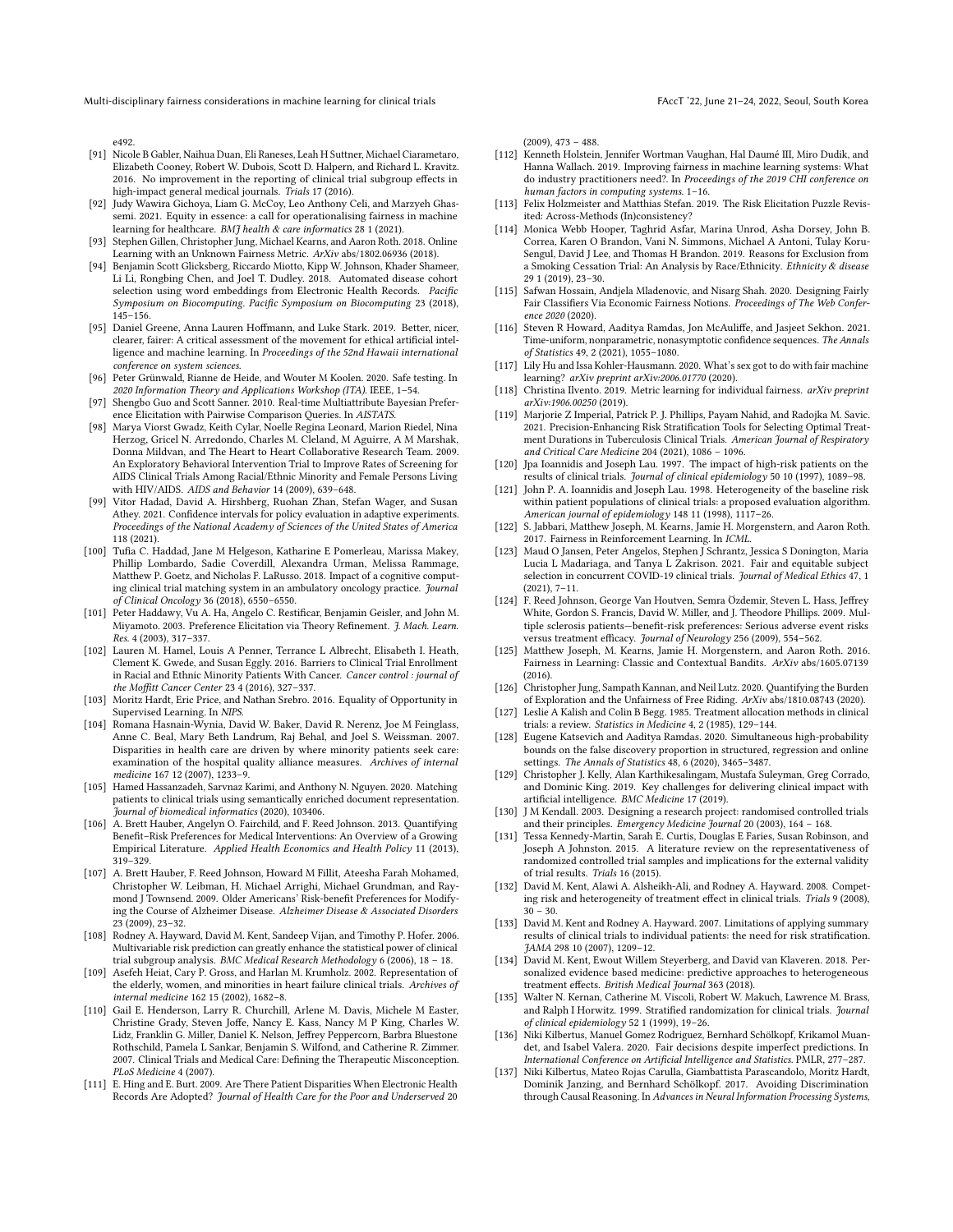I. Guyon, U. V. Luxburg, S. Bengio, H. Wallach, R. Fergus, S. Vishwanathan, and R. Garnett (Eds.), Vol. 30. Curran Associates, Inc. [https://proceedings.neurips.](https://proceedings.neurips.cc/paper/2017/file/f5f8590cd58a54e94377e6ae2eded4d9-Paper.pdf) [cc/paper/2017/file/f5f8590cd58a54e94377e6ae2eded4d9-Paper.pdf](https://proceedings.neurips.cc/paper/2017/file/f5f8590cd58a54e94377e6ae2eded4d9-Paper.pdf)

- <span id="page-13-26"></span>[138] Jae Hyun Kim, Casey N. Ta, Cong Liu, Cynthia Sung, Alex M. Butler, Latoya A. Stewart, Lyudmila Ena, James R. Rogers, Junghwan Lee, Anna Ostropolets, Patrick B. Ryan, Hao Liu, Shing M. Lee, Mitchell S. V. Elkind, and Chunhua Weng. 2021. Towards clinical data-driven eligibility criteria optimization for interventional COVID-19 clinical trials. Journal of the American Medical Informatics Association : JAMIA 28 (2021), 14 – 22.
- <span id="page-13-44"></span>[139] Michael P. Kim, Amirata Ghorbani, and James Y. Zou. 2019. Multiaccuracy: Black-Box Post-Processing for Fairness in Classification. Proceedings of the 2019 AAAI/ACM Conference on AI, Ethics, and Society (2019).
- <span id="page-13-35"></span>[140] Michael P. Kim, Aleksandra Korolova, Guy N. Rothblum, and G. Yona. 2020. Preference-Informed Fairness. In ITCS.
- <span id="page-13-24"></span>[141] Michael King, Irwin Nazareth, Fiona Lampe, Peter Bower, Martin Chandler, M Morou, Bonnie Sibbald, and Rosalind Lai. 2005. Impact of participant and physician intervention preferences on randomized trials: a systematic review. JAMA 293 9 (2005), 1089–99.
- <span id="page-13-5"></span>[142] J. Kleinberg, S. Mullainathan, and M. Raghavan. 2017. Inherent Trade-Offs in the Fair Determination of Risk Scores. ArXiv abs/1609.05807 (2017).
- <span id="page-13-41"></span>[143] Stanley G Korenman. 2006. Teaching the responsible conduct of research in humans (RCRH). Los Angeles: University of California (2006).
- <span id="page-13-7"></span>[144] Matt J. Kusner, Joshua R. Loftus, Chris Russell, and Ricardo Silva. 2017. Counterfactual Fairness. In NIPS.
- <span id="page-13-18"></span>[145] Thomas Laage, John W Loewy, Sandeep Menon, Eva R Miller, Erik Pulkstenis, Natalia Kan-Dobrosky, and Christopher Coffey. 2017. Ethical considerations in adaptive design clinical trials. Therapeutic innovation & regulatory science 51, 2 (2017), 190–199.
- <span id="page-13-37"></span>[146] T.L Lai and Herbert Robbins. 1985. Asymptotically efficient adaptive allocation rules. Advances in Applied Mathematics 6, 1 (1985), 4–22. [https://doi.org/10.](https://doi.org/10.1016/0196-8858(85)90002-8) [1016/0196-8858\(85\)90002-8](https://doi.org/10.1016/0196-8858(85)90002-8)
- <span id="page-13-33"></span>[147] Mattijs S. Lambooij, Irene Anhai Harmsen, Jorien Veldwijk, Hester E. de Melker, Liesbeth Mollema, Yolanda WM van Weert, and G. Ardine de Wit. 2015. Consistency between stated and revealed preferences: a discrete choice experiment and a behavioural experiment on vaccination behaviour compared. BMC Medical Research Methodology 15 (2015).
- <span id="page-13-1"></span>[148] Hyun-Suk Lee, Cong Shen, James Jordon, and Mihaela Schaar. 2020. Contextual constrained learning for dose-finding clinical trials. In International Conference on Artificial Intelligence and Statistics. PMLR, 2645–2654.
- <span id="page-13-36"></span>[149] Hyun-Suk Lee, Cong Shen, James Jordon, and Mihaela van der Schaar. 2020. Contextual Constrained Learning for Dose-Finding Clinical Trials. In AISTATS.
- <span id="page-13-2"></span>[150] Hyun-Suk Lee, Cong Shen, William R. Zame, Jang-Won Lee, and Mihaela van der Schaar. 2021. SDF-Bayes: Cautious Optimism in Safe Dose-Finding Clinical Trials with Drug Combinations and Heterogeneous Patient Groups. In AISTATS.
- <span id="page-13-20"></span>[151] Jinhee Lee, Hanwul Shin, Jun Young Lee, Jae Seok Kim, Jae-Won Yang, Keumwha Lee, Andreas Kronbichler, and Jae Il Shin. 2020. A Comprehensive Analysis of Clinical Trials in the COVID-19 Pandemic Era. Medicina 56 (2020).
- <span id="page-13-16"></span>[152] J Jack Lee. 2015. Commentary on Hey and Kimmelman. Clinical Trials 12, 2 (2015), 110–112.
- <span id="page-13-19"></span>[153] Laurie J. Legocki, William J. Meurer, Shirley M. Frederiksen, Roger J. Lewis, Valerie L. Durkalski, Donald A. Berry, William G. Barsan, and Michael Derwin Fetters. 2015. Clinical trialist perspectives on the ethics of adaptive clinical trials: a mixed-methods analysis. BMC Medical Ethics 16 (2015).
- <span id="page-13-10"></span>[154] Robert J. Levine. 2002. International ethical guidelines for biomedical research involving human subjects. Bulletin of medical ethics 182 (2002), 17–23.
- <span id="page-13-32"></span>[155] Lei Li, Wei-Yi Cheng, Benjamin S. Glicksberg, Omri Gottesman, Ronald Tamler, Rong Chen, Erwin P. Bottinger, and Joel T. Dudley. 2015. Identification of type 2 diabetes subgroups through topological analysis of patient similarity. Science Translational Medicine 7 (2015), 311ra174 – 311ra174.
- <span id="page-13-39"></span>[156] Qian Li, Zhe He, Yi Guo, Hansi Zhang, Thomas J. George, William R. Hogan, Neil Charness, and J. Bian. 2019. Assessing the Validity of a a priori Patient-Trial Generalizability Score using Real-world Data from a Large Clinical Data Research Network: A Colorectal Cancer Clinical Trial Case Study. AMIA ... Annual Symposium proceedings. AMIA Symposium 2019 (2019), 1101–1110.
- <span id="page-13-31"></span>[157] Katherine P. Liao, Tianxi Cai, Guergana K. Savova, Shawn N. Murphy, Elizabeth W. Karlson, Ashwin N. Ananthakrishnan, Vivian S. Gainer, Stanley Y. Shaw, Zongqi Xia, Peter Szolovits, Susanne E. Churchill, and Isaac S. Kohane. 2015. Development of phenotype algorithms using electronic medical records and incorporating natural language processing. The BMJ 350 (2015).
- <span id="page-13-13"></span>[158] Richard J Lilford and Jennifer Jackson. 1995. Equipoise and the ethics of randomization. Journal of the Royal Society of Medicine 88, 10 (1995), 552.
- <span id="page-13-9"></span>[159] Abby Lippman. 2006. The Inclusion of Women in Clinical Trials: Are We Asking the Right Questions?
- <span id="page-13-27"></span>[160] Ruishan Liu, Shemra Rizzo, Sam Whipple, Navdeep Pal, Arturo López Pineda, Michael Lu, Brandon Arnieri, Ying Lu, William B. Capra, Ryan Copping, and James Zou. 2021. Evaluating eligibility criteria of oncology trials using realworld data and AI. Nature (2021).
- <span id="page-13-3"></span>[161] Xiaoxuan Liu, Samantha Cruz Rivera, David Moher, Melanie Jane Calvert, Alastair K. Denniston, Hutan Ashrafian, Andrew Beam, An-Wen Chan, Gary S. Collins, Ara Darzi, Jonathan J. Deeks, Mohammed K. Elzarrad, Cyrus Espinoza, Andre Esteva, Livia Faes, Lavinia Ferrante di Ruffano, J Fletcher, Robert M. Golub, Hugh Harvey, Charlotte J Haug, Christopher Holmes, Adrian Jonas, Pearse A. Keane, Christopher J. Kelly, Aaron Y. Lee, Cecilia S. Lee, Elaine Manna, James Matcham, Melissa D. McCradden, Joao Monteiro, Cynthia D. Mulrow, Luke Oakden-Rayner, Dina N. Paltoo, Maria Beatrice Panico, Gary Price, Samuel d. Rowley, Richard Savage, Rupa Sarkar, Sebastian J. Vollmer, and Christopher Yau. 2020. Reporting guidelines for clinical trial reports for interventions involving artificial intelligence: the CONSORT-AI Extension. The BMJ 370 (2020).
- <span id="page-13-38"></span>[162] Y. Liu, Goran Radanovic, Christos Dimitrakakis, Debmalya Mandal, and D. Parkes. 2017. Calibrated Fairness in Bandits. ArXiv abs/1707.01875 (2017).
- <span id="page-13-22"></span>[163] Hilary Llewellyn-Thomas, M J McGreal, Elaine C. Thiel, Sheldon Fine, and Charles Erlichman. 1991. Patients' willingness to enter clinical trials: measuring the association with perceived benefit and preference for decision participation. Social science & medicine 32 1 (1991), 35–42.
- <span id="page-13-6"></span>[164] Joshua R. Loftus, Chris Russell, Matt J. Kusner, and Ricardo Silva. 2018. Causal Reasoning for Algorithmic Fairness. ArXiv abs/1805.05859 (2018).
- <span id="page-13-17"></span>[165] Alex John London. 2018. Learning health systems, clinical equipoise and the ethics of response adaptive randomisation. Journal of medical ethics 44, 6 (2018), 409–415.
- <span id="page-13-43"></span>[166] David Madras, Elliot Creager, T. Pitassi, and R. Zemel. 2018. Learning Adversarially Fair and Transferable Representations. In ICML.
- <span id="page-13-25"></span>[167] Frederick A. Masoudi, Edward P. Havranek, Pam Wolfe, Cary P. Gross, Saif S. Rathore, John F. Steiner, Diana L. Ordin, and Harlan M. Krumholz. 2003. Most hospitalized older persons do not meet the enrollment criteria for clinical trials in heart failure. American heart journal 146 2 (2003), 250–7.
- <span id="page-13-8"></span>[168] Charles R. Mccarthy. 1994. Historical background of clinical trials involving women and minorities. Academic Medicine 69 (1994), 695–8.
- <span id="page-13-11"></span>[169] Gillian McKay and Shelley Lees. 2020. Protection by Exclusion: Another Missed Opportunity to Include Pregnant Women in Research During the Coronavirus Disease 2019 (COVID-19) Pandemic. Obstetrics & Gynecology (2020).
- <span id="page-13-34"></span>[170] Richard P. McQuellon, Hyman B. Muss, S. Hoffman, Greg Russell, B. Cathy Craven, and Suzanne B. Yellen. 1995. Patient preferences for treatment of metastatic breast cancer: a study of women with early-stage breast cancer. Journal of clinical oncology : official journal of the American Society of Clinical Oncology 13 4 (1995), 858–68.
- <span id="page-13-4"></span>[171] Ninareh Mehrabi, Fred Morstatter, N. Saxena, Kristina Lerman, and A. Galstyan. 2021. A Survey on Bias and Fairness in Machine Learning. ACM Computing Surveys (CSUR) 54 (2021), 1 – 35.
- <span id="page-13-14"></span>[172] William J. Meurer, Roger J. Lewis, and Donald A. Berry. 2012. Adaptive clinical trials: a partial remedy for the therapeutic misconception? JAMA 307 22 (2012), 2377–8.
- <span id="page-13-15"></span>[173] Franklin G. Miller and Howard Brody. 2003. A critique of clinical equipoise. Therapeutic misconception in the ethics of clinical trials. The Hastings Center report 33 3 (2003), 19–28.
- <span id="page-13-23"></span>[174] Lindsey E. Minion, Robert L. Coleman, Ronald D. Alvarez, and Thomas J. Herzog. 2016. Endpoints in clinical trials: What do patients consider important? A survey of the Ovarian Cancer National Alliance. Gynecologic oncology 140 2 (2016), 193–8.
- <span id="page-13-29"></span>[175] Riccardo Miotto and Chunhua Weng. 2015. Case-based reasoning using electronic health records efficiently identifies eligible patients for clinical trials. Journal of the American Medical Informatics Association : JAMIA 22 (2015), e141 – e150.
- <span id="page-13-21"></span>[176] Jessica Mozersky, Douglas L Mann, and James M DuBois. 2020. The National Institute of Allergy and Infectious Diseases decision to stop the adaptive COVID-19 trial: on solid ethical and scientific grounds. , 645–647 pages.
- <span id="page-13-42"></span>[177] Debarghya Mukherjee, Mikhail Yurochkin, Moulinath Banerjee, and Yuekai Sun. 2020. Two simple ways to learn individual fairness metrics from data. In International Conference on Machine Learning. PMLR, 7097–7107.
- <span id="page-13-40"></span>[178] Takashi Nakano, Masahiro Takamura, Naho Ichikawa, Go Okada, Yasumasa Okamoto, Makiko Yamada, Tetsuya Suhara, Shigeto Yamawaki, and Junichiro Yoshimoto. 2020. Enhancing Multi-Center Generalization of Machine Learning-Based Depression Diagnosis From Resting-State fMRI. Frontiers in Psychiatry 11 (2020).
- <span id="page-13-0"></span>[179] Cecilia Nardini. 2014. The ethics of clinical trials. ecancermedicalscience 8 (2014).
- <span id="page-13-12"></span>[180] Alan R. Nelson. 2002. Unequal treatment: confronting racial and ethnic disparities in health care. Journal of the National Medical Association 94 8 (2002), 666–8.
- <span id="page-13-30"></span>[181] Yizhao Ni, Andrew F. Beck, Regina Taylor, Jenna Dyas, Imre Solti, and Judith W. Dexheimer. 2015. Will they participate? Predicting patients' response to clinical trial invitations in a pediatric emergency department. Journal of the American Medical Informatics Association : JAMIA 23 (2015), 671 – 680.
- <span id="page-13-28"></span>[182] Yizhao Ni, Stephanie Spellman Kennebeck, Judith W. Dexheimer, Constance M. McAneney, Huaxiu Tang, Todd Lingren, Qi Li, Haijun Zhai, and Imre Solti. 2015. Automated clinical trial eligibility prescreening: increasing the efficiency of patient identification for clinical trials in the emergency department. Journal of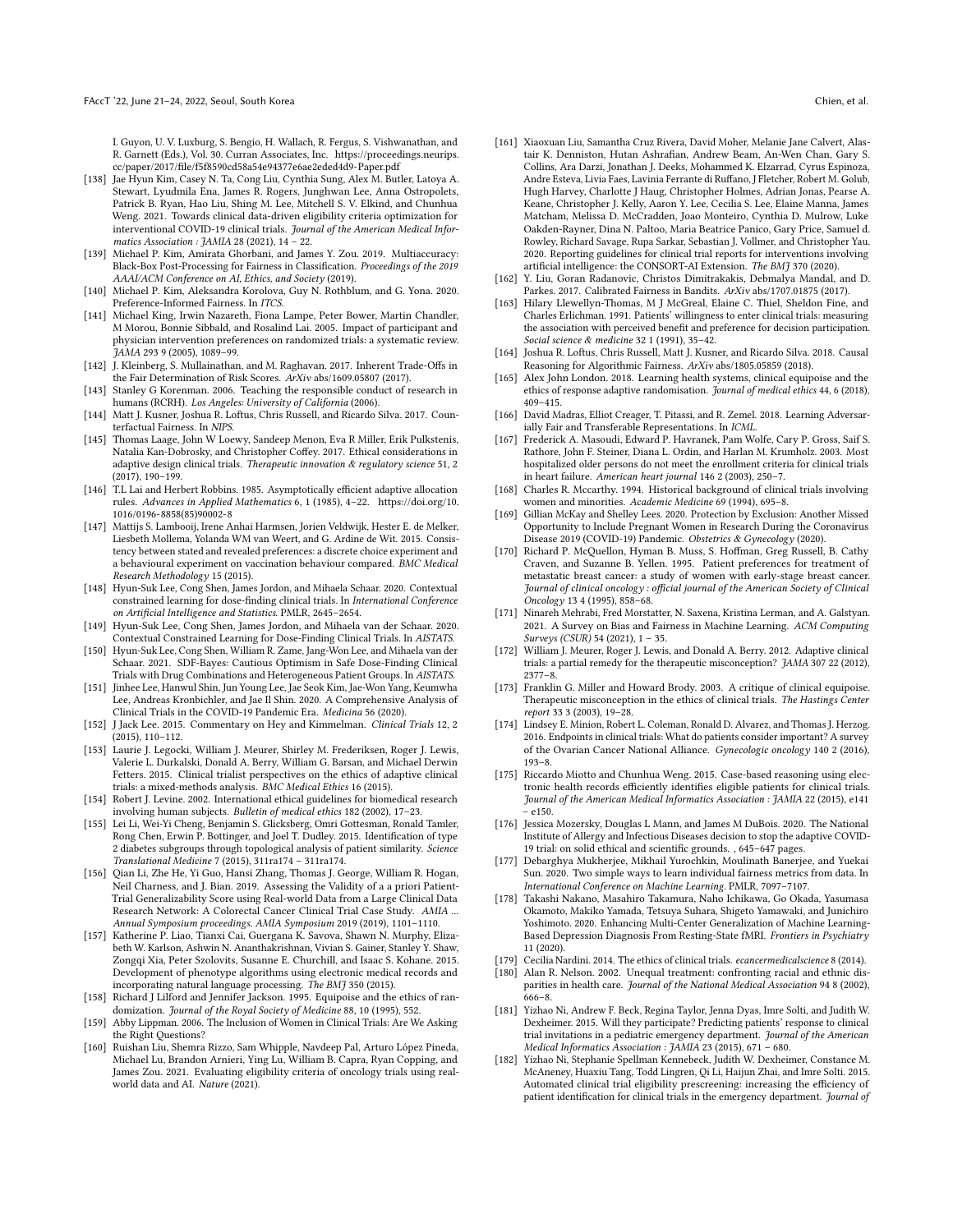the American Medical Informatics Association : JAMIA 22 (2015), 166 – 178.

- <span id="page-14-24"></span>[183] Ryan D. Nipp, Kessely Hong, and Electra D. Paskett. 2019. Overcoming Barriers to Clinical Trial Enrollment. American Society of Clinical Oncology educational book. American Society of Clinical Oncology. Annual Meeting 39 (2019), 105–114.
- <span id="page-14-0"></span>[184] Ziad Obermeyer and Ezekiel J Emanuel. 2016. Predicting the future—big data, machine learning, and clinical medicine. The New England journal of medicine 375, 13 (2016), 1216.
- <span id="page-14-9"></span>[185] Z. Obermeyer, Brian W. Powers, C. Vogeli, and S. Mullainathan. 2019. Dissecting racial bias in an algorithm used to manage the health of populations. Science 366 (2019), 447 – 453.
- <span id="page-14-35"></span>[186] Thomas Ondra, Alex Dmitrienko, Tim Friede, Alexandra Graf, Frank Miller, Nigel Stallard, and Martin Posch. 2016. Methods for identification and confirmation of targeted subgroups in clinical trials: a systematic review. Journal of biopharmaceutical statistics 26, 1 (2016), 99–119.
- <span id="page-14-3"></span>[187] Philip Pallmann, Alun W Bedding, Babak Choodari-Oskooei, Munyaradzi Dimairo, Laura Flight, Lisa V Hampson, Jane Holmes, Adrian P Mander, Lang'o Odondi, Matthew R Sydes, et al. 2018. Adaptive designs in clinical trials: why use them, and how to run and report them. BMC medicine 16, 1 (2018), 1–15.
- <span id="page-14-26"></span>[188] Asger Paludan-Müller, David Ruben Teindl Laursen, and Asbjørn Hróbjartsson. 2016. Mechanisms and direction of allocation bias in randomised clinical trials. BMC medical research methodology 16, 1 (2016), 1–10.
- <span id="page-14-5"></span>[189] Jay J H Park, Kristian Thorlund, and Edward J. Mills. 2018. Critical concepts in adaptive clinical trials. Clinical Epidemiology 10 (2018), 343 – 351.
- <span id="page-14-41"></span>[190] Vishakha Patil, Ganesh Ghalme, Vineet J. Nair, and Y. Narahari. 2020. Achieving Fairness in the Stochastic Multi-armed Bandit Problem. ArXiv abs/1907.10516 (2020).
- <span id="page-14-7"></span>[191] J. Paulus and D. Kent. 2020. Predictably unequal: understanding and addressing concerns that algorithmic clinical prediction may increase health disparities. NPJ Digital Medicine 3 (2020).
- <span id="page-14-45"></span>[192] J. Pearl. 2000. Causality: Models, Reasoning and Inference. In None.
- <span id="page-14-27"></span>[193] Emily Peckham, Sally Brabyn, Liz Cook, Thomas Devlin, Jo Dumville, and David J Torgerson. 2015. The use of unequal randomisation in clinical trials—an update. Contemporary clinical trials 45 (2015), 113–122.
- <span id="page-14-13"></span>[194] S. Pfohl, Agata Foryciarz, and N. Shah. 2021. An Empirical Characterization of Fair Machine Learning For Clinical Risk Prediction. Journal of biomedical informatics (2021), 103621.
- <span id="page-14-33"></span>[195] Stuart J Pocock, Susan E Assmann, Laura E Enos, and Linda E Kasten. 2002. Subgroup analysis, covariate adjustment and baseline comparisons in clinical trial reporting: current practice and problems. Statistics in medicine 21 19 (2002), 2917–30.
- <span id="page-14-38"></span>[196] Alina Pommeranz, Joost Broekens, Pascal Wiggers, Willem-Paul Brinkman, and Catholijn M. Jonker. 2011. Designing interfaces for explicit preference elicitation: a user-centered investigation of preference representation and elicitation process. User Modeling and User-Adapted Interaction 22 (2011), 357–397.
- <span id="page-14-40"></span>process. User modeling and User-Traditions provide unified ethical models for [197] William H. Press. 2009. Bandit solutions provide unified ethical models for randomized clinical trials and comparative effectiveness research. Proceedings of the National Academy of Sciences 106 (2009), 22387 – 22392.
- <span id="page-14-44"></span>[198] Miao Qi, Owen Cahan, Morgan Foreman, Daniel Gruen, A. K. Das, and Kathleen P. Bennett. 2021. Quantifying representativeness in randomized clinical trials using machine learning fairness metrics. In medRxiv.
- <span id="page-14-42"></span>[199] M. Raghavan, Aleksandrs Slivkins, Jennifer Wortman Vaughan, and Z. Wu. 2018. The Externalities of Exploration and How Data Diversity Helps Exploitation. ArXiv abs/1806.00543 (2018).
- <span id="page-14-1"></span>[200] Alvin Rajkomar, Jeffrey Dean, and Isaac Kohane. 2019. Machine learning in medicine. New England Journal of Medicine 380, 14 (2019), 1347–1358.
- <span id="page-14-8"></span>[201] Alvin Rajkomar, Michaela Hardt, M. Howell, Greg Corrado, and M. Chin. 2018. Ensuring Fairness in Machine Learning to Advance Health Equity. Annals of Internal Medicine 169 (2018), 866–872.
- <span id="page-14-15"></span>[202] Meghna Ranganathan and Raj S Bhopal. 2006. Exclusion and Inclusion of Nonwhite Ethnic Minority Groups in 72 North American and European Cardiovascular Cohort Studies. PLoS Medicine 3 (2006).
- <span id="page-14-46"></span>[203] John Rawls. 1971. A Theory of Justice: Revised Edition.
- <span id="page-14-30"></span>[204] Shelby D Reed, Jui-Chen Yang, Timothy Rickert, F. Reed Johnson, Juan Marcos Gonzalez, Robert J. Mentz, Mitchell W. Krucoff, Sreekanth Vemulapalli, Philip B. Adamson, David J. Gebben, Liliana Rincon-Gonzalez, Anindita Saha, Daniel E Schaber, Kenneth M. Stein, Michelle E Tarver, and Dean Bruhn-Ding. 2021. Quantifying Benefit-Risk Preferences for Heart Failure Devices: A Stated-Preference Study. Circulation. Heart failure (2021), CIRCHEARTFAILURE121008797.
- <span id="page-14-12"></span>[205] Samantha Cruz Rivera, Xiaoxuan Liu, An-Wen Chan, Alastair K. Denniston, Melanie Jane Calvert, Hutan Ashrafian, Andrew Beam, Gary S. Collins, Ara Darzi, Jonathan J. Deeks, Mohammed K. Elzarrad, Cyrus Espinoza, Andre Esteva, Livia Faes, Lavinia Ferrante di Ruffano, J Fletcher, Robert M. Golub, Hugh Harvey, Charlotte J Haug, Christopher Holmes, Adrian Jonas, Pearse A. Keane, Christopher J. Kelly, Aaron Y. Lee, Cecilia S. Lee, Elaine Manna, James Matcham, Melissa D. McCradden, David Moher, Joao Monteiro, Cynthia D. Mulrow, Luke Oakden-Rayner, Dina N. Paltoo, Maria Beatrice Panico, Gary Price, Samuel d. Rowley, Richard Savage, Rupa Sarkar, Sebastian J. Vollmer, and Christopher Yau. 2020. Guidelines for clinical trial protocols for interventions involving artificial

intelligence: the SPIRIT-AI Extension. The BMJ 370 (2020).

- <span id="page-14-11"></span>[206] D. Robertson, K. M. Lee, Boryana C. Lopez-Kolkovska, and S. Villar. 2020. Response-adaptive randomization in clinical trials: from myths to practical considerations. arXiv: Methodology (2020).
- <span id="page-14-29"></span>[207] David S Robertson, Babak Choodari-Oskooei, Munya Dimairo, Laura Flight, Philip Pallmann, and Thomas Jaki. 2021. Point estimation for adaptive trial designs. arXiv preprint arXiv:2105.08836 (2021).
- <span id="page-14-37"></span>[208] William F Rosenberger and John M Lachin. 2015. Randomization in clinical trials: theory and practice. John Wiley & Sons.
- <span id="page-14-2"></span>[209] William F Rosenberger, Diane Uschner, and Yanying Wang. 2019. Randomization: The forgotten component of the randomized clinical trial. Statistics in medicine 38, 1 (2019), 1–12.
- <span id="page-14-19"></span>[210] Peter M. Rothwell. 1995. Can overall results of clinical trials be applied to all patients? The Lancet 345 (1995), 1616–1619.
- <span id="page-14-34"></span>[211] Peter M. Rothwell, Ziyah Mehta, Sally C. Howard, Sergei A. Gutnikov, and Charles P. Warlow. 2005. From subgroups to individuals: general principles and the example of carotid endarterectomy. The Lancet 365 (2005), 256-265.
- <span id="page-14-4"></span>[212] Richard M. Royall, Robert H. Bartlett, Richard G. Cornell, David P. Byar, William D. Dupont, Robert J. Levine, Foster Lindley, R John Simes, and Marvin Zelen. 1991. Ethics and statistics in randomized clinical trials. Statistical science : a review journal of the Institute of Mathematical Statistics 6 1 (1991), 52–88.
- <span id="page-14-23"></span>[213] Rita Rubin. 2021. Pregnant People's Paradox-Excluded From Vaccine Trials Despite Having a Higher Risk of COVID-19 Complications. JAMA (2021).
- <span id="page-14-25"></span>Janice Sabin, Frederick P. Rivara, and Anthony G Greenwald. 2008. Physician Implicit Attitudes and Stereotypes About Race and Quality of Medical Care. Medical Care 46 (2008), 678–685.
- <span id="page-14-10"></span>[215] Sara Saturni, Federico Bellini, Fulvio Braido, Pierluigi Paggiaro, Alessandro Sanduzzi, Nicola Scichilone, Pierachille Santus, Luca Morandi, and Alberto Papi. 2014. Randomized Controlled Trials and real life studies. Approaches and methodologies: a clinical point of view. Pulmonary pharmacology  $\&$  therapeutics 27 2 (2014), 129–38.
- <span id="page-14-28"></span>[216] Scott Brian Saxman. 2015. Ethical considerations for outcome-adaptive trial designs: a clinical researcher's perspective. Bioethics 29, 2 (2015), 59–65.
- <span id="page-14-47"></span>[217] K. Schulman, J. Berlin, W. Harless, J. Kerner, S. Sistrunk, B. Gersh, R. Dubé, C. K. Taleghani, J. E. Burke, S. Williams, J. Eisenberg, and J. Escarce. 1999. The effect of race and sex on physicians' recommendations for cardiac catheterization. The New England journal of medicine 340 8 (1999), 618–26.
- <span id="page-14-22"></span>[218] David A. Schwartz. 2017. The Origins and Emergence of Zika Virus, the Newest TORCH Infection: What's Old Is New Again. Archives of pathology & laboratory medicine 141 1 (2017), 18–25.
- <span id="page-14-21"></span>[219] David A. Schwartz. 2018. Clinical Trials and Administration of Zika Virus Vaccine in Pregnant Women: Lessons (that Should Have Been) Learned from Excluding Immunization with the Ebola Vaccine during Pregnancy and Lactation. Vaccines 6 (2018).
- <span id="page-14-14"></span>[220] Andrew D. Selbst, Danah Boyd, Sorelle A. Friedler, Suresh Venkatasubramanian, and Janet Vertesi. 2019. Fairness and Abstraction in Sociotechnical Systems. Proceedings of the Conference on Fairness, Accountability, and Transparency (2019).
- <span id="page-14-43"></span>[221] Anando Sen, Patrick B. Ryan, Andrew Goldstein, Shreya Chakrabarti, Shuang Wang, Eileen Koski, and Chunhua Weng. 2017. Correlating eligibility criteria generalizability and adverse events using Big Data for patients and clinical trials. Annals of the New York Academy of Sciences 1387 (2017).
- <span id="page-14-32"></span>[222] Stephen J Senn. 2013. Seven myths of randomisation in clinical trials. Statistics in medicine 32 9 (2013), 1439–50.
- <span id="page-14-17"></span>[223] Sonia Mahesh Shah. 2003. Globalization of Clinical Research by the Pharmaceutical Industry. International Journal of Health Services 33 (2003), 29 – 36.
- <span id="page-14-6"></span>[224] Cong Shen, Zhiyang Wang, Sofia Villar, and Mihaela Van Der Schaar. 2020. Learning for dose allocation in adaptive clinical trials with safety constraints. In International Conference on Machine Learning. PMLR, 8730–8740.
- <span id="page-14-16"></span>[225] Janet E. Shepherd. 1994. Women and Health Research: Ethical and Legal Issues of Including Women in Clinical Studies. JAMA 272 (1994), 1467–1467.
- <span id="page-14-36"></span>[226] Richard Simon and Noah Robin Simon. 2011. Using randomization tests to preserve type I error with response adaptive and covariate adaptive randomization. Statistics & probability letters 81, 7 (2011), 767-772.
- <span id="page-14-18"></span>[227] Michael W Sjoding, Robert P Dickson, Theodore J Iwashyna, Steven E Gay, and Thomas S Valley. 2020. Racial bias in pulse oximetry measurement. New England Journal of Medicine 383, 25 (2020), 2477–2478.
- <span id="page-14-31"></span>[228] Vikas Soekhai, Chiara Whichello, Bennett Levitan, Jorien Veldwijk, Cathy Anne Pinto, Bas Donkers, Isabelle Huys, Eline van Overbeeke, Juhaeri Juhaeri, and Esther W. de Bekker-Grob. 2019. Methods for exploring and eliciting patient preferences in the medical product lifecycle: a literature review. Drug discovery today 24 7 (2019), 1324–1331.
- <span id="page-14-20"></span>[229] Harriette G. C. Van Spall, Andrew Toren, Alex Kiss, and R. A. Fowler. 2007. Eligibility criteria of randomized controlled trials published in high-impact general medical journals: a systematic sampling review. JAMA 297 11 (2007), 1233–40.
- <span id="page-14-39"></span>[230] Francesco Sparano, Neil K. Aaronson, Francesco Cottone, Alfonso Piciocchi, Edoardo La Sala, Amélie Anota, Nina Deliu, Jacobien M Kieffer, and Fabio Efficace. 2019. Clinician-reported symptomatic adverse events in cancer trials: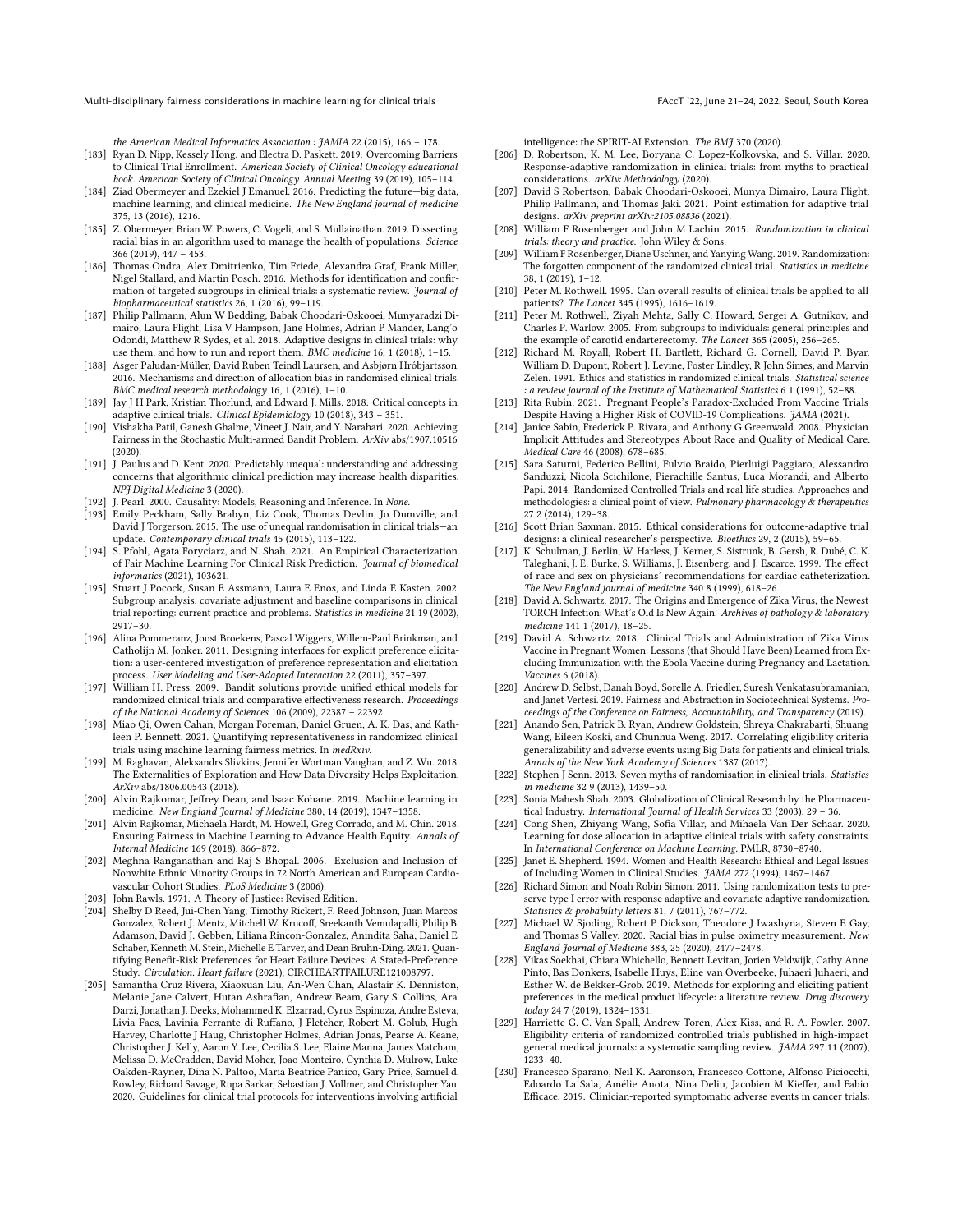are they concordant with patient-reported outcomes? Journal of comparative effectiveness research 8 5 (2019), 279–288.

- <span id="page-15-18"></span>[231] Tania Stafinski, Devidas Menon, Alexa A Nardelli, Jeffrey A Bakal, Justin A. Ezekowitz, Wayne Tymchak, Robert C. Welsh, Gabor T. Gyenes, and Paul W. Armstrong. 2015. Incorporating patient preferences into clinical trial design: results of the opinions of patients on treatment implications of new studies (OPTIONS) project. American heart journal 169 1 (2015), 122–31.e22.
- <span id="page-15-23"></span>[232] Nigel Stallard, Lisa Hampson, Norbert Benda, Werner Brannath, Thomas Burnett, Tim Friede, Peter K Kimani, Franz Koenig, Johannes Krisam, Pavel Mozgunov, et al. 2020. Efficient adaptive designs for clinical trials of interventions for COVID-19. Statistics in Biopharmaceutical Research 12, 4 (2020), 483–497.
- <span id="page-15-4"></span>[233] Kenneth E Stanley. 2007. Design of Randomized Controlled Trials. Circulation 115 (2007), 1164–1169.
- <span id="page-15-1"></span>[234] Harald O Stolberg, Geoffrey Norman, and Isabelle Trop. 2004. Randomized controlled trials. American Journal of Roentgenology 183, 6 (2004), 1539–1544.
- <span id="page-15-16"></span>[235] T Howard Stone. 2003. The invisible vulnerable: The economically and educationally disadvantaged subjects of clinical research. Journal of Law, Medicine & Ethics 31, 1 (2003), 149–153.
- <span id="page-15-35"></span>[236] Xiaogang Su, Chih-Ling Tsai, Hansheng Wang, David M. Nickerson, and Bogong Li. 2009. Subgroup Analysis via Recursive Partitioning. Econometrics: Single Equation Models eJournal (2009).
- <span id="page-15-5"></span>[237] Oleksandr Sverdlov, Yevgen Ryeznik, and Weng Kee Wong. 2021. Opportunity for efficiency in clinical development: An overview of adaptive clinical trial designs and innovative machine learning tools, with examples from the cardiovascular field. Contemporary clinical trials (2021), 106397.
- <span id="page-15-12"></span>[238] Melanie M Taylor, Loulou Kobeissi, Caron Kim, Avni Amin, Anna Ekeus Thorson, Nita B Bellare, Vanessa Brizuela, Mercedes Bonet, Edna Oliveira Kara, Soe Soe Thwin, Hamsadvani Kuganantham, Moazzam Ali, Olufemi T. Oladapo, and Nathalie Jeanne Nicole Broutet. 2020. Inclusion of pregnant women in COVID-19 treatment trials: a review and global call to action. The Lancet. Global Health 9 (2020), e366 – e371.
- <span id="page-15-9"></span>[239] Fabio Alburquerque Thiers, Anthony J. Sinskey, and Ernst R. Berndt. 2008. Trends in the globalization of clinical trials. Nature Reviews Drug Discovery 7 (2008), 13–14.
- <span id="page-15-32"></span>[240] William R. Thompson. 1933. ON THE LIKELIHOOD THAT ONE UNKNOWN PROBABILITY EXCEEDS ANOTHER IN VIEW OF THE EVIDENCE OF TWO SAMPLES. Biometrika 25 (1933), 285–294.
- <span id="page-15-38"></span>[241] Stefan Timmermans and Tara McKay. 2009. Clinical trials as treatment option: bioethics and health care disparities in substance dependency. Social science & medicine 69 12 (2009), 1784–90.
- <span id="page-15-8"></span>[242] Vasile Tiple. 2020. Recommendations on the European Commission's WHITE PAPER on Artificial Intelligence - A European approach to excellence and trust, COM(2020) 65 final (the 'AI White Paper'). ISN: Other Legal Perspectives in Information Systems (Topic) (2020).
- <span id="page-15-20"></span>[243] David J. Torgerson and Bonnie Sibbald. 1998. Understanding controlled trials: What is a patient preference trial? BMJ 316 (1998), 360.
- <span id="page-15-34"></span>[244] RJ Turner, A Ly, and PD Grünwald. 2021. Two-sample tests that are safe under optional stopping. (2021).
- <span id="page-15-21"></span>[245] Joseph M. Unger, Elise D. Cook, Eric W Tai, and Archie Bleyer. 2016. The Role of Clinical Trial Participation in Cancer Research: Barriers, Evidence, and Strategies. American Society of Clinical Oncology educational book. American Society of Clinical Oncology. Annual Meeting 35 (2016), 185–98.
- <span id="page-15-10"></span>[246] Joseph M. Unger, Riha Vaidya, Kathy S Albain, Michael L. Leblanc, Lori M. Minasian, Carolyn Gotay, N. Lynn Henry, Michael J Fisch, Shing M. Lee, Charles D Blanke, and Dawn L. Hershman. 2022. Sex Differences in Risk of Severe Adverse Events in Patients Receiving Immunotherapy, Targeted Therapy, or Chemotherapy in Cancer Clinical Trials. Journal of clinical oncology : official journal of the American Society of Clinical Oncology (2022), JCO2102377.
- <span id="page-15-31"></span>[247] Berk Ustun, Yang Liu, and David C. Parkes. 2019. Fairness without Harm: Decoupled Classifiers with Preference Guarantees. In ICML.
- <span id="page-15-2"></span>[248] Rieke van der Graaf, Kit C. B. Roes, and Johannes J. M. van Delden. 2012. Adaptive trials in clinical research: scientific and ethical issues to consider. JAMA 307 22 (2012), 2379–80.
- <span id="page-15-29"></span>[249] Catharina M van Leersum, Albine Moser, Ben van Steenkiste, Marion Reinartz, Esther Stoffers, Judith R Wolf, and Trudy van der Weijden. 2020. What matters to me – a web-based preference elicitation tool for clients in long-term care: a user-centred design. BMC Medical Informatics and Decision Making 20 (2020).
- <span id="page-15-19"></span>[250] Eline van Overbeeke, Rosanne Janssens, Chiara Whichello, Karin Schölin Bywall, Jenny Sharpe, Nikoletta Nikolenko, Berkeley S. Phillips, Paolo Guiddi, Gabriella Pravettoni, Laura Vergani, Giulia Marton, Irina Cleemput, Steven R A Simoens, Jürgen Kübler, Juhaeri Juhaeri, Bennett Levitan, Esther W. de Bekker-Grob, Jorien Veldwijk, and Isabelle Huys. 2019. Design, Conduct, and Use of Patient Preference Studies in the Medical Product Life Cycle: A Multi-Method Study. Frontiers in Pharmacology 10 (2019).
- <span id="page-15-14"></span>[251] Michelle van Ryn and Julia Burke. 2000. The effect of patient race and socioeconomic status on physicians' perceptions of patients. Social science & medicine 50 6 (2000), 813–28.
- <span id="page-15-33"></span>[252] Yogatheesan Varatharajah, Brent M. Berry, Oluwasanmi Koyejo, and Ravishankar Krishnan Iyer. 2018. A Contextual-bandit-based Approach for Informed Decision-making in Clinical Trials. ArXiv abs/1809.00258 (2018).
- <span id="page-15-26"></span>[253] Jason L. Vassy, Yuk-Lam Anne Ho, Jacqueline Honerlaw, Kelly Cho, J. Michael Gaziano, Peter W. F. Wilson, and David R. Gagnon. 2018. Yield and bias in defining a cohort study baseline from electronic health record data. Journal of biomedical informatics 78 (2018), 54–59.
- <span id="page-15-25"></span>[254] Janette Vazquez, Samir E. Abdelrahman, Loretta M. Byrne, Michael Russell, Paul A. Harris, and Julio C. Facelli. 2020. Using supervised machine learning classifiers to estimate likelihood of participating in clinical trials of a de-identified version of ResearchMatch. Journal of Clinical and Translational Science 5 (2020).
- <span id="page-15-13"></span>[255] José Villar, Shabina Ariff, Robert B Gunier, Ramachandran Thiruvengadam, Stephen Rauch, Alexey Kholin, Paola Roggero, Federico Prefumo, Marynéa Silva do Vale, Jorge Arturo Cardona-Pérez, Nerea Maiz, Irene Cetin, Valeria M Savasi, Philippe Deruelle, Sarah Rae Easter, Joanna Sichitiu, Constanza P Soto Conti, Ernawati Ernawati, Mohak Mhatre, Jagjit S. Teji, Becky Liu, Carola Capelli, Manuela Oberto, Laura Salazar, Michael G. Gravett, Paolo Ivo Cavoretto, Vincent Bizor Nachinab, Hadiza S. Galadanci, Daniel Oros, Adejumoke Idowu Ayede, Loïc Sentilhes, Babagana Bako, Mónica Savorani, Hellas Cena, Perla K. García-May, Saturday Job Etuk, Roberto Casale, Sherief M. Abd-Elsalam, Satoru Ikenoue, Muhammad Baffah Aminu, Carmen Vecciarelli, Eduardo Alfredo Duro, Mustapha Ado Usman, Yetunde Olufisayo John-Akinola, Ricardo Nieto, Enrico Ferrazi, Zulfiqar A. Bhutta, Ana Ines Langer, Stephen H Kennedy, and Aris T. Papageorghiou. 2021. Maternal and Neonatal Morbidity and Mortality Among Pregnant Women With and Without COVID-19 Infection. JAMA Pediatrics 175  $(2021), 1 - 10.$
- <span id="page-15-6"></span>[256] S. Villar, J. Bowden, and J. Wason. 2015. Multi-armed Bandit Models for the Optimal Design of Clinical Trials: Benefits and Challenges. Statistical science : a review journal of the Institute of Mathematical Statistics 30 2 (2015), 199–215.
- <span id="page-15-24"></span>[257] Sofía S Villar, Jack Bowden, and James Wason, 2018. Response-adaptive designs for binary responses: How to offer patient benefit while being robust to time trends? Pharmaceutical statistics 17, 2 (2018), 182–197.
- <span id="page-15-17"></span>[258] Sofía S Villar, David S Robertson, and William F Rosenberger. 2021. The temptation of overgeneralizing response-adaptive randomization. Clinical Infectious Diseases 73, 3 (2021), e842–e842.
- <span id="page-15-22"></span>[259] Sofía S. Villar, James M. S. Wason, and Jack Bowden. 2015. Patient drift and response-adaptive randomisation: impact and solutions. Trials 16 (2015), P232 – P232.
- <span id="page-15-7"></span>[260] Sofía S. Villar, James M. S. Wason, and Jack Bowden. 2015. Response-adaptive randomization for multi-arm clinical trials using the forward looking Gittins index rule. Biometrics 71 4 (2015), 969–78.
- <span id="page-15-28"></span>[261] Darshali A Vyas, L. Eisenstein, and David S Jones. 2020. Hidden in Plain Sight - Reconsidering the Use of Race Correction in Clinical Algorithms. The New England journal of medicine 383 9 (2020), 874–882.
- <span id="page-15-36"></span>[262] Stefan Wager and Susan Athey. 2018. Estimation and Inference of Heterogeneous Treatment Effects using Random Forests. J. Amer. Statist. Assoc. 113 (2018), 1228 – 1242.
- <span id="page-15-30"></span>[263] Karin A Wasmann, Pieta C Wijsman, Susan van Dieren, Willem A Bemelman, and Christianne Buskens. 2019. Partially randomised patient preference trials as an alternative design to randomised controlled trials: systematic review and meta-analyses. BMJ Open 9 (2019).
- <span id="page-15-37"></span>[264] James A. Watson and Chris C. Holmes. 2020. Machine learning analysis plans for randomised controlled trials: detecting treatment effect heterogeneity with strict control of type I error. Trials 21 (2020).
- <span id="page-15-27"></span>[265] Griffin M. Weber, William G. Adams, Elmer V. Bernstam, Jonathan P. Bickel, Kathe P. Fox, Keith A. Marsolo, Vijay A. Raghavan, Alexander Turchin, Xiaobo Zhou, Shawn N. Murphy, and Kenneth D. Mandl. 2017. Biases introduced by filtering electronic health records for patients with "complete data". Journal of the American Medical Informatics Association 24 (2017), 1134-1141.
- <span id="page-15-11"></span>[266] Noel S Weiss, Thomas D. Koepsell, and Bruce M. Psaty. 2008. Generalizability of the results of randomized trials. Archives of internal medicine 168 2 (2008), 133–5.
- <span id="page-15-0"></span>[267] E. Hope Weissler, Tristan Naumann, Tomas Andersson, Rajesh Ranganath, Olivier Elemento, Yuan Luo, Daniel F. Freitag, James Benoit, Michael C. Hughes, Faisal Khan, Paul Slater, Khader Shameer, Matthew Roe, Emmette R. Hutchison, Scott H. Kollins, Uli C. Broedl, Zhaoling Meng, Jennifer L. Wong, Lesley Curtis, Erich S Huang, and Marzyeh Ghassemi. 2021. The role of machine learning in clinical research: transforming the future of evidence generation. Trials 22 (2021).
- <span id="page-15-15"></span>[268] David Wendler, Raynard S. Kington, Jennifer H. Madans, Gretchen Van Wye, Heidi Christ-schmidt, Laura A. Pratt, Otis W Brawley, Cary P. Gross, and Ezekiel J. Emanuel. 2006. Are Racial and Ethnic Minorities Less Willing to Participate in Health Research? PLoS Medicine 3 (2006).
- <span id="page-15-3"></span>[269] Graham M Wheeler, Adrian P Mander, Alun Bedding, Kristian Brock, Victoria Cornelius, Andrew P Grieve, Thomas Jaki, Sharon B Love, Lang'o Odondi, Christopher J Weir, et al. 2019. How to design a dose-finding study using the continual reassessment method. BMC medical research methodology 19, 1 (2019),  $1 - 15$ .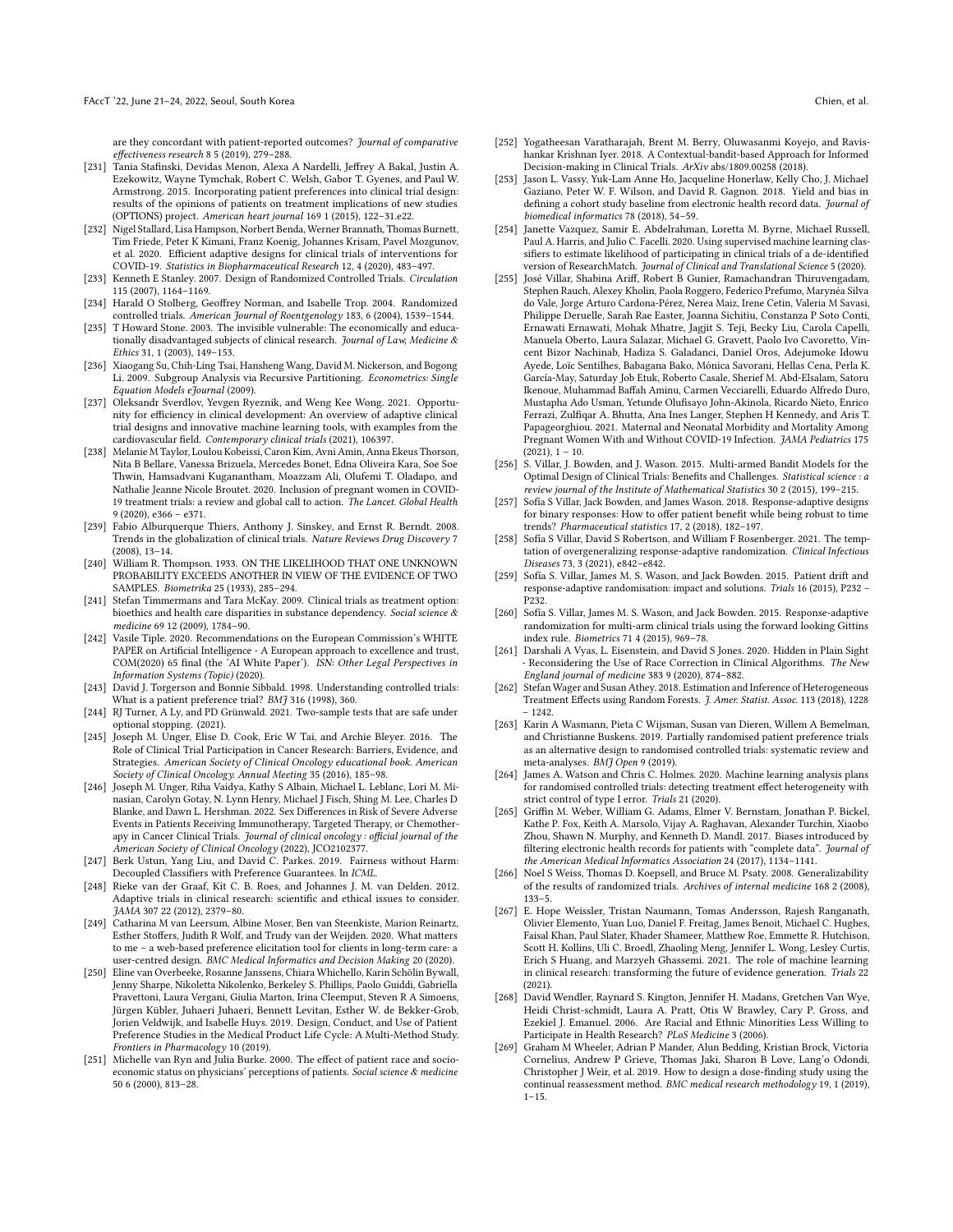- <span id="page-16-2"></span>[270] J. Wiens, S. Saria, Mark P. Sendak, M. Ghassemi, V. Liu, Finale Doshi-Velez, K. Jung, K. Heller, David C. Kale, Mohammed Saeed, P. Ossorio, Sonoo Thadaney-Israni, and A. Goldenberg. 2019. Do no harm: a roadmap for responsible machine learning for health care. Nature Medicine (2019), 1–4.
- <span id="page-16-12"></span>[271] David R Williams and R. Wyatt. 2015. Racial Bias in Health Care and Health: Challenges and Opportunities. JAMA 314 6 (2015), 555–6.
- <span id="page-16-3"></span>[272] J. J. Williams, Jacob Nogas, N. Deliu, Hammad Shaikh, S. Villar, Audrey Durand, and Anna N. Rafferty. 2021. Challenges in Statistical Analysis of Data Collected by a Bandit Algorithm: An Empirical Exploration in Applications to Adaptively Randomized Experiments. ArXiv abs/2103.12198 (2021).
- <span id="page-16-4"></span>[273] S. Williamson, P. Jacko, S. Villar, and T. Jaki. 2017. A Bayesian adaptive design for clinical trials in rare diseases. Computational statistics & data analysis 113  $(2017), 136 - 153.$
- <span id="page-16-13"></span>[274] K K Woloshin, Mack T. Ruffin, and Daniel W. Gorenflo. 1994. Patients' interpretation of qualitative probability statements. Archives of family medicine 3 11 (1994), 961–6.
- <span id="page-16-0"></span>[275] Marcus Y. Woo. 2019. An AI boost for clinical trials. Nature 573 (2019), S100– S102.
- <span id="page-16-15"></span>[276] Ziyu Xu, Ruodu Wang, and Aaditya Ramdas. 2021. A unified framework for bandit multiple testing. Advances in Neural Information Processing Systems 34 (2021).
- <span id="page-16-16"></span>[277] Fanny Yang, Aaditya Ramdas, Kevin Jamieson, and Martin J Wainwright. 2017. A framework for Multi-A (rmed)/B (andit) Testing with Online FDR Control. arXiv preprint arXiv:1706.05378 (2017).
- <span id="page-16-6"></span>[278] Wei Yang, Nicole M Warrington, Sara J Taylor, Paula Whitmire, Eduardo Carrasco, Kyle W Singleton, Ningying Wu, Justin D Lathia, Michael E Berens, Albert H Kim, et al. 2019. Sex differences in GBM revealed by analysis of patient imaging, transcriptome, and survival data. Science translational medicine 11, 473 (2019).
- <span id="page-16-9"></span>[279] Q Yao and LJ Wei. 1996. Play the winner for phase II/III clinical trials. Statistics in medicine 15, 22 (1996), 2413–2423.
- <span id="page-16-17"></span>[280] M. B. Zafar, Isabel Valera, M. Gomez-Rodriguez, and K. Gummadi. 2017. Fairness Beyond Disparate Treatment & Disparate Impact: Learning Classification without Disparate Mistreatment. Proceedings of the 26th International Conference on World Wide Web (2017).
- <span id="page-16-21"></span>[281] M. B. Zafar, Isabel Valera, M. Gomez-Rodriguez, and K. Gummadi. 2017. Fairness Constraints: Mechanisms for Fair Classification. In AISTATS.
- <span id="page-16-18"></span>[282] Muhammad Bilal Zafar, Isabel Valera, Manuel Gomez-Rodriguez, and Krishna P Gummadi. 2019. Fairness constraints: A flexible approach for fair classification. The Journal of Machine Learning Research 20, 1 (2019), 2737–2778.
- <span id="page-16-14"></span>[283] Muhammad Bilal Zafar, Isabel Valera, Manuel Gomez-Rodriguez, Krishna P. Gummadi, and Adrian Weller. 2017. From Parity to Preference-based Notions of Fairness in Classification. In NIPS.
- <span id="page-16-19"></span>[284] R. Zemel, Ledell Yu Wu, Kevin Swersky, T. Pitassi, and C. Dwork. 2013. Learning Fair Representations. In ICML.
- <span id="page-16-20"></span>[285] B. Zhang, B. Lemoine, and Margaret Mitchell. 2018. Mitigating Unwanted Biases with Adversarial Learning. Proceedings of the 2018 AAAI/ACM Conference on AI, Ethics, and Society (2018).
- <span id="page-16-11"></span>[286] Kevin B. Zhang and Dina Demner-Fushman. 2017. Automated classification of eligibility criteria in clinical trials to facilitate patient-trial matching for specific patient populations. Journal of the American Medical Informatics Association 24 (2017), 781–787.
- <span id="page-16-1"></span>[287] Xingyao Zhang, Cao Xiao, Lucas Glass, and Jimeng Sun. 2020. DeepEnroll: Patient-Trial Matching with Deep Embedding and Entailment Prediction. ArXiv abs/2001.08179 (2020).
- <span id="page-16-10"></span>[288] Fei Zhou, Ting Yu, Ronghui Du, Guohui Fan, Ying Liu, Zhibo Liu, Jie Xiang, Yeming Wang, Bin Song, Xiaoying Gu, et al. 2020. Clinical course and risk factors for mortality of adult inpatients with COVID-19 in Wuhan, China: a retrospective cohort study. The lancet 395, 10229 (2020), 1054–1062.
- <span id="page-16-7"></span>[289] Yurdaguel Zopf, Christina Rabe, Antje Neubert, Karl-Günter Gaßmann, Wolfgang Rascher, Eckhart G. Hahn, K. Prof.Dr.Chem. Brune, and Harald Dormann. 2008. Women encounter ADRs more often than do men. European Journal of Clinical Pharmacology 64 (2008), 999–1004.
- <span id="page-16-8"></span>[290] Irving Zucker and Brian J. Prendergast. 2020. Sex differences in pharmacokinetics predict adverse drug reactions in women. Biology of Sex Differences 11 (2020).

# <span id="page-16-5"></span>A SEVEN PRINCIPLES FOR ETHICAL CLINICAL TRIALS

In discussions of ethical guidelines for clinical trials, three documents have been cited as universally influential [\[2,](#page-10-13) [76,](#page-11-9) [179\]](#page-13-0): the Nuremberg Code (1947) [\[55\]](#page-11-43), the Declaration of Helsinki (1964) [\[11\]](#page-10-19), and the Belmont Report (1979) [\[33\]](#page-10-22), which were all developed following egregious instances of patient abuse. The Nuremberg Code is a response to the atrocities committed by Nazi doctors during World War II. It establishes the need for informed patient consent and a favorable risk-benefit ratio [\[55\]](#page-11-43). The Declaration of Helsinki was developed to supplement the Nuremberg Code and focuses upon the conduct between physicians and patients during research, particularly with respect to favorable risk-benefit ratio and independent review [\[76,](#page-11-9) [179\]](#page-13-0).

Other notable documents [\[2\]](#page-10-13) include the CIOMS (Council for International Organizations of Medical Sciences) International Ethical Guidelines for Biomedical Research Involving Human Subjects (2002) [\[84\]](#page-11-18) and the U.S. Common Rule (1981) [\[143\]](#page-13-41). As these guidelines were created in reaction to particular circumstances, they have been criticized as lacking generality and even being in conflict with one another [\[52,](#page-11-44) [76\]](#page-11-9). Emanuel et al. [\[76\]](#page-11-9) have sought to integrate the principles discussed by these guidelines into a unified framework and argue that these principles apply universally and are consistent with philosophies of "how reasonable people would want to be treated". Below, we detail the seven requirements developed by Emanuel et al. [\[76\]](#page-11-9).

- (1) Value: A research study must provide value by contributing useful knowledge to society and improving health and well-being. This requires that the research also be reliable, generalizable, and widely shared.
- (2) Scientific validity: Research must be conducted in a "methodologically rigorous manner" [\[76\]](#page-11-9), using widely accepted methods, principles, and practices, and be practically feasible. Trials that compare different treatments must abide by the principle of clinical equipoise, wherein researchers must possess "genuine uncertainty" regarding the benefits of new therapies over existing standard practices [\[85,](#page-11-24) [158\]](#page-13-13).
- (3) Fair subject selection: Participants should be selected for trials on the basis of the scientific goals of the study, rather than unrelated traits, such as vulnerability or privilege. Equally, certain groups or individuals may not be excluded without valid scientific reason or excessive risk. Those who may incur risk or burden of the research should be able to benefit, and those who may benefit should take on some of the risks or burdens.
- (4) Favorable risk-benefit ratio: In clinical research, possible risks should be minimized, potential benefits should be maximized, and the potential benefits to study participants and to society should either be proportional to or outweigh the possible risks.
- (5) Independent review: To minimize biases or competing interests, proposals for clinical research should be evaluated by independent bodies who are not affiliated with or influenced by those conducting the study.
- (6) Informed consent: Individuals should be able to make an independent and well-informed decision, consistent with their own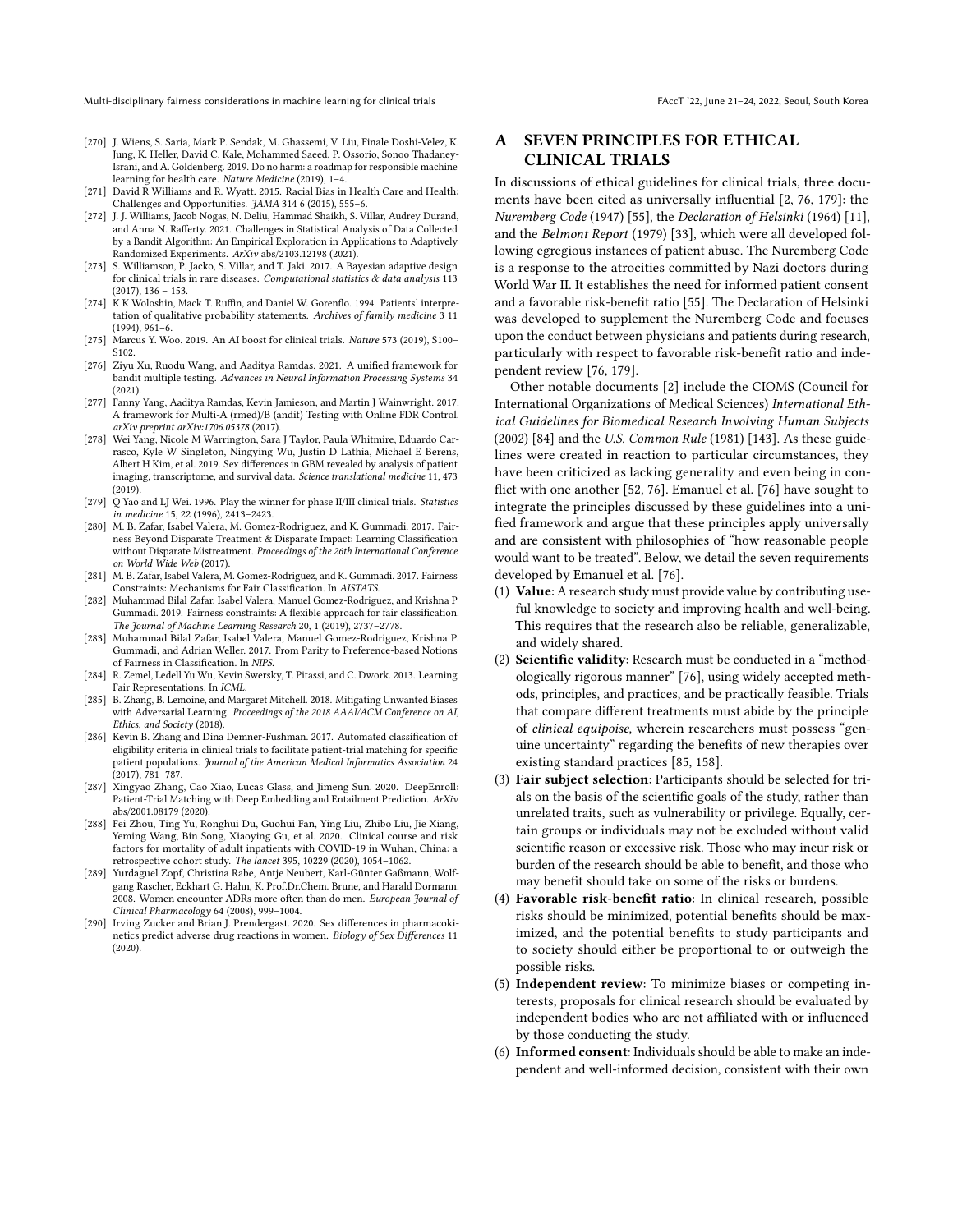values and preferences, regarding whether they want to participate in clinical research. To achieve this, individuals should i) be "accurately informed of the purpose, methods, risks, benefits, and alternatives to the research", ii) understand the provided information and its relevance to their own circumstances, and iii) be able to make a "voluntary and uncoerced" decision regarding whether or not to participate [\[76\]](#page-11-9).

(7) Respect for enrolled subjects: Individuals should be treated with respect throughout the entirety of the clinical research process, beginning from recruitment and extending until after participation. This includes, but is not limited to the following: i) respecting their privacy, ii) respecting the right for them to change their minds and withdraw from participation, iii) informing participants of any new information regarding the interventions or their own clinical conditions, iv) monitoring their well-being and ensuring proper treatment throughout the trial process, and v) informing them of the results and impacts of the clinical research.

We note that the discussion of ethics surrounding clinical trials extends beyond the debate over how to conduct an ethical trial. Scholars continue to contemplate the intrinsic morality of the practice of clinical trials as a form of experimentation that is simultaneously viewed by participants as an opportunity for treatment. This is often without the full understanding of the research subjects, who may view clinical trials as their best or only opportunity for care [\[77,](#page-11-45) [241\]](#page-15-38).

# <span id="page-17-0"></span>B BACKGROUND ON FAIRNESS IN MACHINE LEARNING

Anti-discrimination laws in the United States have provided two well-known interpretations for unfairness: disparate treatment and disparate impact [\[18\]](#page-10-15). Disparate treatment refers to the different treatment, with intent, of similar people (with respect to nonsensitive attributes, but different sensitive attributes), while disparate impact occurs with policies or practices that appear neutral but have a disproportionately adverse impact on those with certain sensitive attributes [\[18\]](#page-10-15). These notions lead to fairly straightforward translations into statistical definitions of group fairness.

## B.1 Definitions of fairness

Group Fairness mostly measures the parity of a statistical measure (usually depending on the model outcomes and true outcomes) across all subgroups with different protected attributes [\[50\]](#page-11-5). For example, in the case of binary decisions, one can ask for equal rates of positive outcomes unconditionally of the true outcome (demographic/statistical parity or equal allocation). Conditioning on the true outcome yields a variety of definitions for so-called classification parity, for example equal rates of errors such as false positive and negative rates (equal opportunity, equalized odds, disparate mistreatment) [\[103,](#page-12-45) [280\]](#page-16-17). Conditioning on the predicted score instead, one can analogously define calibration parity by asking individuals from different groups with the same predicted score to have the same probability of actually achieving a positive outcome [\[58,](#page-11-46) [142,](#page-13-5) [280\]](#page-16-17). Generally, all combinations of false positive, negative, discovery, omission rates as well as positive or negative predictive values can be considered as meaningful fairness

definitions [\[282\]](#page-16-18). Such statistical group fairness notions are popular because they are straightforward to interpret and often to achieve during model training without making additional assumptions about the data generating process. However, a drawback is that they do not give meaningful guarantees to individuals, structured subgroups, or intersections of protected groups, but only to "average" members [\[50\]](#page-11-5). In addition, most subsets of this collection of definitions cannot be satisfied simultaneously [\[49,](#page-11-12) [142\]](#page-13-5), leaving open the question of which criterion to choose. Instead, interventional notions of fairness take into consideration the causal structure, i.e., how the protected attribute may have influenced other features, and asks for equal decisions "had the protected attribute been fixed externally keeping everything else equal" [\[137\]](#page-12-8). Due to the assumption that the causal model [\[192\]](#page-14-45) is known and ontological difficulties with attributing causal powers to variables such as "race" or "gender", these definitions are near impossible to operationalize [\[117\]](#page-12-7).

Rajkomar et al. [\[201\]](#page-14-8) propose three principles inspired by distributive justice [\[203\]](#page-14-46) specifically considering health equity that resemble statistical group fairness notions: i) equal patient outcomes (when all subgroups receive equal benefit from the model), ii) equal performance (when a model is equally accurate for all subgroups), and iii) equal allocation (when resources are proportionately allocated to patients in all subgroups). Equal patient outcomes is difficult to analyze as downstream effects of decisions may be unpredictable. While equal performance and equal allocation can be formalized as statistical group fairness criteria, they do not necessarily translate to equal outcomes. While equal allocation (statistical parity) is considered a crude criterion that is entirely blind to true outcomes, it can be relevant in healthcare settings. For example, historically, African American women with chest pain were sent for cardiac catheterization treatment at a lower rate in comparison with white men [\[217\]](#page-14-47), such that equal accuracy would still propagate inequality, as these patients would be under-identified.

Individual fairness attempts to capture injustice experienced by a single individual compared to other (similar) individuals with different protected attributes. Dwork et al. [\[74\]](#page-11-47) accordingly suggest that an algorithm is fair if similar individuals, according to a taskspecific metric on the inputs, receive similar (distributions over) outcomes, again according to a fixed metric on outcomes. The main drawback is that the choice of similarity metrics is non-trivial in that they ultimately have to capture in which regards people should be considered similar/equal [\[50\]](#page-11-5). Despite attempts to learn such a metric from various types of online feedback [\[22,](#page-10-39) [93,](#page-12-37) [118,](#page-12-46) [177\]](#page-13-42), individual fairness remains difficult to implement in practice. Counterfactual fairness may be viewed as a form of individual fairness that defines similarity with respect to a causal model of all measured features and protected attributes [\[144\]](#page-13-7). The underlying idea is that an individual should receive the same outcome in a counterfactual world in which they had a different protected attribute all else being equal. Again, due to the strong assumption of knowing the causal model, counterfactual fairness suffers from the same drawbacks as interventional fairness.

Another common definition. that fits to neither of the two categories is fairness through unawareness (or anti-classification),